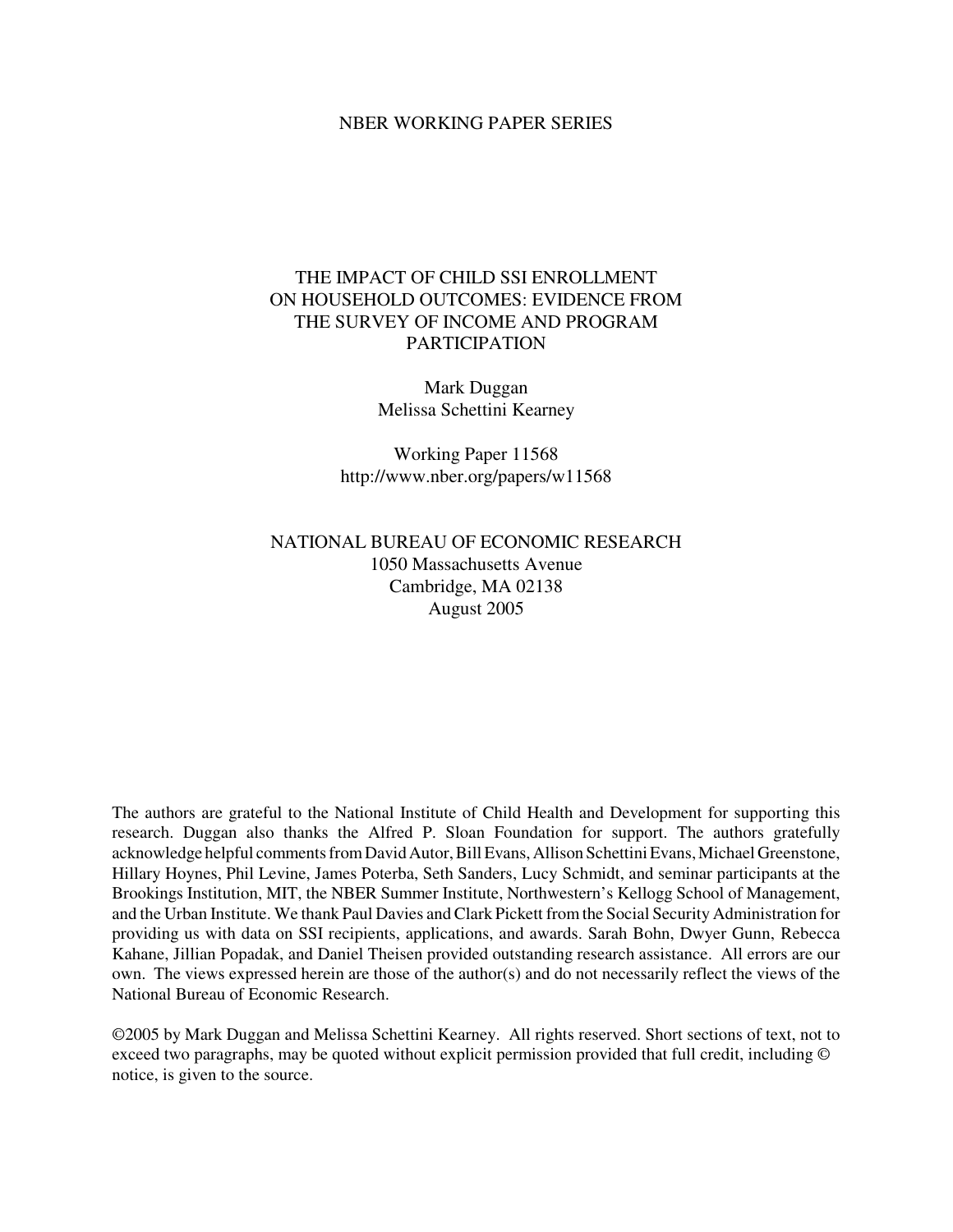The Impact of Child SSI Enrollment on Household Outcomes: Evidence from the Survey of Income and Program Participation Mark Duggan and Melissa Schettini Kearney NBER Working Paper No. 11568 August 2005 JEL No. H35, I12, I32, I38, J21

# **ABSTRACT**

Between 1989 and 2005 the number of children receiving disability benefits from the Supplemental Security Income (SSI) program in the U.S. increased from 0.26 million to 1.03 million. We utilize longitudinal data from the Survey of Income and Program Participation (SIPP) to estimate the effect of child SSI enrollment on total household income and the separate components ofincome, including earnings and transfers. The data suggest that child SSI enrollment has little effect, if any, on average household earnings and that it leads to an increase in total household income of roughly the same magnitude as the increase in transfer income. The data further suggest that child SSI participation leads to a significant and persistent reduction in the probability that a child lives in poverty. We also investigate the impact on family structure and health insurance coverage. The data do not suggest an effect on the probability that a child lives with either parent. While children on SSI are eligible for health insurance through Medicaid, the program has little impact on health insurance coverage because most new recipients have health insurance from Medicaid or another source at the time of enrollment. The estimated effects of child SSI enrollment vary substantially depending on whether the household was receiving benefits from the AFDC/TANF program at the time of the SSI award. Our results take on additional significance when one considers that there are now more children living in households with one or more SSI recipients than in households with one or more members on TANF.

Mark Duggan University of Maryland Department of Economics 3115C Tydings Hall College Park, MD 20742 and NBER duggan@econ.umd.edu

Melissa Schettini Kearney Economic Studies Program The Brookings Institution 1775 Massachusetts Avenue, NW Washington, DC 20036 and NBER mkearney@brookings.edu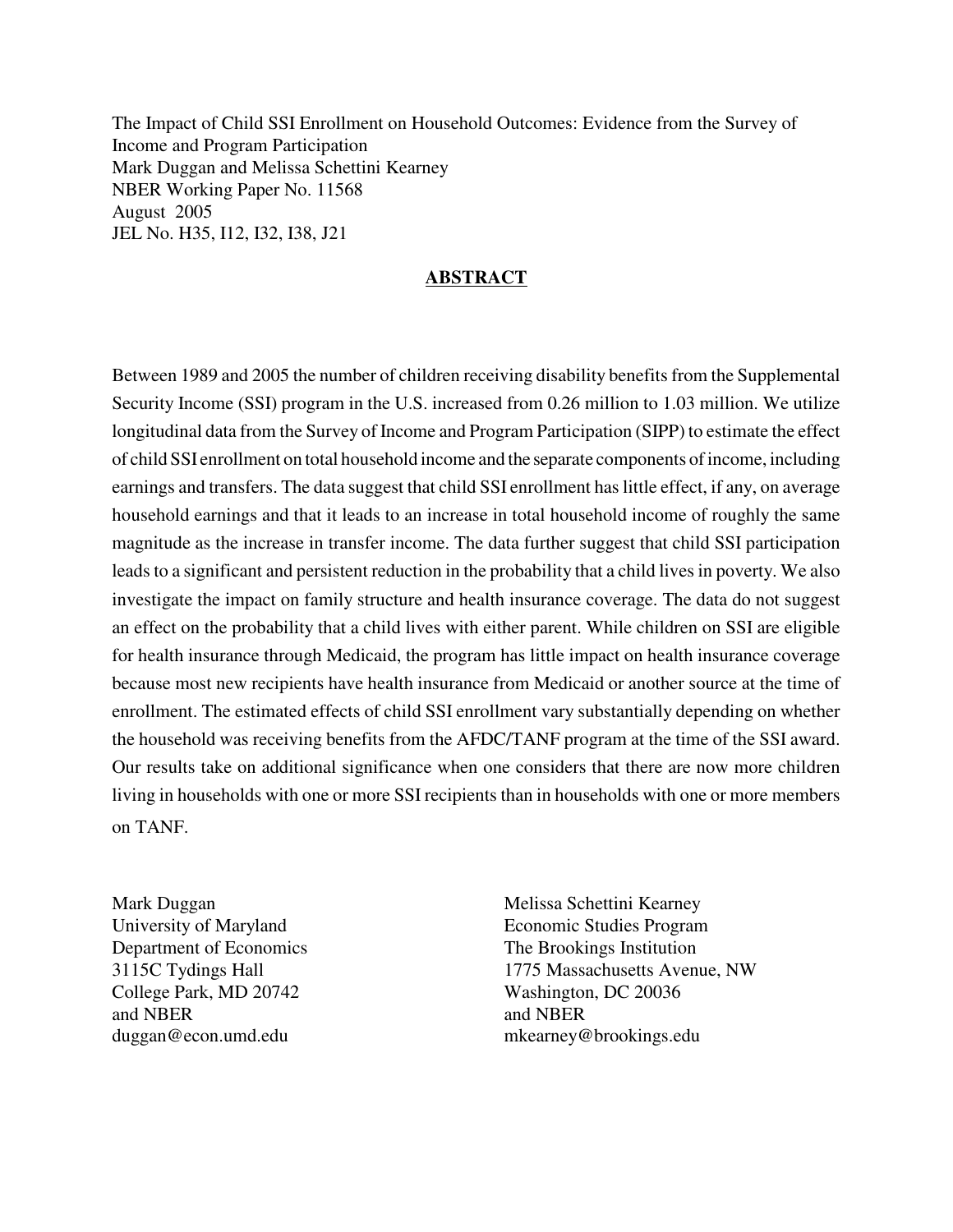#### **I. Introduction**

 $\overline{a}$ 

The federal Supplemental Security Income (SSI) program provides cash assistance to more than seven million aged, blind, and disabled persons in the U.S. who are below federally mandated income and asset limits. In terms of total spending it is now second only to Medicaid among means-tested programs with more than \$38 billion in 2004 expenditures. The number of individuals receiving SSI benefits has grown substantially during the past fifteen years, from 4.59 million in December of 1989 to 7.08 million by June of 2005. The increase in SSI receipt over this period has been especially rapid among children under the age of 18, with their ranks increasing from 0.26 to 1.03 million.

Much of the increase in child SSI participation was precipitated by the February 1990 Supreme Court decision in *Sullivan v. Zebley*, which had the effect of liberalizing the medical eligibility criteria for children to qualify for SSI. In the seven years following that decision, the number of children on SSI increased by 260 percent to more than 955,000. The result of the increase in child SSI enrollment, coupled with a significant decline in welfare caseloads, has been a dramatic shift in the provision of cash assistance to low-income families with children in the United States.

In this paper, we investigate the effect of child SSI enrollment on household outcomes such as earnings, poverty, and family structure. While a large body of previous research has estimated the effect of the traditional welfare program known as Aid to Families with Dependent Children (AFDC) on these and other outcome variables, surprisingly little work has explored this same set of issues for  $SSI$ .<sup>1</sup> Previous research on SSI receipt among children has focused primarily on its interaction with AFDC (cf. Garrett and Glied (2000), Schmidt and Sevak (2004), and Kubik (1999 and 2003)). Given that a child cannot qualify for benefits from both SSI and AFDC/TANF, and both programs serve children from lowincome families, the two programs serve to some extent as substitutes.

Our empirical analyses utilize data from the Survey of Income and Program Participation (SIPP),

<sup>&</sup>lt;sup>1</sup> The traditional welfare program Aid to Families with Dependent Children (AFDC) was replaced by the Temporary Assistance to Needy Families (TANF) program in 1997. See Blank (2002) and Moffitt (2002 and 1992) for reviews of the AFDC/TANF literature. The one paper of which we are aware that has estimated the effect of child SSI enrollment is Kubik (1999), who investigates the effect on parental labor supply. We discuss this paper below.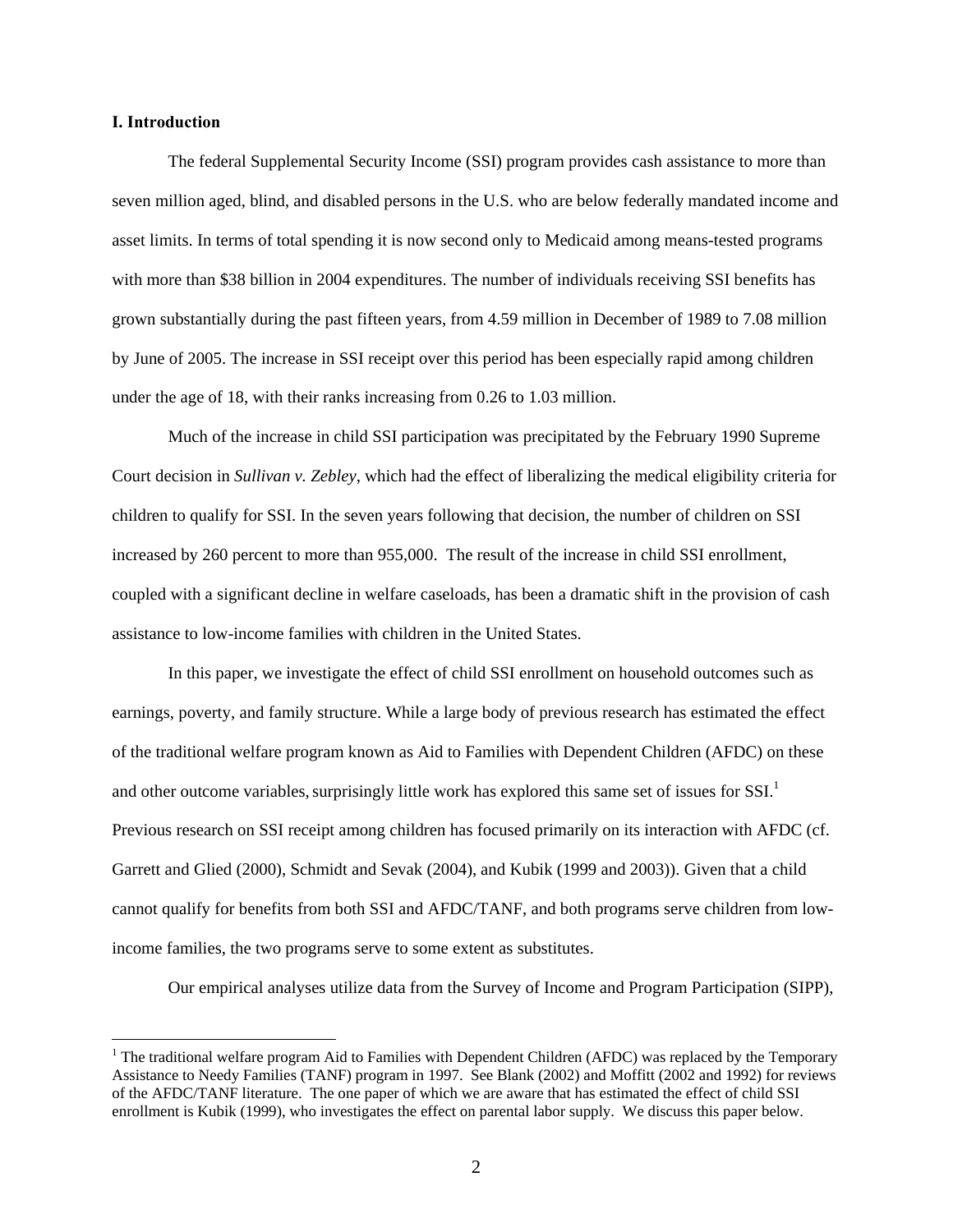which provides detailed information on participation in government expenditure programs. The SIPP has three distinct advantages for our investigation. First, it is the only nationally representative, individuallevel data set that differentiates child and adult SSI receipt within the household. This is potentially quite important because adults are more likely than children to be the SSI recipient in households with children that have some SSI payments and because the incentives introduced by the program are very different if a child rather than an adult is receiving SSI payments. Second, the SIPP is longitudinal in nature and allows us to follow the same household over time, thus differencing out any time-invariant unobserved heterogeneity across households. And third, the SIPP is considered to be the most reliable source of individual-level data on participation in government expenditure programs. $<sup>2</sup>$ </sup>

We begin by using the SIPP to document the change in the importance of SSI relative to AFDC since the *Zebley* decision. In 1990 children were almost four times more likely (10.8 percent versus 2.8 percent) to live in a household receiving AFDC benefits as in one with an SSI recipient. Eleven years later these rates were approximately equal at 4.9 and 4.8 percent, respectively. Furthermore, given that SSI benefits are more generous than welfare in the typical state, the ratio of SSI to welfare income in households with children increased from 0.26 to 2.08 during this eleven-year period.

We then use the SIPP to investigate the determinants of SSI child participation in order to identify which households were most affected by the growth of the program during the 1990s. Our findings reveal that the probability of SSI receipt is increasing in the number of children and that this effect is significantly stronger for boys than girls. This is not surprising given that administrative data from the Social Security Administration indicate that boys are almost two times more likely than girls to be on SSI. Consistent with previous research, we find that households living in states with less generous welfare benefits are significantly more likely to be on SSI. On other dimensions, the determinants of SSI receipt are quite similar to the determinants of AFDC/TANF participation. For example, children living with just one parent are substantially more likely to be receiving both SSI and AFDC/TANF benefits.

 $2^2$  One reason for this is that the survey is conducted three times per year and thus individuals need only recall their program participation during the preceding four months (Ham and Shore-Shepard, 2005).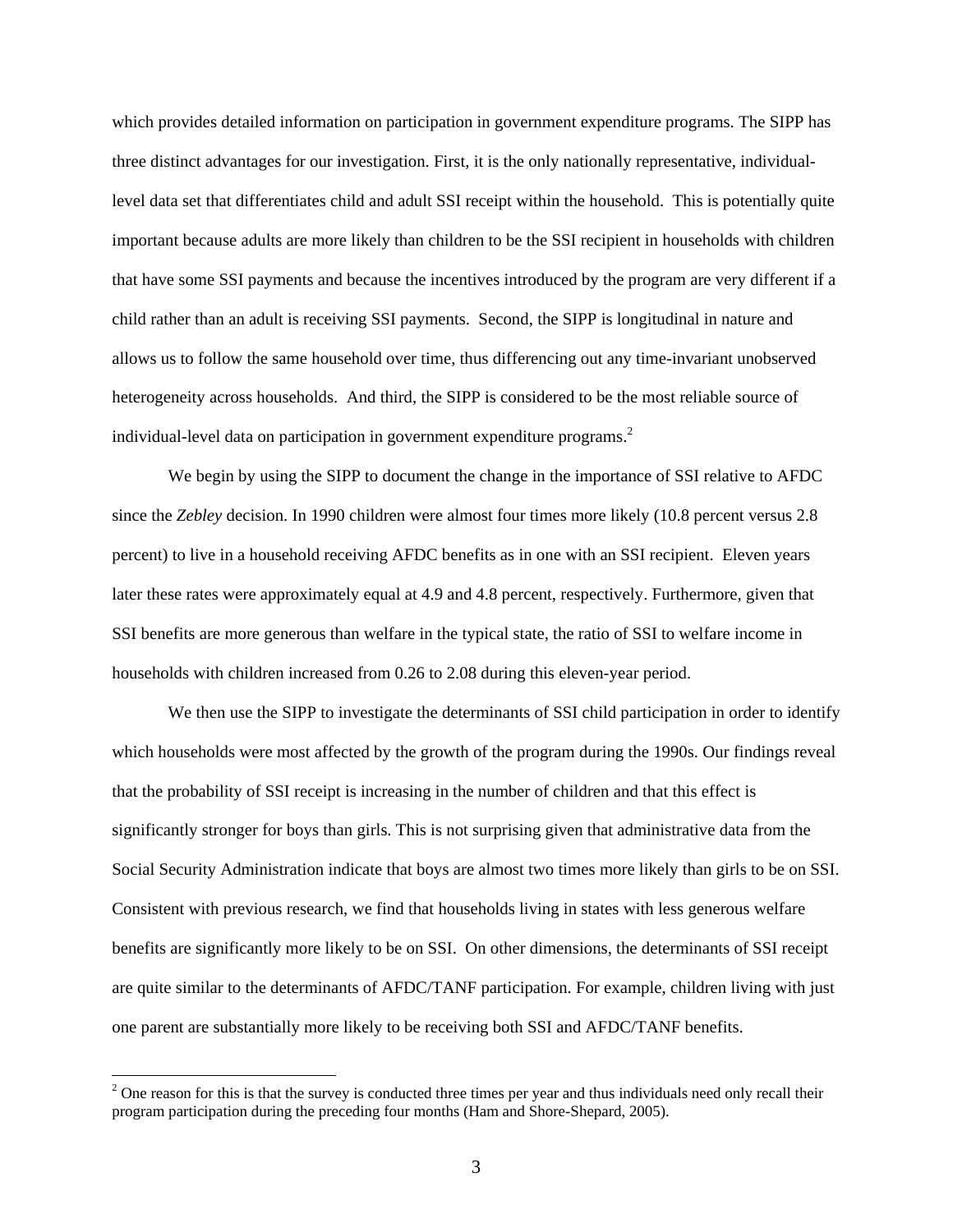We next exploit the longitudinal nature of the two most recent versions of the SIPP to estimate the effect of child SSI receipt on household outcomes. We focus our investigation on the sample of households who enroll a child on SSI during the survey period and are thus able to estimate changes in household outcomes that occur after the child's SSI enrollment. The key identifying assumption of our identification strategy is that the precise timing of the award of SSI benefits is not correlated with other changes that influence these same outcome variables. This seems defensible for two reasons. First, the vast majority of children who qualify for SSI do so because of a chronic rather than an acute condition. For example, in 2003 approximately 67 percent of children awarded SSI benefits had a mental disorder as their primary diagnosis and fewer than two percent qualified because of an injury or a disease of the circulatory system (the two diagnosis categories most likely to result from a discontinuous change in health). Second, there is typically a lag between the initial application for SSI benefits and the eventual award (if one is made), with this lag averaging 4.3 months for applicants under the age of 18.

Our first set of findings demonstrates that the enrollment of a child on SSI leads to an increase in total household unearned income of \$1,872 defined over a four-month period.<sup>3</sup> This increase reflects the fact that the increase in SSI income greatly exceeds any offsetting reduction in transfer income from other programs such as AFDC/TANF and food stamps. Furthermore, total household income defined over a four-month period is estimated to increase by an almost identical average of \$1,854, or 25 percent. In contrast to previous research (Kubik, 1999), our findings provide little evidence of an economically important effect on measures of labor supply such as total household earnings, the probability of any household earnings, or conditional earnings. This could reflect the program's generous treatment of earnings, which reduces the return to working by much less than did the traditional AFDC program. It is also plausible that the elasticity of labor supply with respect to unearned income is different among parents with disabled children than it would be for other parents exposed to identical program incentives.

Our findings also demonstrate that SSI is effective at reducing child poverty rates. There are two reasons why an increase in household income might *not* translate into a reduction in poverty. First,

 $3$  Outcomes are defined in the SIPP over a survey "wave", which constitutes a four-month period.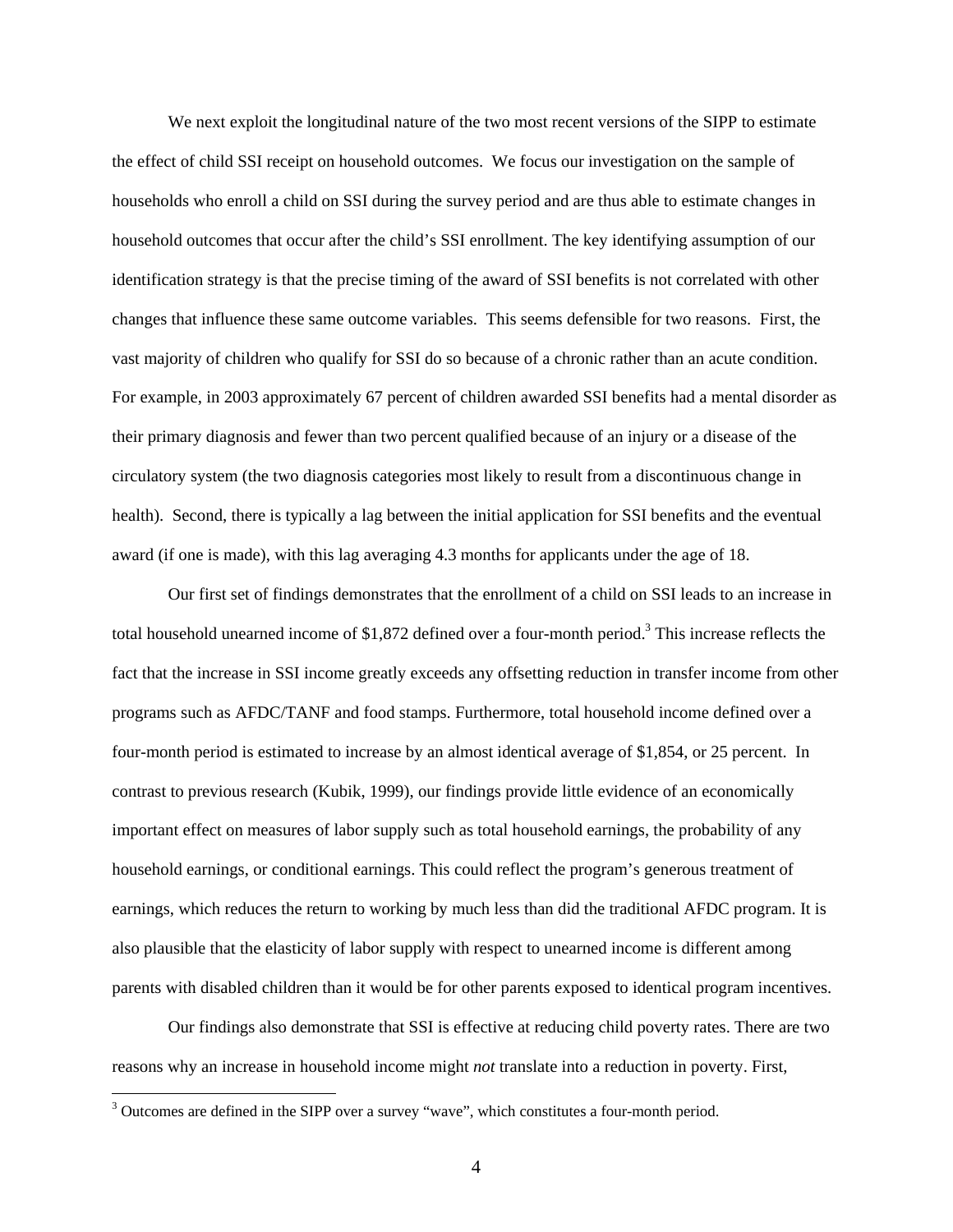although SSI is a means-tested program, a child can still qualify for the program even if his/her family income is substantially above the poverty line. For example a family with one parent and two children could have earnings of more than \$30,000 per year and yet still be receiving SSI benefits. Second, it is an empirical question as to whether the increase in transfer income associated with SSI participation, net of any offsetting decrease in earned or other income, is sufficient to lift a family out of poverty. The federal SSI benefit is approximately one-half of the poverty line for a family with just one parent and one child and is an even smaller fraction of the poverty line for larger families.

Our findings demonstrate a statistically significant reduction of 11.4 percentage points in the probability that a household is in poverty following enrollment of a child in SSI. This stems almost entirely from an effect on deep poverty, which we define to be less than 50 percent of the poverty line. Because the typical child receiving SSI has one or more siblings, our estimates suggest an even larger effect on the number of children in poverty. Specifically, for each 100 children awarded SSI benefits, the number of children in deep poverty falls by approximately 30.

Because SSI recipients are immediately eligible for health insurance through the Medicaid program, it is plausible that child SSI enrollment leads to an increase in health insurance coverage among children. Our findings provide little evidence to support this contention. While Medicaid coverage does increase substantially among children following SSI enrollment, most of the children who were not already on Medicaid had health insurance from another source.

The final outcome that we consider is family structure. Previous work on the AFDC program has investigated whether the program influences the probability that a child resides with both parents. In the case of SSI, family structure could be affected if the income from SSI reduces emotional stress on the family or if the program simply discourages family formation less than AFDC. Our findings provide little evidence to suggest that the enrollment of a child on SSI influences the probability that he/she lives with one or both parents. Taken together our results suggest that the growth of SSI enrollment has substantially lowered poverty rates among affected children but that it has had little impact on labor supply, health insurance coverage, or family structure.

5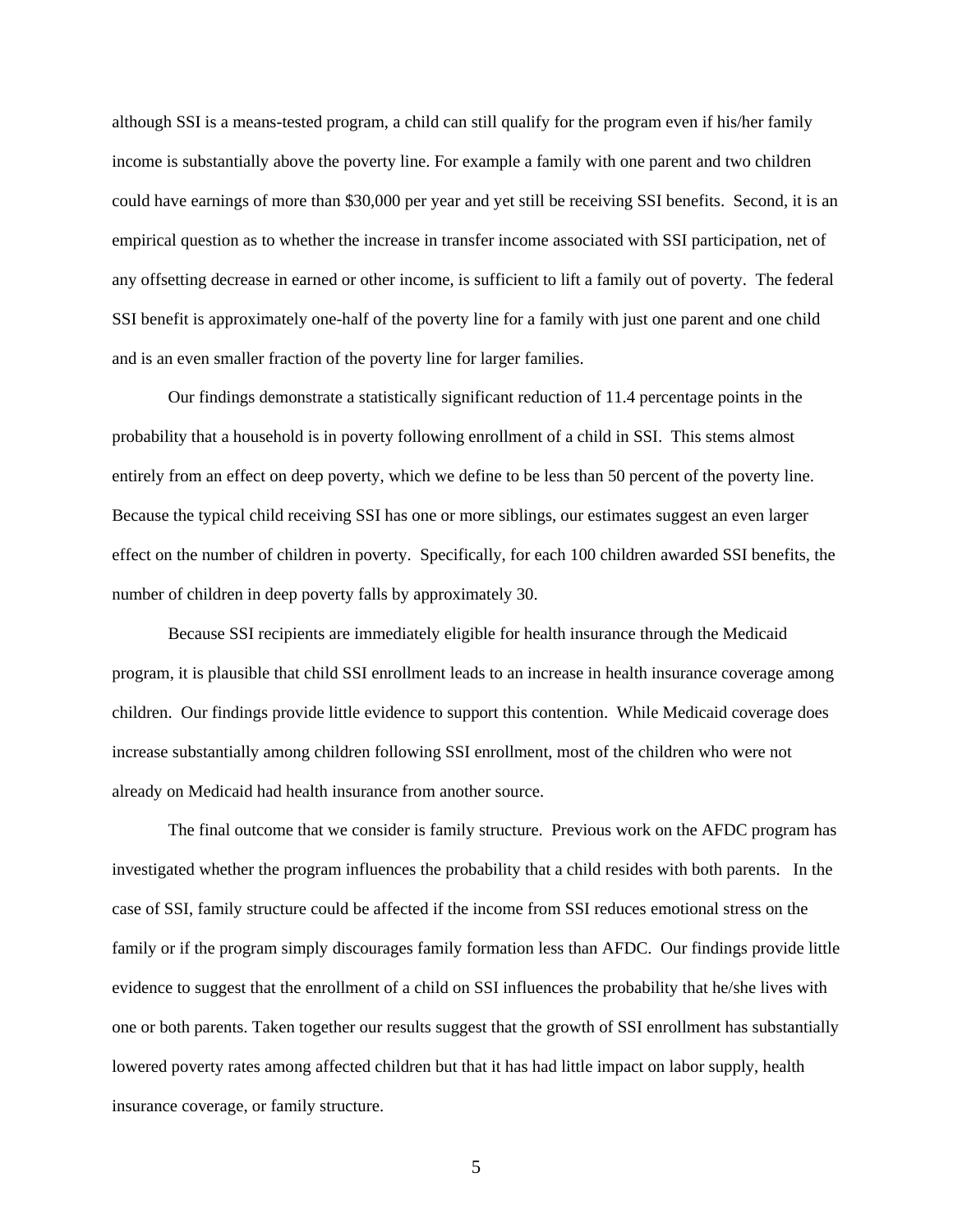#### **II. Background**

 $\overline{a}$ 

#### *A. The Growth in SSI Participation among Children*

The first cash payments from the Supplemental Security Income program were disbursed in January of 1974, when 51 state-level programs that had assisted low-income aged, blind, and disabled adults were consolidated into one federal program.<sup>4</sup> In its first year, more than 60 percent of the 4.0 million SSI recipients were above the age of 65 and fewer than two percent were under the age of 18. Thirty years later in June of 2005, there were approximately 2.0 million elderly adults, 4.1 million aged 18 to 64, and more than 1.0 million children receiving SSI benefits.

The number of children receiving SSI increased rapidly after the 1990 Supreme Court decision in *Sullivan v. Zebley*, rising from 264,890 in 1989 to 955,174 just seven years later. This represented an increase from 0.4 to 1.4 percent of all children between the ages of 0 and  $17<sup>5</sup>$ . This period of rapid growth represented a sharp break in the slight upward trend prior to *Zebley*: during the four years from 1985 to 1989 the number of children on SSI increased by only 37,500. Figure 1 plots the percentage of children on SSI from 1985 to 2004 and Figure 2 plots the percentage of children applying for or awarded SSI through 2003. As revealed by this latter figure, there was a noticeable increase in applications and awards after the *Zebley* ruling, with these two series peaking in 1994 and 1993, respectively.

This rapid growth in child SSI enrollment ended soon after the passage of the 1996 Personal Responsibility and Work Opportunity Reconciliation Act (PRWORA). As a result of this legislation, the SSA was required to use a stricter standard of disability for child SSI applicants and to reevaluate the eligibility status of almost one-third of recipients (Kubik, 1999).<sup>6</sup> Nearly 100,000 children were terminated from the rolls in 1997 (with most deemed "no longer disabled") because of this legislation and

<sup>&</sup>lt;sup>4</sup> See Daly and Burkhauser (2003) for more details on the SSI program, its history, and a review of the SSI literature.  $5 \text{ The fraction of children offered use, even higher given that the average child SST resolution to a 1.4 cibling.}$ 

The fraction of children affected was even higher given that the average child SSI recipient has 1.4 siblings.

<sup>&</sup>lt;sup>6</sup> The 1996 legislation created a separate definition of disability for children, thus eliminating the requirement in place since the Zebley decision that the child standard be of comparable severity to the adult standard. The law also eliminated references to maladaptive behaviors in the Listing of Impairments for children and discontinued the use of individualized functional assessments for children. Figure 1C shows that there was a spike in 1997 in the fraction of child SSI recipients who had their benefits suspended for the reason "no longer disabled." The annual suspension rate has remained substantially higher than the pre-1997 level since the passage of PRWORA.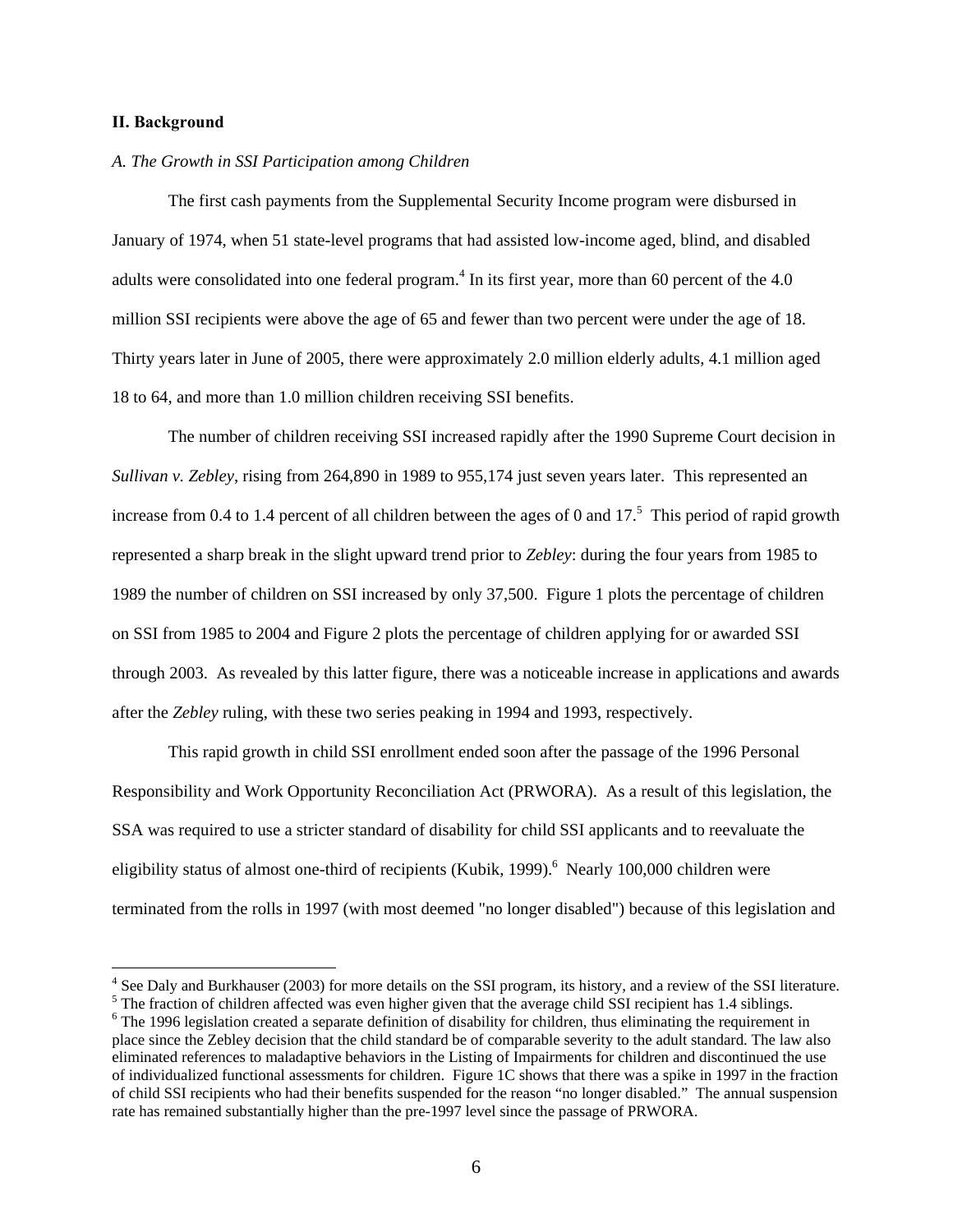the number on SSI remained roughly constant during the subsequent three years. But SSI receipt among children started to increase again in 2000, growing by more than 4 percent per year through 2004.

The growth in SSI receipt since the *Zebley* decision has been driven primarily by an increase in the number of children who qualify for the program because of a mental disorder. From 1989 to 2003 the share of children enrolled in SSI with this as their primary diagnosis increased from 50 to 66 percent. Growth in SSI enrollment was also substantially more rapid among boys, who accounted for 59 percent of child SSI recipients in 1989 but 65 percent by 2003.

The expansion of child participation in the SSI program has made it much more important as a source of cash assistance for low-income families with children. In 1989 just prior to the Zebley ruling, there were 15.7 times more families on AFDC than with a child on SSI.<sup>7</sup> But by 2004 that ratio had fallen to just 2.2. As we point out below, if one accounts for the receipt of SSI income by adults then the receipt of SSI benefits is now more common than TANF receipt among households with children.

*B. The Growing Importance of SSI Relative to Welfare: Evidence from the SIPP* 

 $\overline{a}$ 

In this section we present information on household receipt of SSI and AFDC/TANF income based on data from the SIPP. As noted above, the SIPP is considered to be the most reliable source of individual-level, publicly available data on participation in government programs. The first SIPP was initiated in 1984 and additional ones were launched in each year until 1993. The last two versions of the SIPP started in 1996 and  $2001$ .<sup>8</sup> In every survey, households were interviewed three times a year and each wave of the survey collected information about the previous four months. In a typical survey approximately 38 percent of households had one or more children under the age of 18 in the first wave.<sup>9</sup>

 $<sup>7</sup>$  According to tabulations performed by Paul Davies at the Social Security Administration at the request of the</sup> authors, approximately 19% of child SSI recipients have a sibling on the program. We multiply the number of children on SSI by  $(0.81 + (0.19 / 2))$  to approximate the number of families with one or more children on SSI.  $8$  The first ten surveys each followed a nationally representative sample of approximately 20,000 households for three years, or nine four-month "waves". Thus during the period from 1984 to 1993 there were typically three surveys ongoing at any time. The 1996 survey followed a sample of 36,730 households for four years (12 waves) and the 2001 survey followed a sample of 35,106 households for three years (9 waves).

 $\degree$  As with most longitudinal surveys there is some attrition in the SIPP. For example of the 12,533 households in the 1996 SIPP with one or more children under the age of 15 in wave one, 72.3% are still present almost four years later in wave twelve. The Census adjusted household, family, and person weights in each wave of the SIPP to account for differential attrition by observable characteristics.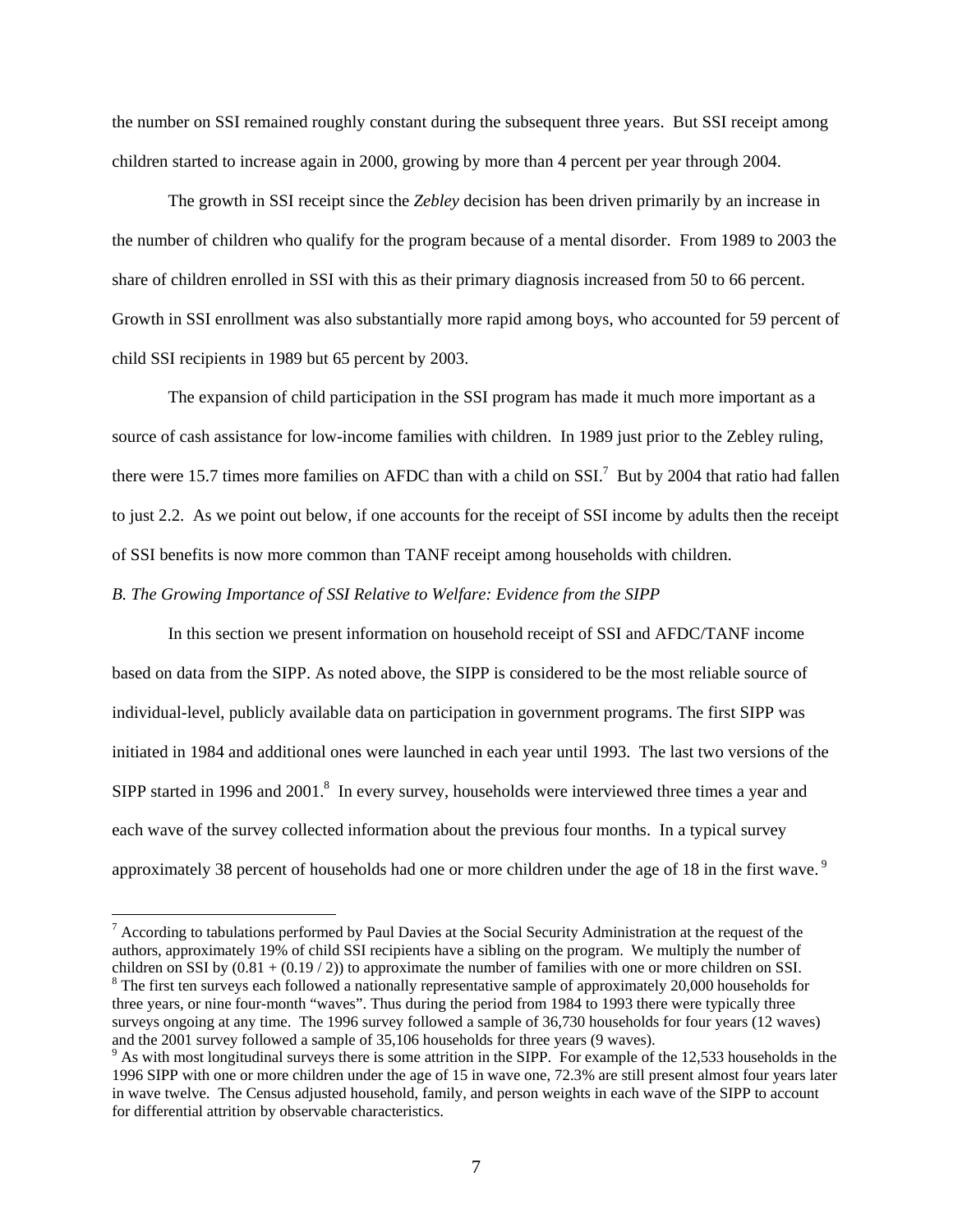In Table 1 we summarize data on SSI and AFDC/TANF enrollment from the first wave of the 1990 and 2001 surveys for all households with children under the age of eighteen. Though the 1990 survey does not differentiate adult from child SSI receipt, it is useful to consider data from this survey because it was conducted around the time of the *Zebley* decision before child SSI receipt had increased substantially. As shown in the third row of the table, approximately 10.8 percent of children were in households that received some AFDC income in 1990 while just 2.8 percent had SSI benefits. By 2001, the fraction of children in households with TANF income had fallen to 4.9 percent while the corresponding fraction with some SSI had increased to 4.8 percent. Thus the growth in SSI to some extent offset the decline in the share of households receiving welfare income, with a 5.9 percentage point decline in AFDC/TANF receipt but just a 3.7 percentage point decline (from 12.3 percent to 8.6 percent) in the receipt of benefits from either program. Table 1 also shows that in 1990, average AFDC benefits among AFDC families were substantially greater than average SSI benefits among SSI families. By 2001, the reverse was true, driven in part by the fact that SSI benefit amounts are inflation-adjusted whereas welfare benefits are not.<sup>10</sup> As a result, by 2001, the total amount of SSI benefits disbursed to households with children was more than twice the amount of transfer income from TANF.

The growing importance of SSI relative to AFDC/TANF has led to a convergence across states in the amount of transfer income per child during the past 15 years. Before the *Zebley* ruling, children in states with generous welfare benefits (which tended to be wealthier states $^{11}$ ) received much more in transfer income than their counterparts in low-benefit states. As Table 2 demonstrates, combined AFDC and child SSI spending per state resident under the age of 18 in the ten most generous states was 2.8 times greater than in the ten least generous in 1989. But by 2003 this ratio had declined to just 1.3, primarily because SSI spends more in poor states whereas the reverse is true for AFDC/TANF. This convergence would be even more pronounced if one accounted for the much greater increase in adult SSI receipt in

<sup>&</sup>lt;sup>10</sup> Dollar values calculated from the SIPP cited here and elsewhere in the paper are inflation adjusted to 2001 dollars using the Consumer Price Index for all urban consumers (CPI-U).

<sup>&</sup>lt;sup>11</sup> For example, the average per-capita income in the ten most generous states in 1990 was \$20,246 versus \$14,621 in the ten least generous.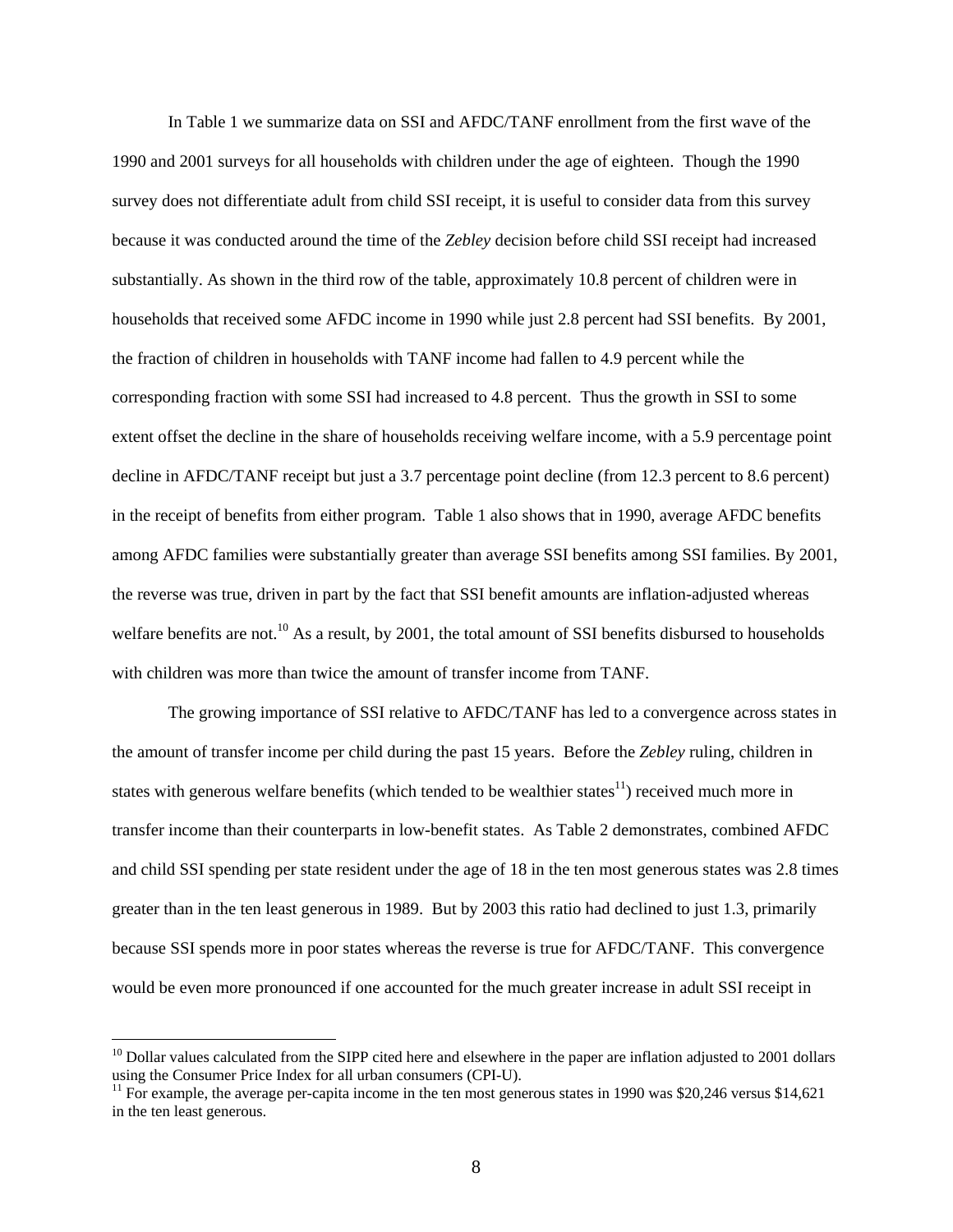low welfare benefit states. Thus the net effect of the changing enrollment in the two programs has varied substantially across states, with combined transfer income increasing or remaining roughly constant in low-benefit states such as Alabama but declining sharply in high-benefit states such as California.

# *C. SSI Program Parameters and Rules*

 $\overline{a}$ 

Eligibility requirements and federal payment standards for SSI are uniform nationwide, though states have the option to supplement the federal SSI payment. All SSI recipients are eligible for health insurance through the Medicaid program. Since 1975, the maximum federal SSI benefit has increased with the CPI each year to account for increases in the cost of living. In 2005 the maximum federal SSI payment was \$579 monthly for an individual and in June of that year the average child SSI benefit was \$517. This number reflects an average federal payment of \$502. Thus while fifteen states supplement child SSI benefits these supplements account for less than 3 percent of total SSI spending for children.

Individuals generally are not eligible for SSI if they have assets in excess of \$2,000. Certain resources are excluded, most commonly a home, an automobile, household goods, and life insurance. For eligible adults, the federal SSI payment is based on the individual's countable income. The first \$20 of unearned or earned income is excluded, as is the first \$65 of monthly earnings plus one-half of any earnings above \$65. In the case of a child SSI recipient, some of the income and assets of certain family members living in the same household are "deemed" to the recipient. Payments from AFDC/TANF to other household members are excluded from deeming, as are foster care payments, food stamps, and EITC benefits to anyone in the household. Household income that is used by another public assistance program to determine the payment amount to someone other than the SSI recipient is also excluded from deeming. There is also an allowance for each ineligible child as well as a parental living exclusion.

In the 2005 calendar year an eligible child in a one-parent family would receive the maximum SSI benefit with parental monthly earnings up to \$1,243 if there were no other children in the household, \$1,533 if there was one other child, and \$1,823 if two other children in the household.<sup>12</sup> These numbers

 $12$  As an example, consider a family in 2005 with two children and one parent that has only two sources of family income: an SSI payment to one child and \$1500 in monthly earnings. The SSA first deducts \$290 for the other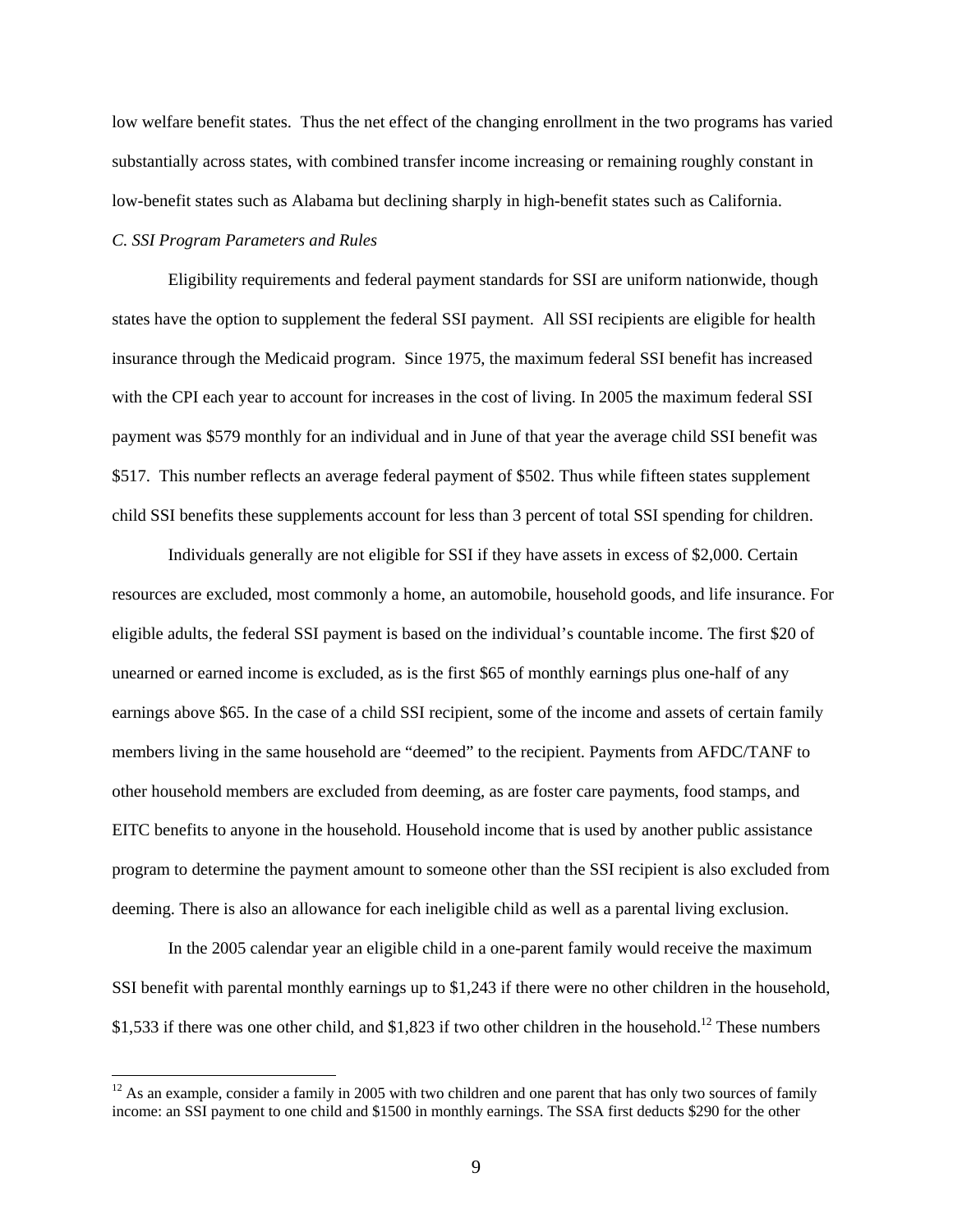illustrate that parents of children on SSI can have relatively high levels of earnings while still collecting the maximum SSI benefit for their child. The phaseout rate of benefits is 50 percent and thus a parent with two children (one of whom is on SSI) could earn up to \$2691 per month (\$32,292 per year) before SSI benefits would reach zero.

#### *D. The Interaction between SSI and AFDC/TANF*

Unlike SSI, welfare benefits vary substantially across states. In general, families living in low welfare-benefit states have a relatively strong financial incentive to enroll a child on SSI, rather than AFDC/TANF. For example, in 1996 a family with one parent and one child could have received a maximum AFDC benefit of \$96 per month in the state of Mississippi versus \$490 in the state of California. That same family in Mississippi could have received \$470 per month if the child was receiving SSI benefits and the adult no longer received AFDC income. Because California supplemented its benefits the maximum SSI benefit there was \$533.40 in the same year. Given that a person cannot receive benefits from both AFDC and SSI, while living in Mississippi this family could increase its transfer income by \$374 if the child was awarded SSI benefits while the same family in California would increase its transfer income by just  $$43.40$ .<sup>13</sup>

This cross-state heterogeneity in incentives has been the focus of most previous work on child SSI enrollment. Garrett and Glied (2000) find that states with less generous AFDC benefits experienced significantly greater increases in child SSI receipt following the *Zebley* decision. Kubik (1999) investigates whether families were more likely to identify disabilities in their children as a result of Zebley and finds a much stronger effect in states with less generous welfare benefits. Schmidt and Sevak

 child's monthly allowance, \$20 for the general income exclusion, and \$65 for the earnings exclusion. One-half of the remaining \$1125 in earnings is excluded, bringing deemed income to \$562.50. The parental living allowance of \$579 would then be subtracted, leaving zero income deemed to the child and thus he would qualify for the maximum benefit. If instead the family consisted only of the parent and eligible child, there would be no monthly allowance for another child. Thus \$128.50 would be deemed, resulting in an SSI payment of \$450.50. <sup>13</sup> The financial incentives are somewhat more complicated for families with two or more children, because these families could receive benefits from both AFDC and SSI. If a child in a family that was on AFDC and had one parent and one other child was awarded SSI benefits, the family's AFDC benefit would fall because the size of the AFDC family unit would fall from three to two. But in 1996 this drop in AFDC benefits would have been much greater in California (from \$607 to \$490) than in Mississippi (from \$120 to \$96). See Kubik (1999) and Garrett and Glied (2000) for a detailed description of the net return to SSI receipt for AFDC-eligible families.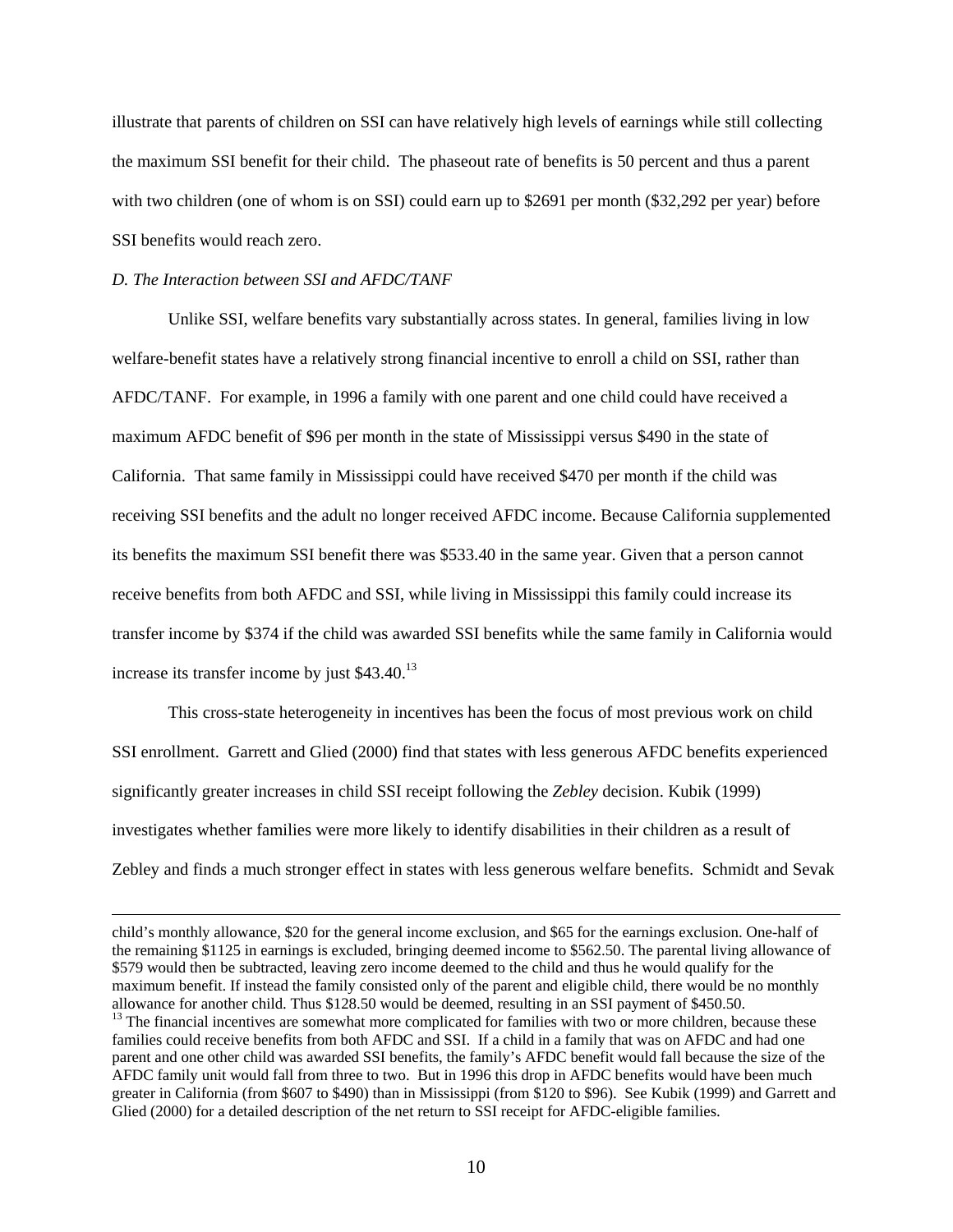(2004) show that families headed by less educated single women were more likely to be receiving SSI if they were in a state that was aggressively pursuing welfare reform.<sup>14</sup> While these papers have all shed important light on the factors influencing the variation across areas and over time in child SSI receipt, there has been very little work estimating the impact of this program on household outcomes. One exception is Kubik (1999), who uses the annual Current Population Survey (CPS) to estimate the effect of child SSI enrollment on parental labor supply. But as we explain below, the CPS is not well-suited for this issue because it does not differentiate between adult and child SSI receipt in the household.

#### **III. Which Households Receive Child SSI Benefits?**

 $\overline{a}$ 

 Given that SSI is means-tested and has relatively stringent medical eligibility criteria, households with a child enrolled in this program are almost certainly not representative of all households with children. In this section we combine data from the four most recent versions of the SIPP to explore which observable household characteristics are related with program participation. We begin with the 1992 version of the SIPP because it is the first one to differentiate between child and adult SSI receipt.<sup>15</sup> Our unit of observation is the household and we consider the 42,170 households with one or more children under the age of 18 in the first wave of the 1992, 1993, 1996, and 2001 surveys. By focusing on the first wave we consider four months of program participation for each household. In this pooled sample, the percentage of households with a child receiving SSI benefits in one or more months is 1.6 percent while the corresponding share with an adult receiving SSI benefits is 2.6 percent.<sup>16</sup> We estimate the probability that a household has a child enrolled in SSI as a function of household characteristics. Our model is specified as follows, with *j, k,* and *t* indexing households, states, and years, respectively:

 $14$  Other research has considered the financial incentive that state governments have to shift children from welfare or general assistance onto SSI. See for example Kubik (2003) and Bound et al (1998).

 $15$  For children under the age of 15 who are receiving SSI benefits the income will be reported as SSI child income for an adult in the household (the unit of observation in the SIPP is a person-month). Thus if there are multiple children in the household under age 15 it is not possible to determine which one is receiving SSI. For children who are 15-17 years old, SSI benefits will either be reported as child SSI income for an adult in the household or as adult SSI income for the child.

<sup>&</sup>lt;sup>16</sup> We focus on households rather than families because of the likelihood that economic resources of one family in the household will to some extent spill over to the other. For example, consider a woman with two children, one of whom herself has a child. This three generation household would typically be treated as two families in the SIPP data. The younger family might have no income but would likely benefit from income received by the other family.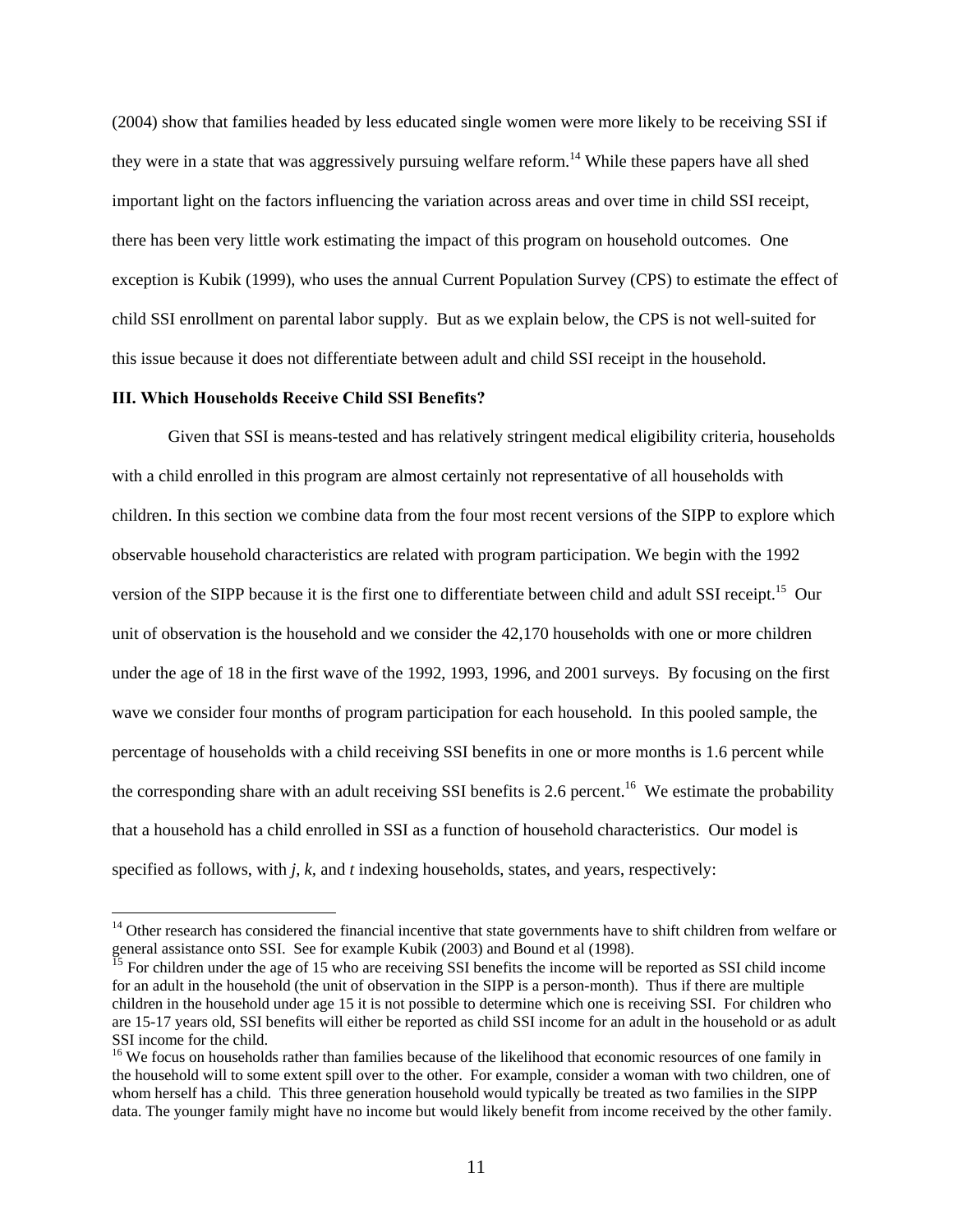$$
Any ChildSSI_{jkt} = \beta_0 + \beta_1 Kids_{jkt} + \beta_2 Boys_{jkt} + \beta_3 MomOnly_{jkt} + \beta_4 DadOnly_{jkt} + \n(\beta_5 Neither_{jkt} + \beta_6 HSDO_{jkt} + \beta_7 Some College_{jkt} + \beta_8 College_{jkt} + \beta_9 GenAFDC_{jkt} + \n\beta_{10} SSISupp_{kt} + \beta_{11} Black_{jkt} + \beta_{12} Hispanic_{jkt} + \theta_t + \varepsilon_{jt}
$$

The variable *Kids*<sub>ikt</sub> controls for the number of children in the household between the ages of 0 and 17. All else equal, this should be positively related with the probability of having a child on SSI. The variable *Boys<sub>ikt</sub>* is separately included because boys are much more likely than girls to receive child SSI benefits. The model also controls for the presence of one or more parents in the household, for the education level of the more educated parent (or guardian if no parent is present), and for the race and ethnicity of the children. Finally, we control for the generosity of the state's AFDC/TANF program and for whether the state supplements the federal SSI benefit for children. The variable *GenAFDC<sub>ikt</sub>* ranges from 1 to 51 depending on the generosity of the state's AFDC benefit (with 51 and 1 most and least generous, respectively) in year *t* given the number of children and parents in household *j*. The variable *SSISupp<sub>kt</sub>* is an indicator that equals one if state *k* supplemented child SSI benefits in year t and zero otherwise.

 Table 3 reports the estimated marginal effects from a probit specification of this model. The estimate for  $\beta_1$  indicates that the likelihood of SSI receipt is significantly positively related with the number of children in a household. Consistent with our prediction, this effect is significantly stronger for boys than for girls, as the estimate for  $\beta_2$  shows. Children living with two parents are significantly less likely to receive SSI than their counterparts in families headed by one parent or by a guardian that is not the parent, as shown by our estimates for  $\beta_3$ ,  $\beta_4$ , and  $\beta_5$ . After controlling for family structure, children with less educated parents are found to be significantly more likely to receive SSI.

The statistically significantly negative estimate of  $\beta_9$  implies that children living in states with less generous welfare benefits are more likely to receive SSI. The data also indicate that a child is more likely to receive SSI when living in a state that supplements the federal benefit. These results are consistent with previous research suggesting that the two programs are to some extent substitutes (e.g. Garrett and Glied, 2000; Kubik, 1999). The estimates of  $\beta_{11}$  and  $\beta_{12}$  imply that conditional on other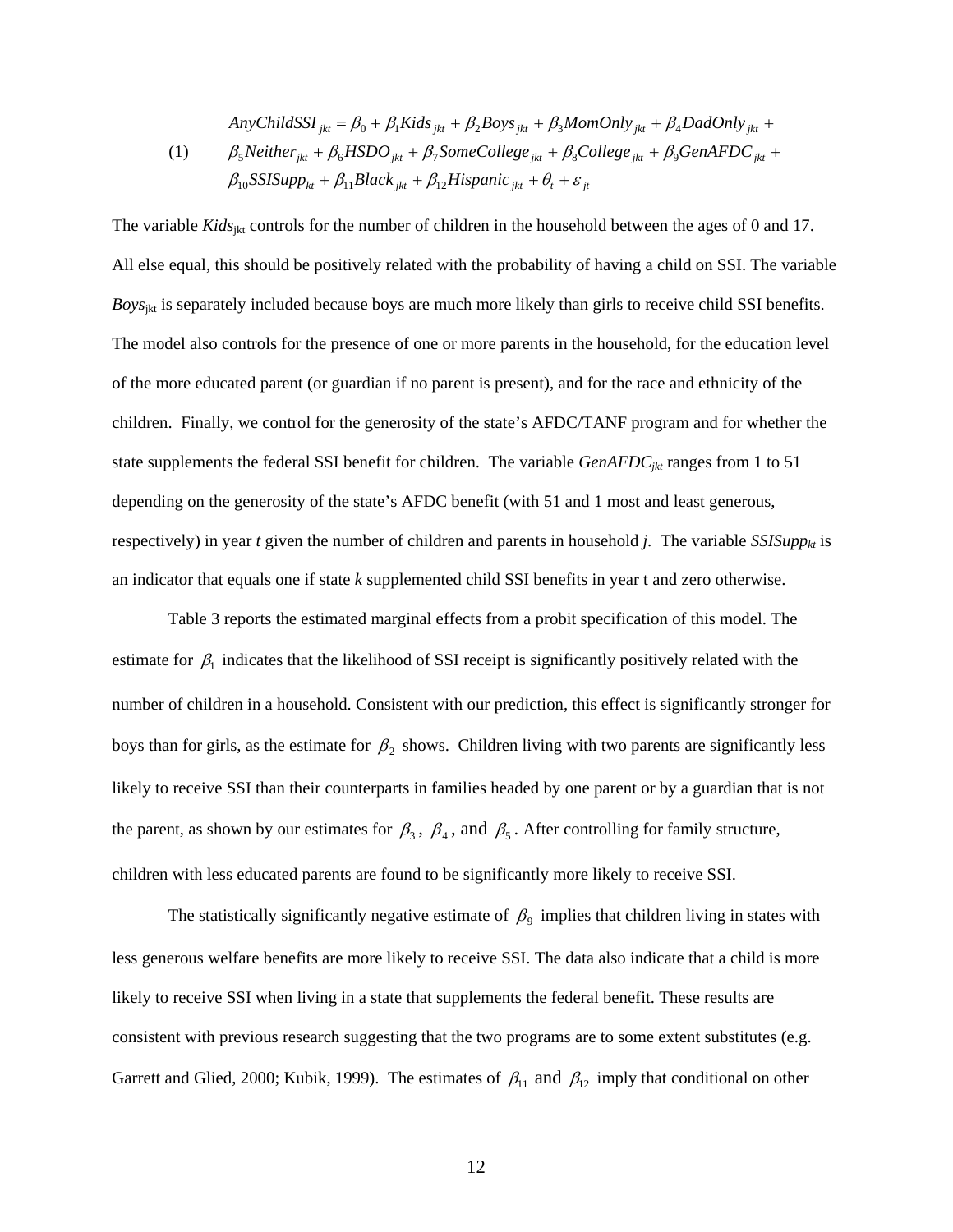family characteristics, black children are significantly more likely to receive SSI benefits than white children, but Hispanic children are not. And finally, the estimates for the coefficients on the three year indicator variables (1992 is omitted) confirm a significant increase in child SSI receipt over time.

For the sake of contrast, columns (3) and (4) present analogous estimates for adult SSI receipt and AFDC/TANF receipt among households with children in the fourth and fifth columns, respectively. For adult SSI neither the number of children nor the number of boys is significantly related to program participation. The financial generosity of the state's AFDC/TANF program is also not significantly related with adult SSI receipt. These findings, which contrast with the results from the first specification, suggest that the corresponding estimates for child SSI enrollment are not simply capturing the influence of omitted characteristics of residents of a state that influence SSI receipt generally rather than child enrollment specifically. The coefficient estimates for family structure, education of the parent, race and ethnicity of the children, and year effects are qualitatively similar to those for child SSI receipt.

The results presented in the final column show that family structure, parental education, and the race and ethnicity of the children have a similar relationship with the likelihood of AFDC/TANF receipt as they do with child SSI receipt. But three differences with the child SSI results are worth noting. First, whereas the number of children is significantly positively related with AFDC/TANF receipt, the relationship is not significantly stronger for families with relatively many boys. Second, while child SSI receipt is negatively determined by AFDC/TANF generosity, the opposite is true for welfare receipt. And finally, the estimates for the year indicators demonstrate that AFDC/TANF receipt fell from the first to the final survey year while the opposite is true for SSI. These results suggest that while many family characteristics similarly determine SSI and welfare receipt, there are some important differences as well.

### **IV. Estimating the Causal Effect of Child SSI Receipt on Household Outcomes**

 $\overline{a}$ 

In the next two sections we utilize data from the 1996 and 2001 versions of the SIPP. The earlier surveys do not contain complete information about household SSI receipt for all waves of the survey<sup>17</sup>

 $17$  There is a variable in the 1992 and 1993 surveys that tells whether a child and/or an adult is enrolled in SSI, but this variable is almost always missing in waves after the first one.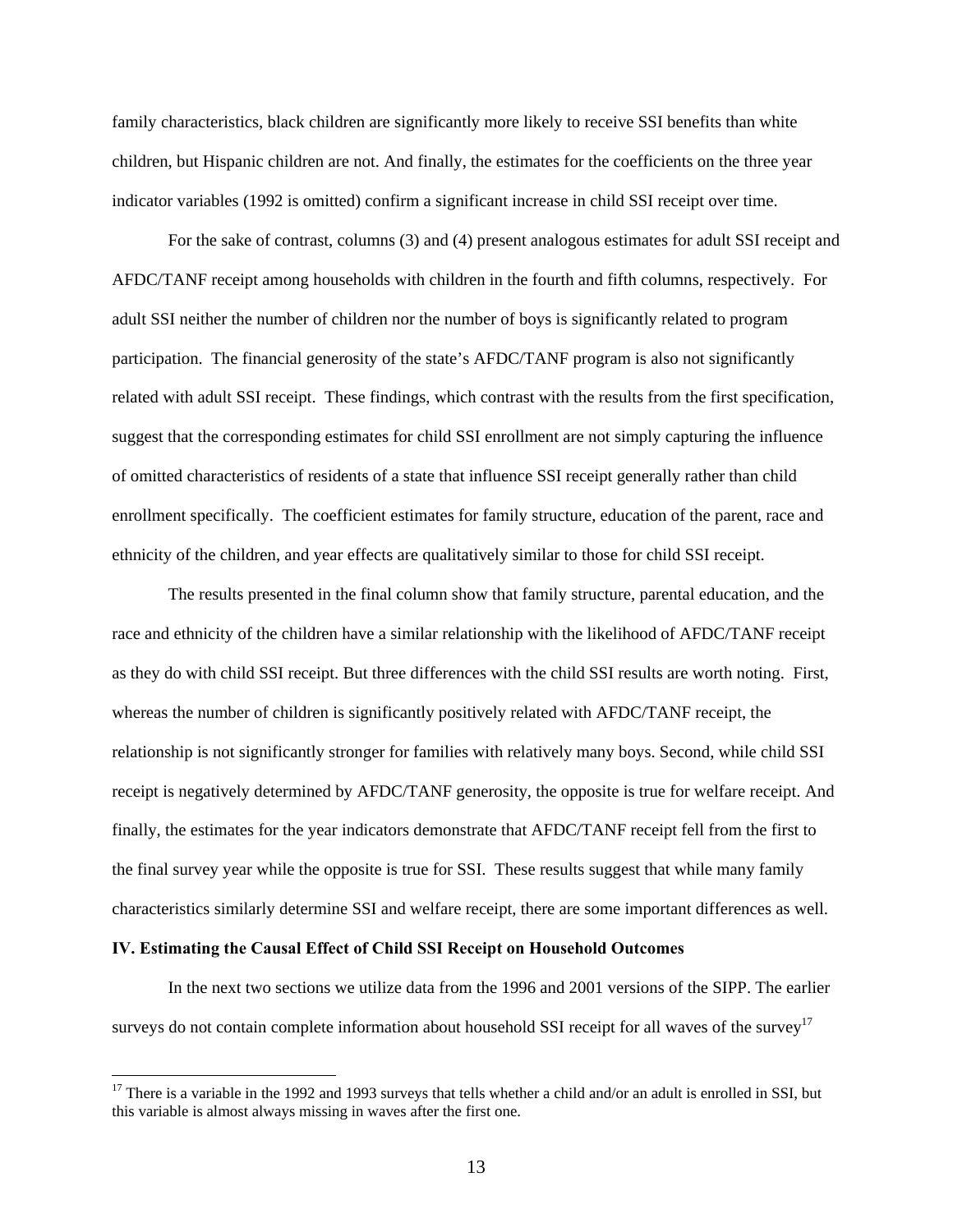and hence cannot be used in an analysis that relies on the longitudinal nature of the survey. It is important to note that we are therefore focusing on a period that follows the rapid growth in child SSI participation from 1989 to 1996. In addition, we are examining data from the post-welfare reform period.

# *A. Average Outcomes for Households with Children*

 $\overline{a}$ 

Table 4 provides summary statistics for households with children with benefits from child SSI, adult SSI, or AFDC/TANF in the first wave of the 1996 and 2001 surveys. With respect to our outcome variables of interest, there are substantial differences between households with a child on SSI and those receiving some AFDC/TANF income. For example, children on SSI are less likely than those on AFDC to live in poverty, with this difference especially pronounced for deep poverty. While 34 percent of households with children on AFDC were below 50 percent of the poverty line, just 6 percent of families with a child on SSI were. These lower poverty rates were to some extent driven by the much higher average earnings among households with a child on SSI. For example in 1996 average earnings were \$990 greater (\$4,558 versus \$3,568) during the four-month period in households with a child on SSI than in households with some AFDC income. These differences could be partially attributable to differences in labor supply incentives given that the incentive for a parent to work was much greater if his/her child was on SSI than if the family was on AFDC.<sup>18</sup> As Table 4 shows, the differences in average earnings were even larger in 2001. This was true even though TANF incorporates work requirements and more generous earnings disregards than AFDC. This suggests that at least part of the difference in earnings may be mechanical or driven by differences in the characteristics of recipients of the two programs.<sup>19</sup>

A third notable difference between the two groups is that the fraction of households with a child on SSI who are *not* receiving food stamps is four times greater (61 versus 15 percent) than the

<sup>&</sup>lt;sup>18</sup> For example, a single parent with one child could have earned more than \$1000 per month before the child's SSI benefits would decline. The tax rate on benefits in the phase-out region would be 50 percent. In most states the earnings disregard for AFDC would have been much lower and the effective tax rate on earnings much higher. See, for example, the case of Pennsylvania summarized in Table 7-3 of the 1998 Overview of Entitlement Programs.<br><sup>19</sup> There are of course many other possible explanations for these differences. For example, given the sharp decl

in AFDC/TANF receipt the average characteristics of those receiving welfare benefits may have changed substantially during this five year period. Additionally a much smaller fraction of households with a child on SSI are also receiving traditional welfare benefits. This may partially explain the increase in earnings for this group.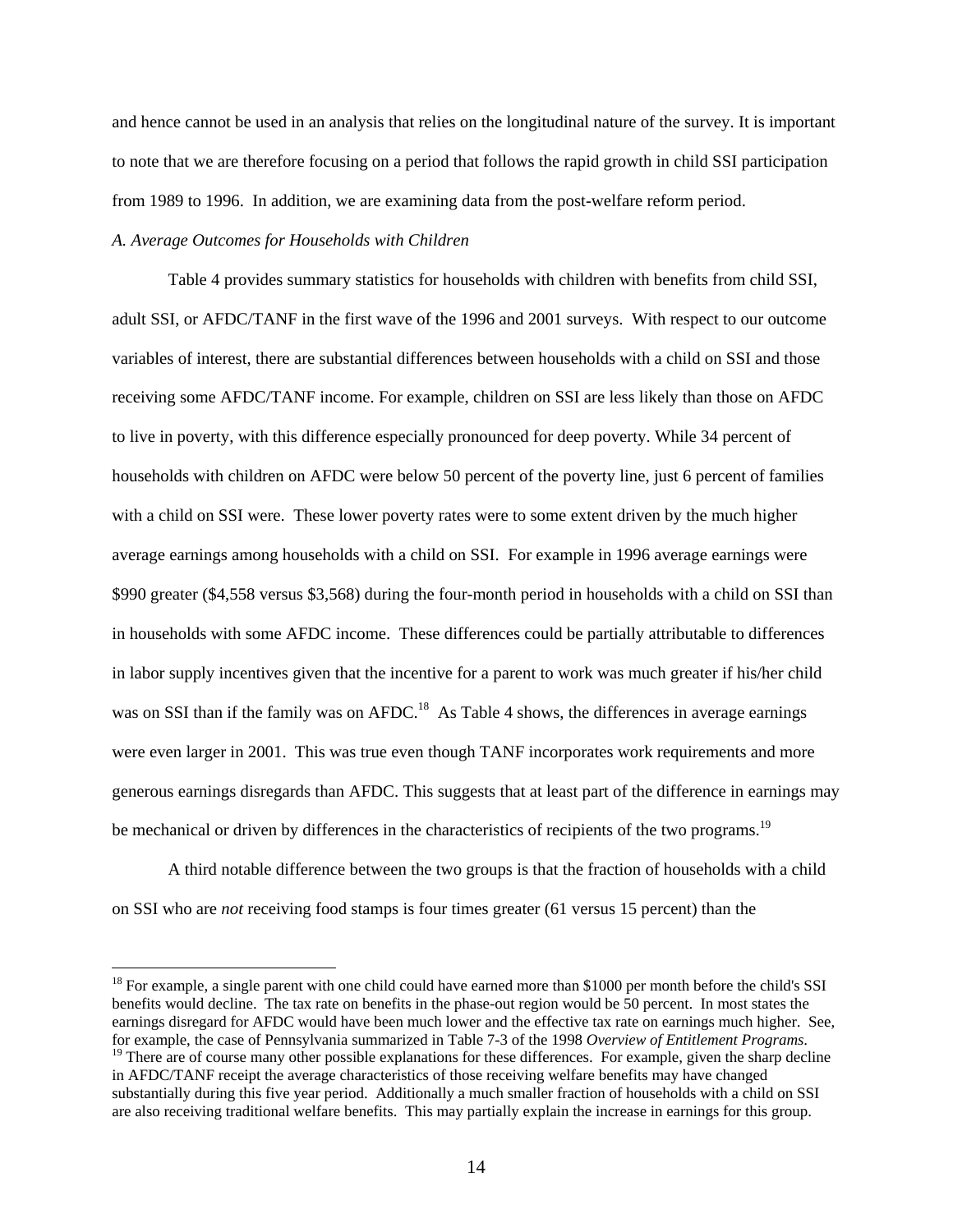corresponding share of AFDC/TANF households. This is consistent with the hypothesis that SSI benefits may to some extent crowd out other transfer income. And finally, children on SSI are significantly more likely than to live with both parents. Taking the average of the 1996 and 2001 sample means, approximately 36 percent of households with a child on SSI have both parents present versus just 21 percent of households with AFDC/TANF income.

The differences summarized here suggest that the enrollment of a child on the SSI program may have a substantial effect on household outcomes such as poverty, labor supply, and family structure. However, given that families with higher incomes can be eligible for SSI, it is not obvious how much of these differences are mechanical (i.e., a reflection of program rules) or simply the result of other differences between the two groups.<sup>20</sup> This motivates the empirical analyses that follow.

# *B. Empirical Strategy*

 $\overline{a}$ 

To estimate the average effect of child SSI receipt on outcome *Y*, one could estimate a crosssectional relationship comparing *Y* across households with and without child SSI benefits, conditional on observed household characteristics. In such a regression, the estimated coefficient on the SSI indicator would capture the average difference in *Y* between households with and without child SSI recipients after controlling for other observable household characteristics. However, if there are unobserved household characteristics that are correlated both with SSI receipt and with the outcome variable *Y*, one could not attribute a causal interpretation to any observed difference. For example, the presence of a child in the household who is sufficiently disabled to qualify for SSI would be likely to influence labor supply decisions by one or both parents for reasons other than program benefits or incentives.

The first step we take to overcoming this problem is to limit our analysis sample to households that receive child SSI benefits at some point during the time period covered by the SIPP. Focusing only on these households should reduce the possibility of selection bias because all of these households share the important characteristic of having a child with a disability that is sufficiently severe to qualify for SSI.

 $^{20}$  For example Powers (2003) finds that children's health (which will be correlated with child SSI receipt) exerts an important effect on parental labor supply decisions, especially for female-headed households.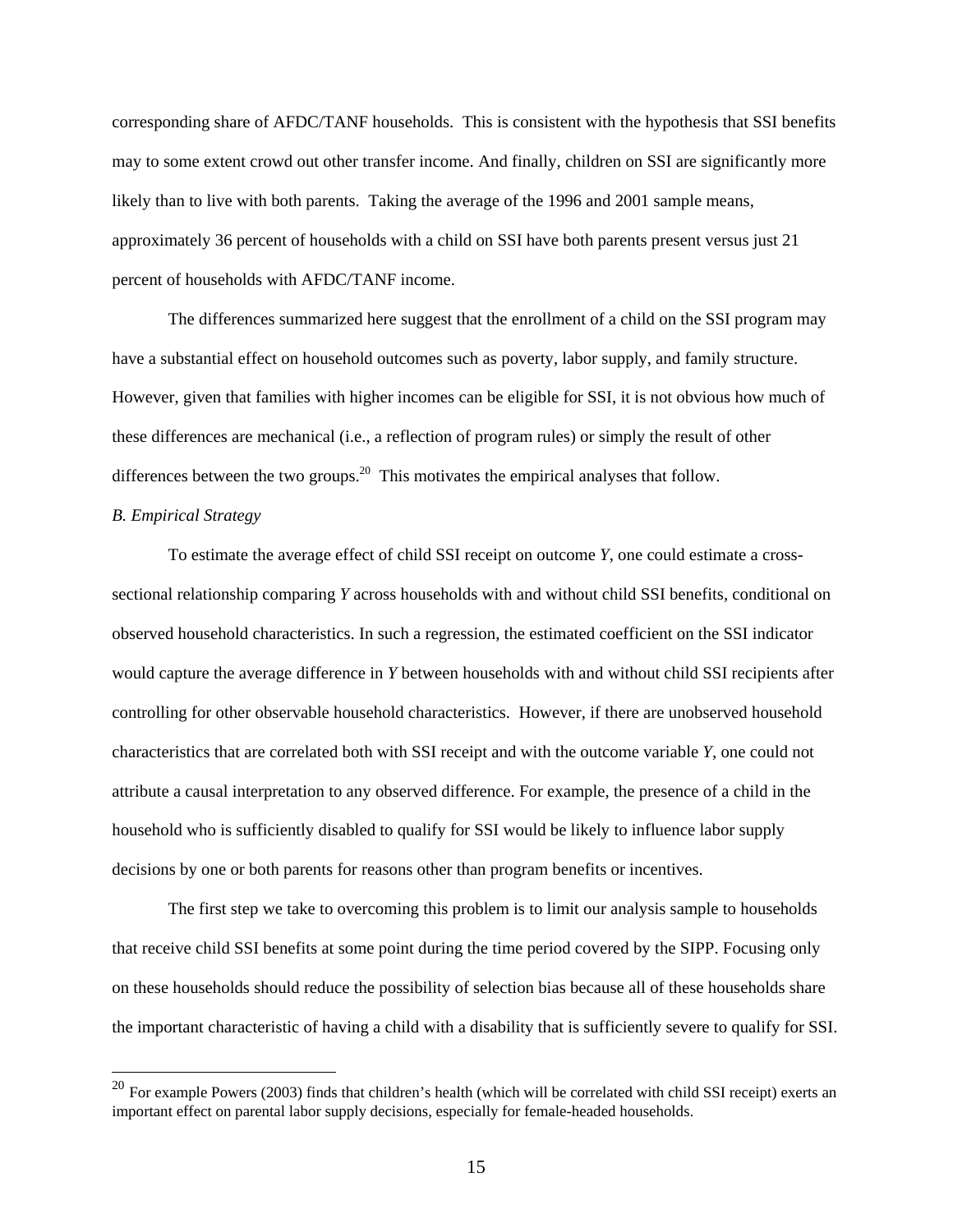Similarly these families must fall below the federal income and assets limit at the time of the award. In the pooled data from 1996 and 2001, there are 20,949 households with one or more children under the age of fifteen in wave one and who are still present in wave two of the survey.<sup>21</sup> Of these, 1,023 report the receipt of child SSI benefits in one or more waves. We assume that the 253 households that report child SSI benefits in just one wave that is not the first or the final wave have mistakenly reported their receipt of SSI benefits. These criteria yield a sample of 770 unique households who have a child enrolled a child on SSI at some point during the 1996 and 2001 SIPP surveys. $^{22}$ 

The second step we take when estimating the impact of child SSI enrollment is to exploit the longitudinal nature of our data. Specifically, we explore whether the enrollment of a child on SSI leads to a discernable shift in family outcomes. Our empirical model controls for household fixed effects to capture any time-invariant differences across households in the sample. However, to attribute a *causal* interpretation to any observed change in outcomes, even conditional on household fixed effects, it must be the case that other factors that influence the outcome variable *Y* are not changing at precisely the same time that the child enrolls in SSI. This assumption would not be appropriate for an examination of the effect of AFDC / TANF or many other transfer programs, as a change in economic circumstances would be the likely cause for enrollment in the program. However, it seems defensible in the present setting for two reasons. First, the overwhelming majority of children enrolled in SSI have a chronic rather than an acute condition. It is therefore unlikely that the severity of the child's illness – which could itself influence household outcome variables - would change discontinuously at precisely the time that the award is made. Second, the average time from the date of application to the date of award is 4.3 months.

 $^{21}$  After the first wave individuals may separate from the initial households to form new households though for the purposes of our analysis we combine information in each wave for all individuals in the same wave one household. If an individual joins the SIPP in a subsequent wave (e.g. because of marriage) then this individual is attached to the same wave one sample unit as others in his/her current household.

 $22$  Appendix Figure 1 summarizes the number of households that reported first receiving child SSI benefits in each wave of the two surveys. As the figure shows, the largest number of households was first eligible in wave one, which reflects the fact that the first wave includes the stock of households with a child on SSI rather than the flow of new recipients. The number in each subsequent wave is substantially lower, though the fact that the wave two values are substantially greater than all subsequent waves suggests that some households may have mistakenly reported that they were not receiving child SSI benefits in the first wave.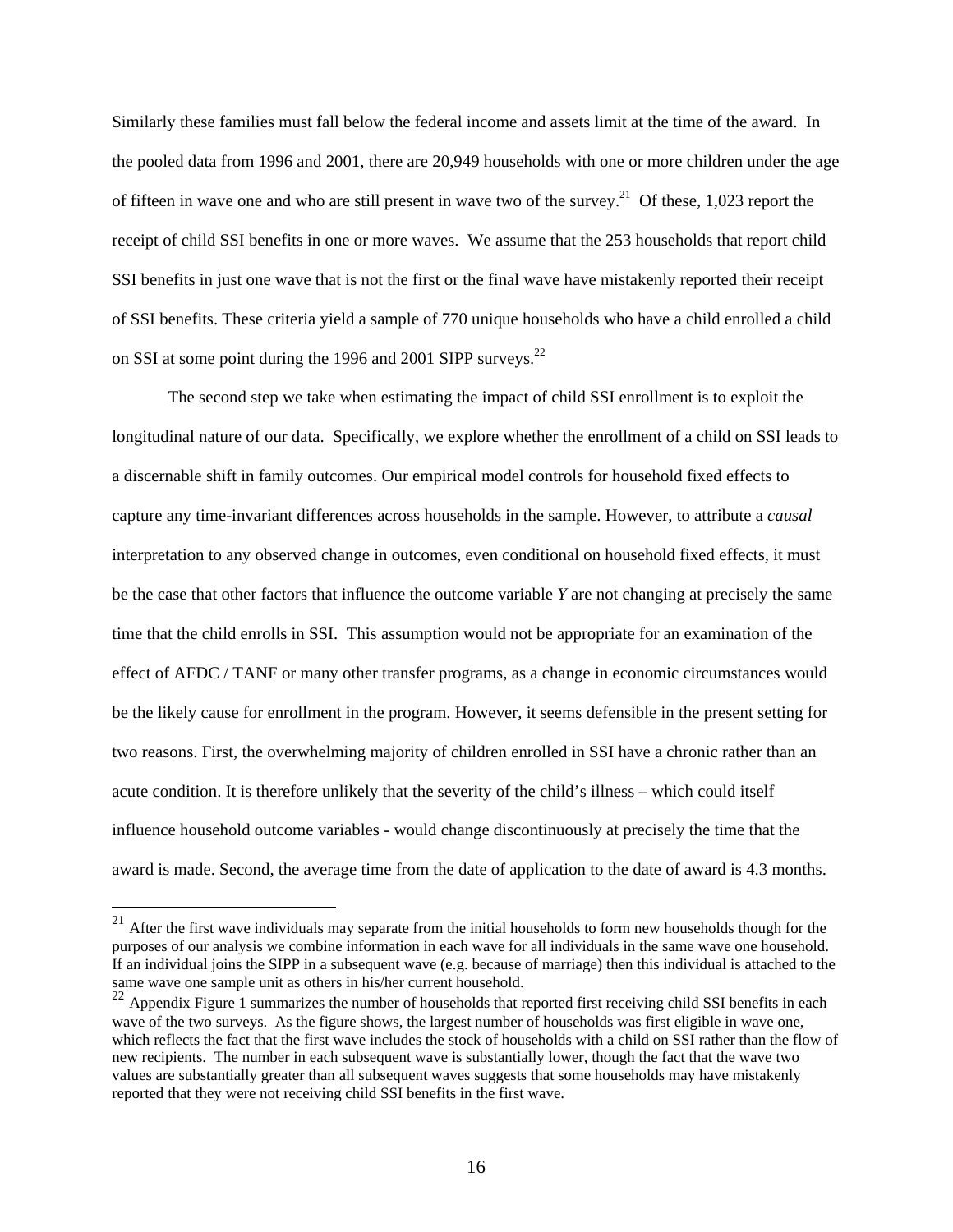Thus if a parent submits an application for SSI on behalf of the child because of a change in economic circumstances, a substantial amount of time would elapse before the award would typically be made.

In order to test for shifts in the outcome variables of interest that occur immediately before the receipt of SSI benefits, we restrict attention to those households who enroll a child in SSI after the first wave. This strategy allows us to investigate whether any observed change in household outcome corresponding to SSI enrollment reflects a behavioral response to participation and did not precede enrollment. Of the 770 child-SSI households, approximately half were already enrolled in wave one. There are thus 380 "switchers", defined as households who were not initially receiving child SSI benefits but did in a subsequent wave. Our main estimating equation is specified as follows:

(2) 
$$
Y_{jt} = \beta_0 + \beta_1 I (PRE SSI 2)_{jt} + \beta_2 I (PRE SSI 1)_{jt} + \beta_3 I (POST SSI 0)_{jt} + \beta_4 I (POST SSI 1)_{jt} + \beta_5 I (POST SSI 2+)_{jt} + \mathbf{TX}_{jt} + \mu_j + \rho_t + \varepsilon_{jt}
$$

in which *j* indexes household and *t* indexes wave.<sup>23</sup> There are 21 wave fixed effects – twelve for the 1996 survey and nine for the 2001 survey. The vector  $X_{i}$  includes the number of individuals in five different age ranges (0-5, 6-11, 12-14, 15-17, and 18 plus years). The model also controls for household fixed effects  $\mu_i$ , as discussed above, and wave fixed effects  $\rho_t$ , to capture any changes over time that are common across households. The explanatory variables of interest are defined in terms of the first wave for which household *j* reports receiving child SSI benefits, which we refer to as the wave of enrollment.

The two variables  $I(PRE SSI1)_{it}$  and  $I(PRE SSI2)_{it}$  are set equal to one in the wave

immediately before and two waves before the first wave of child SSI enrollment, respectively. We include these variables to test for the presence of any pre-existing trends in our outcome variables of interest. The variable  $I(POST SSI\ 0)$  is equal to one in the first wave of SSI enrollment and zero otherwise;  $I(POST SSI)$ <sub>it</sub> is an indicator variable for the wave immediately following the first wave with child SSI enrollment; and  $I(POST SSI 2+)_{it}$  equals one in all subsequent waves and zero otherwise. This variable

 $23$  We define a household based on wave one household, so if a household were to split in a later wave, the data for all splintered households would be aggregated to the original household in all subsequent waves.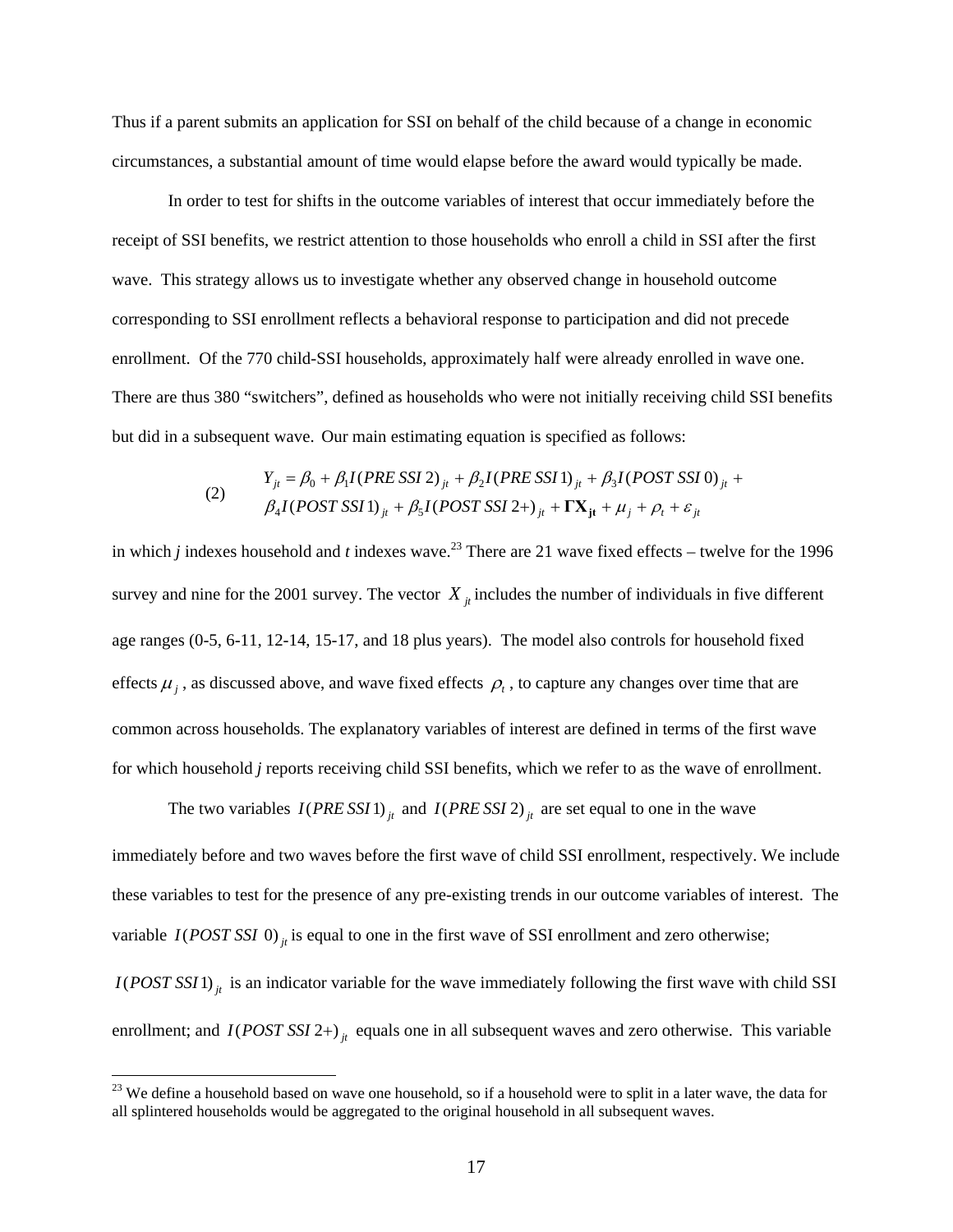remains equal to one even if the child exits the program. We also estimate a modified version of equation (2) which subsumes these three variables into one variable  $I(POST SSI)_{it}$ , which captures the simple pre-post difference. We prefer the specification described in equation (2) as it gives a picture of the preexisting trend and also allows us to explore whether effects persist over time.<sup>24</sup>

It is important to note that, even if our identifying assumptions hold, this empirical strategy identifies the average effect of SSI enrollment only for those who participate in the program. This may differ substantially from the corresponding effect for those who are not enrolled. In particular, the fact that these households have disabled children suggests that their response to program benefits or incentives may be quite different from the response that would be found were SSI to be expanded to households with healthier children. Our estimated effects in the analyses that follow should therefore be interpreted as the average effect for households with a child on SSI. This effect is commonly referred to in the program evaluation literature as the average effect of treatment on the treated (Heckman et al, 2001).

#### **V. The Effect of Child SSI Participation on Household Outcomes**

### *A. Unearned Income*

 $\overline{a}$ 

We begin our investigation of the effect of child SSI enrollment by estimating the average change in transfer income in households that enroll a child in SSI. We look first at SSI income. Table 5 presents the results from Ordinary Least Squares (OLS) estimation of equation (2) where  $Y_{jt}$  is alternatively defined as any child SSI benefits, any SSI benefits, and total SSI benefits, which is the sum of child and adult benefits received by household members. The results of the linear probability model estimate of equation (2) suggests an increase in the probability of any child SSI benefits of 110 percentage points (standard error of 2.9) in the first period of reported benefits relative to three waves prior (the omitted period). The inclusion of wave effects in the model leads to this slightly misleading estimate of greater than 100 percentage points because the estimated wave effects  $(\hat{\mu})$  decline from the first to the final

 $^{24}$  An alternative strategy that we have explored is using the generosity of AFDC/TANF benefits in the state or the presence of a state SSI supplement to instrument for child SSI enrollment. Unfortunately given the relatively low fraction of children on SSI, the limited effect of both variables on SSI enrollment, and the number of households in the SIPP, we do not have sufficient statistical power to use this strategy for estimating the effect of child SSI.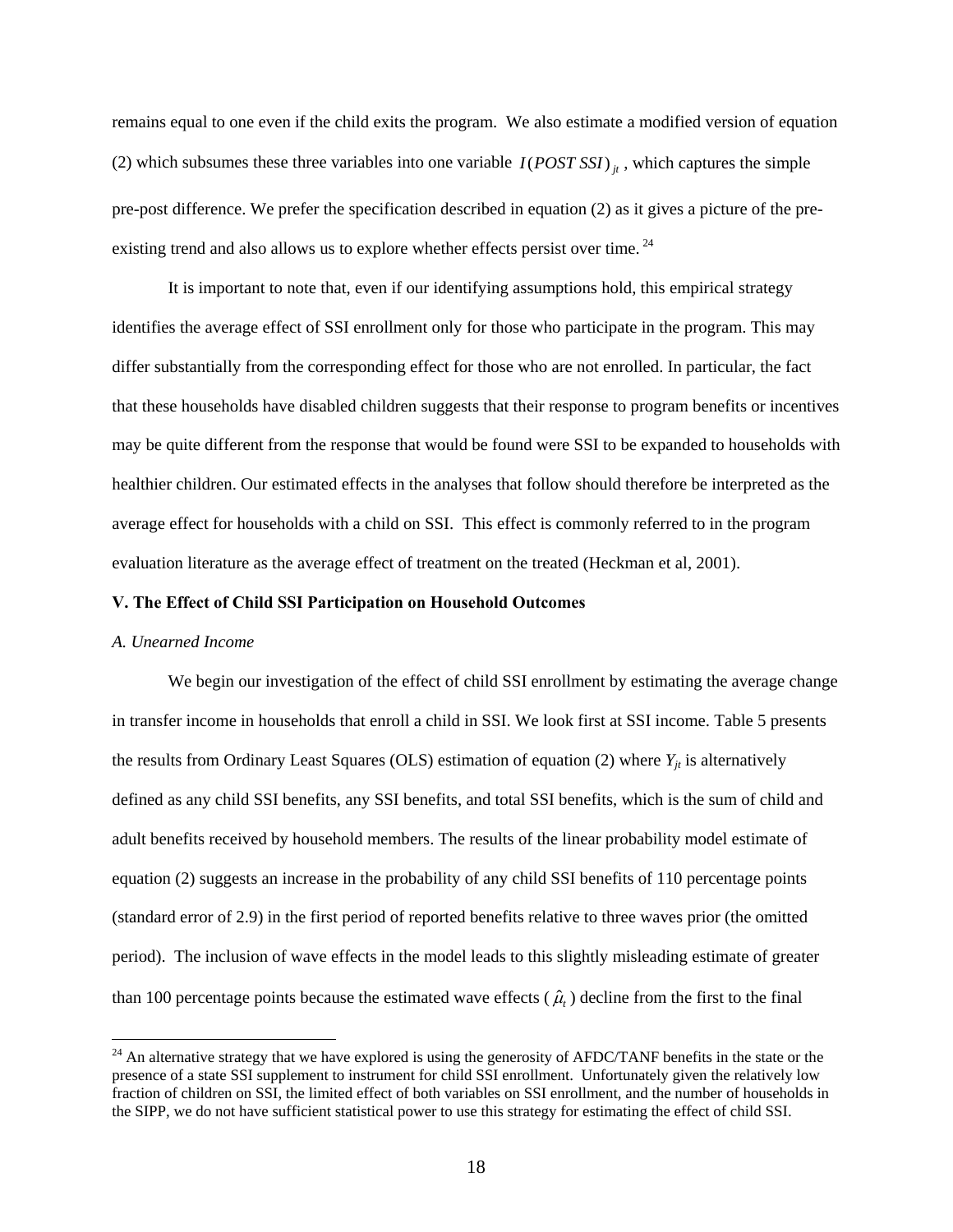wave as the average time since the SSI award increases.<sup>25</sup> Note that in this specification, estimated participation in the waves pre-enrollment is statistically significantly greater than zero, albeit the point estimates are only a small fraction of the *post* point estimates. In the wave after the first wave of SSI enrollment, the average participation rate falls to 91 percent and then to an average of 75 percent in subsequent waves, which suggests a non-negligible exit rate from the program.<sup>26</sup>

Columns (3) and (4) present the analogous results for the more inclusive *Any SSI* variable. The estimates reveal a sharp and statistically significant increase in the probability of SSI receipt in the wave that the child first receives SSI benefits. The increase is less than 100 percent because in some households another person was already receiving SSI. The estimated difference in total household SSI income from the wave before enrollment to the wave of enrollment, as shown in column (6), is \$2,180, which suggests an increase in SSI income of approximately \$545 per month. This is approximately equal to the 2001 federal benefit amount of \$531. We have alternatively estimated these equations with the dependent variable defined to include social security child benefits, in case households misreport SSI income as social security income. The results (not shown) are quite similar to those presented here.

We are particularly interested in determining to what extent this substantial increase in SSI transfer income leads to an increase in total household income. To do this, we first investigate the impact of child SSI participation on other transfer income and unearned income more broadly defined. We begin by looking for changes in AFDC/TANF income that correspond to the time of enrollment of a child on SSI. Recall that an individual cannot legally receive benefits from both programs. Hence, if a child in a family on welfare enrolled in SSI, the family's AFDC/TANF benefit should fall as a result. Also, if the increase in SSI income exceeds any reduction in other income then the family's dollar amount of food

 $25$  Consider a person in wave 12 who first received benefits in wave 3. Their likelihood of SSI receipt will be much smaller than the estimate of  $\hat{\beta}_5$  would suggest. In wave 12, there will be a larger fraction of people with  $I(POST2 + \_SSIK)$ <sub>ii</sub> equal to one who received their first benefits several waves ago. Thus the estimate for the later wave effects will be negative to account for this higher cumulative rate of attrition by later periods.<br><sup>26</sup> The implied exit rate is substantially higher than one would expect given an average duration on the progra approximately five years (approximately one million child SSI recipients divided by 200,000 child SSI awards in a year). This is partly because our estimate calculates the average exit rate of new entrants rather than the exit rate of the stock of participants. If half of new enrollees spent exactly ten years on the program and the other half were enrolled for just a few months, one would observe a large difference between these two exit rates.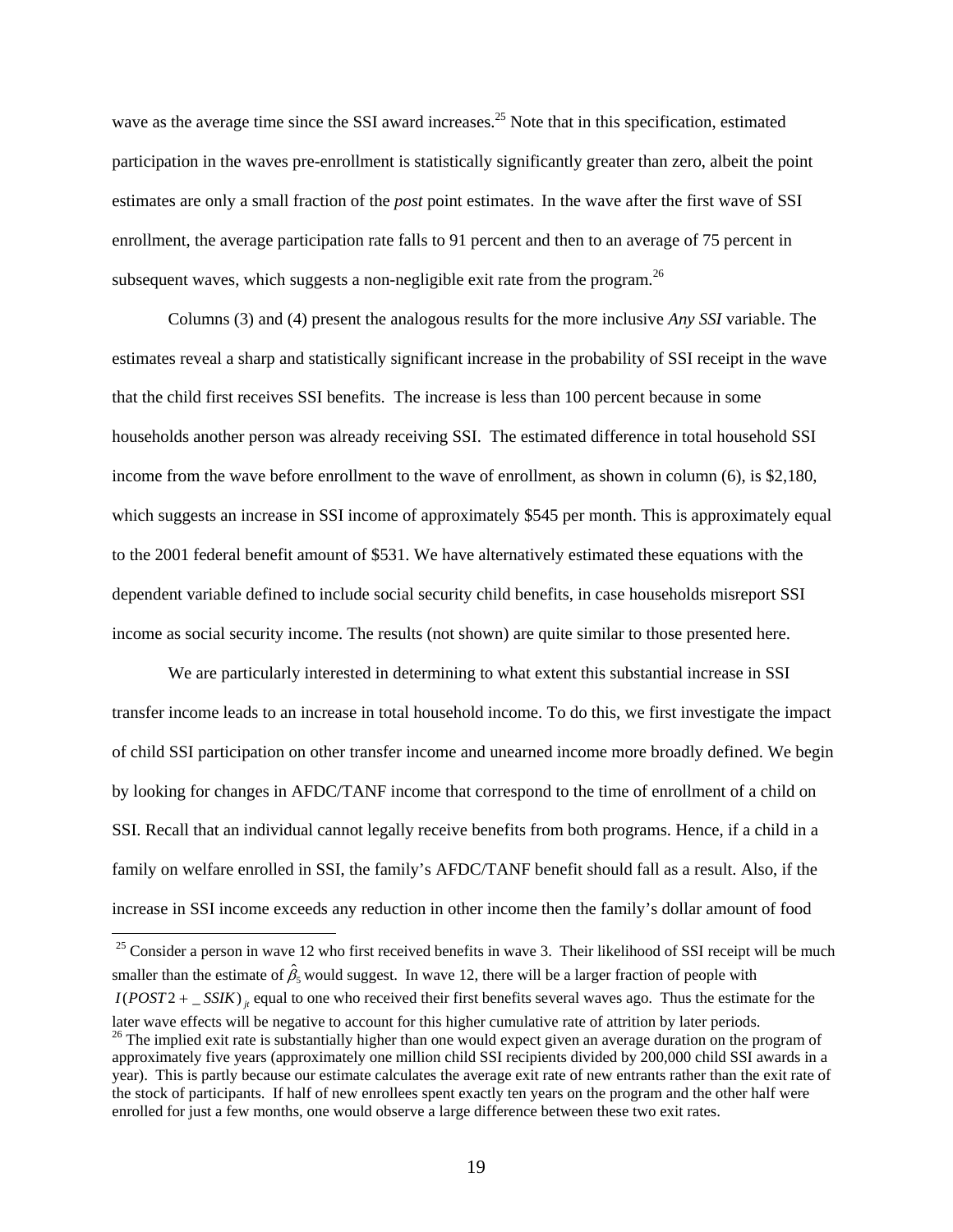stamp transfers would potentially decline as well.

Table 6 reports the results from estimation of equation (2) in which the dependent variable is defined as several different measures of transfer and unearned income. Columns (1) and (2) report the results for total AFDC/TANF income and columns (3) and (4) report the results for *any* AFDC/TANF income. The simple pre-post differences reported in columns (1) and (3) are not statistically significant. The point estimates from the more descriptive specification reported in columns (2) and (4) suggest an increasing amount of offset over time. The point estimates for the change in welfare income in the period of enrollment and immediately after are negative but statistically insignificant. The estimated decrease in total welfare dollars in subsequent waves is \$190 and is marginally significant. The point estimates of the change in the probability of any welfare become increasingly negative over time. The data suggest a decrease in the likelihood of AFDC/TANF receipt of -11.8 percentage points (standard error of 5.0) in two or more waves (eight or more months) after enrollment relative to three or more waves before.

Columns (5) through (8) report the results for estimation of the impact of SSI enrollment on the dollar value of in-kind assistance received through the Food Stamp Program (FSP) and the Women, Infant, and Children (WIC) program. Again, the simple pre-post comparisons of total transfers and any transfers from these two programs, reported in columns (5) and (7) respectively, mask an increasing amount of crowd-out over time shown in columns (6) and (8). There is no discernable reduction in the probability of in-kind transfers from these programs, but the estimated  $\hat{\beta}_4$  and  $\hat{\beta}_5$  in the specification describing the total dollar amount of food stamp and WIC transfers suggest a substantial crowd-out: a reduction of \$154 (standard error of 60) in the wave following enrollment and \$205 (standard error of 70) in subsequent waves. However, even considering the reduction in transfers from the Food Stamp and WIC programs, total unearned income (including SSI) is significantly higher following child enrollment in SSI, as demonstrated in columns (9) and (10). A comparison of the point estimates in these two columns with the corresponding ones for total SSI income in Table 5 suggest that each additional \$100 in SSI income reduces unearned income from other sources by an average of just \$10.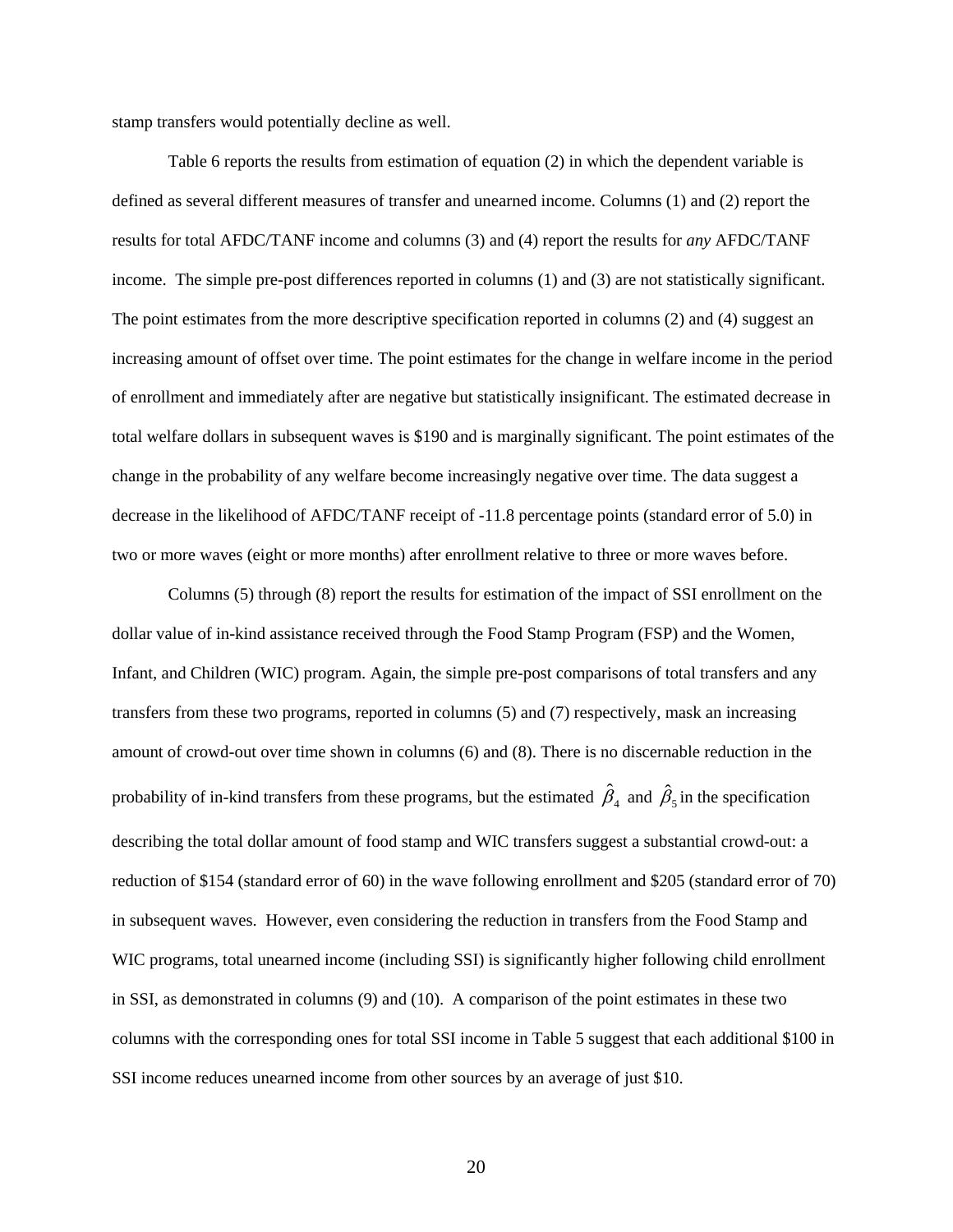#### *B. Total Household Income and Earnings*

 $\overline{a}$ 

In this section we investigate behavioral responses by investigating whether child SSI enrollment influences household earnings. A large body of previous research has investigated comparable effects for the AFDC/TANF program. Only one paper of which we are aware considers the effect of child enrollment in SSI on labor supply. Kubik (1999) uses CPS data to investigate whether single women with children and with some household SSI income changed their labor supply as a result of program enrollment.<sup>27</sup> He uses differences across states in the incentive to apply for SSI to instrument for program enrollment and his findings suggest that SSI reduced parental labor supply. But as mentioned above, the CPS does not differentiate between child and adult SSI receipt. Furthermore, the disincentive to work is much greater if the adult, rather than the child, is the SSI participant. Therefore, Kubik's finding that child SSI receipt reduces labor supply could at least partially reflect the effect of adult SSI enrollment.<sup>28</sup>

As described above, average earnings in households with a child on SSI are substantially greater than in households with welfare income. This could be a mechanical reflection of higher break-even levels for the SSI program or it could reflect the fact that the program's rules do not discourage earnings as explicitly as the rules of pre-reform AFDC. In other words, they may reflect a negative effect of AFDC on earnings rather than a positive effect of SSI. To probe more formally on this issue, we exploit the longitudinal nature of the SIPP to determine whether there is a discernable change in earnings when a child in the household begins to receive SSI benefits.

The unadjusted data on household earnings suggest a modest reduction in total household earnings in response to a child's first receipt of SSI income. The probability that a household has any earnings is statistically indistinguishable in the periods before and after the first wave of SSI receipt,

 $27$  Neumark and Powers (2004) investigate the effect of SSI on the labor supply of near elderly individuals. Once an individual reaches the age of 65, he/she can become eligible for the program even without a disability if income and assets are sufficiently low. Their findings suggest that people strategically reduce their labor supply as they approach the age of 65 to qualify for benefits.

 $^{28}$ As Kubik (1999) notes, "it is not possible to separate the effects of net SSI benefit generosity on the probability of SSI receipt of children and parents using the variation created by the interaction of the AFDC and SSI benefit schedules." According to our SIPP data, households with children and with some SSI income are actually more likely to have an adult rather than a child SSI recipient.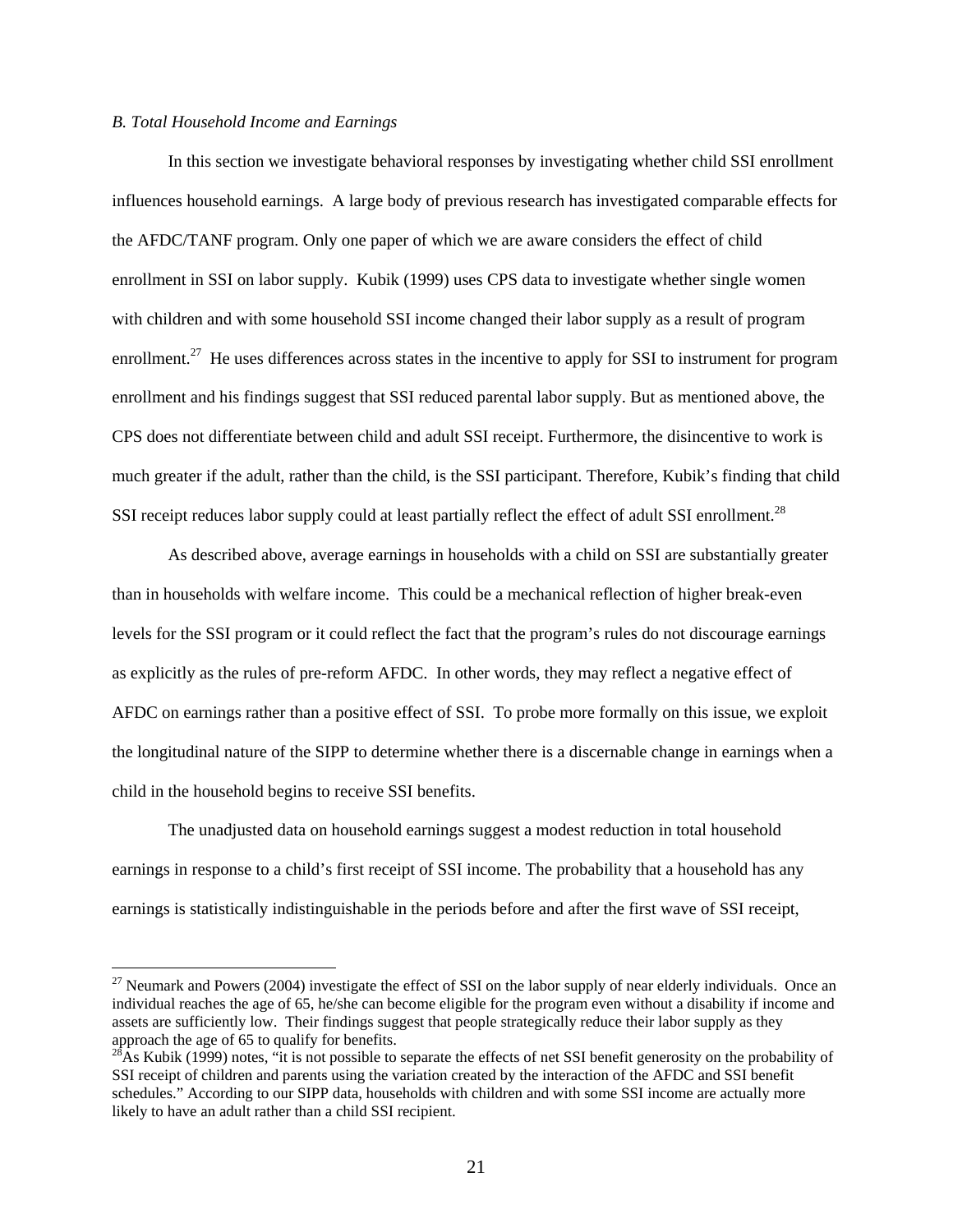averaging .721 in the wave immediately preceding enrollment and .730 two waves after enrollment. However, mean and median earnings decline by 7.3 and 6.0 percent, respectively (from \$8,107 to \$7,513 and \$4,839 to \$4,551). Changes at higher points in the distribution also suggest a modest decline. For example, the 75<sup>th</sup> percentile falls by 10.9 percent (from \$11,962 to \$10,653) and the 90<sup>th</sup> percentile falls by 6.6 percent (from \$21,803 to \$20,366). Of course, part of this decline could be driven by changes in composition given that some children are first eligible for SSI in one of the last two waves of the survey and thus we do not have earnings data for them in the "post2" period. The inclusion of household fixed effects in our empirical analyses below will account for this possibility.

The first six columns of Table 7 report the results of OLS estimation of equation [2] where  $Y_{it}$  is defined as total household earnings, an indicator for whether the household has positive earnings, and the natural logarithm of household earnings. The regression-adjusted estimates in the first two columns suggest that there is not a substantial effect on total earnings, as defined in levels. The results from the second specification suggest that earnings decline by an average of \$97 per month from the wave immediately before enrollment to the first wave of enrollment. But this decline is much more than offset in the subsequent waves, with earnings increasing by an average of \$209 per month in the next wave. While these point estimates are non-trivial, they are not statistically significant.

The specifications summarized in the next two columns test for an effect on the extensive margin of nonzero earnings. The statistically insignificant point estimates of -.012 and -.017 for the *I*(*PRE SSI* 2) *j<sub>t</sub>* and *I*(*PRE SSI* 1) *j<sub>t</sub>* indicators provide suggestive evidence of a very small reduction in labor supply in the waves immediately preceding SSI enrollment. But this slight downward trend is reversed after the first wave of SSI enrollment. The estimated coefficients for the first, second, and all subsequent waves are -.009, .003, and .028, respectively, suggesting if anything a slight increase in the probability of earnings. While these estimates are not statistically significant, the difference in point estimates suggests a 4.5 percentage point increase in the probability of nonzero earnings from the wave preceding enrollment to two or more waves after enrollment.

22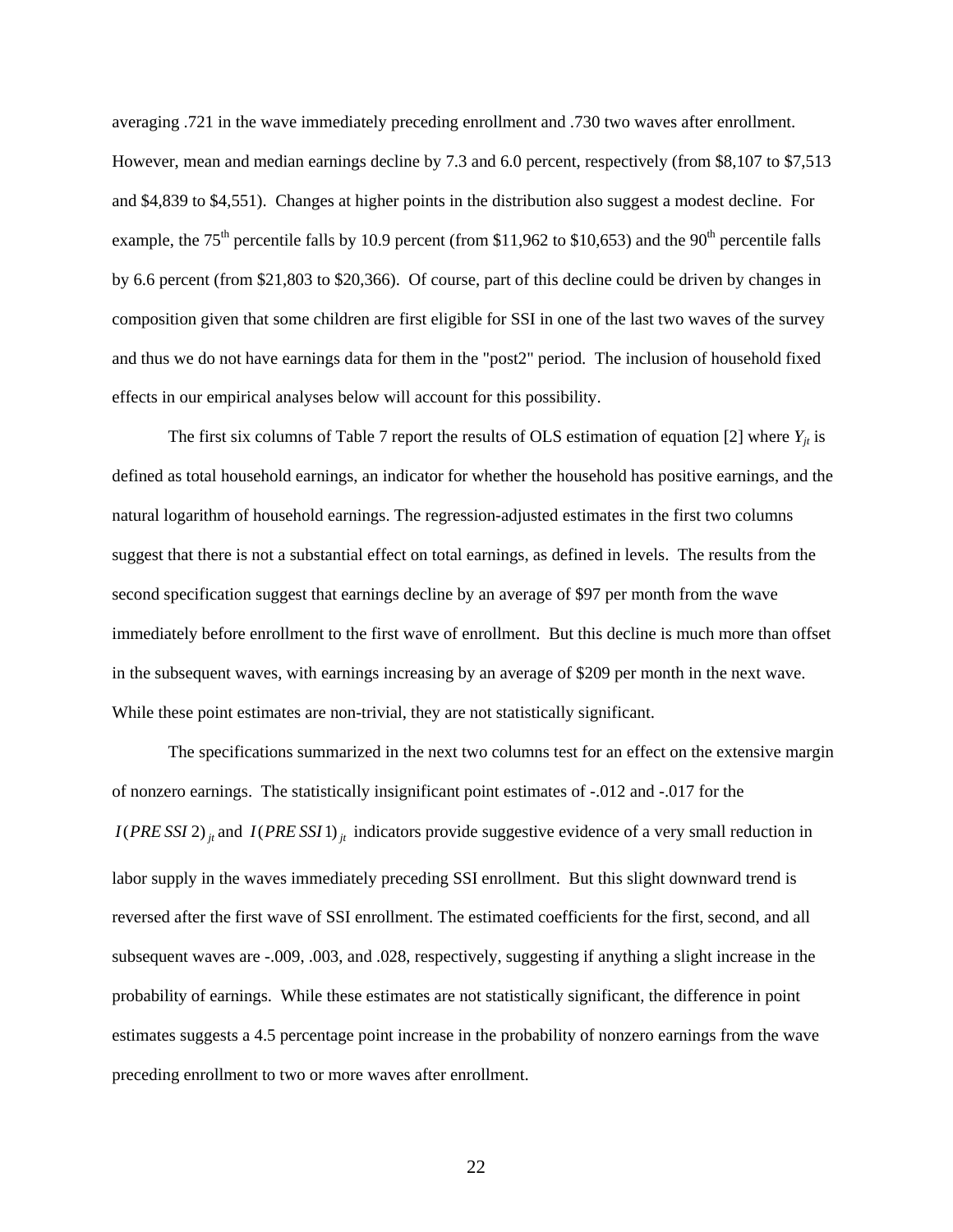The specification for the log of earnings in column (5) suggests a significant decline in earnings (conditional on being strictly greater than zero). The simple *pre-post* difference reported in column (5) suggests a reduction of 11.9 log points (12.6 percent), which is marginally significant with a standard error of 6.3. This finding is not robust to the more descriptive regression specification that is summarized in column (6). The coefficient estimates for the  $I(POST SSI0)_{it}$  and  $I(POST SSI1)_{it}$  variables are -0.130 and -0.126, respectively, but neither is statistically significant. The estimate for the  $I(POST SSI 2+)$ <sub>it</sub> coefficient is -0.005, which suggests that any reduction in earnings is short-lived. Taken together the results provide little evidence to suggest that the enrollment of a child in the SSI program exerts a substantial impact on labor supply. It is worth emphasizing, however, that because we have just 380 households it would be difficult to detect small but economically important effects.

The absence of a substantial reduction in earnings, coupled with the large increase in total transfer income, would suggest a substantial increase in total household income (which we define to include food stamp and WIC benefits). The regression-adjusted effects reported in the final columns of Table 7 confirm this prediction. Columns (7) and (8) present the estimated effects for total household income in levels and columns (9) and (10) present the estimated effects for the dependent variable defined as the natural logarithm of total household income. The simple *pre-post* estimate suggests an increase of \$1,854 (standard error of 517), which is almost identical to the corresponding estimate for total unearned income. In the more descriptive equation, we see a positive, but statistically insignificant, increase in income immediately preceding enrollment, and a large jump upward in the period of enrollment. Two or more waves after enrollment, the average change in total household income is \$1,977 (standard error of 939). The log specification suggests a 22.2 log point (24.9 percent) increase in total household income in these subsequent waves. These estimates suggest that eight months after a child first enrolls in SSI, a household has an average of approximately \$500 per month more in total income relative to eight months prior to program participation. Comparing this estimate to the average child SSI award, these estimates suggest nearly a dollar for dollar increase in household income.

23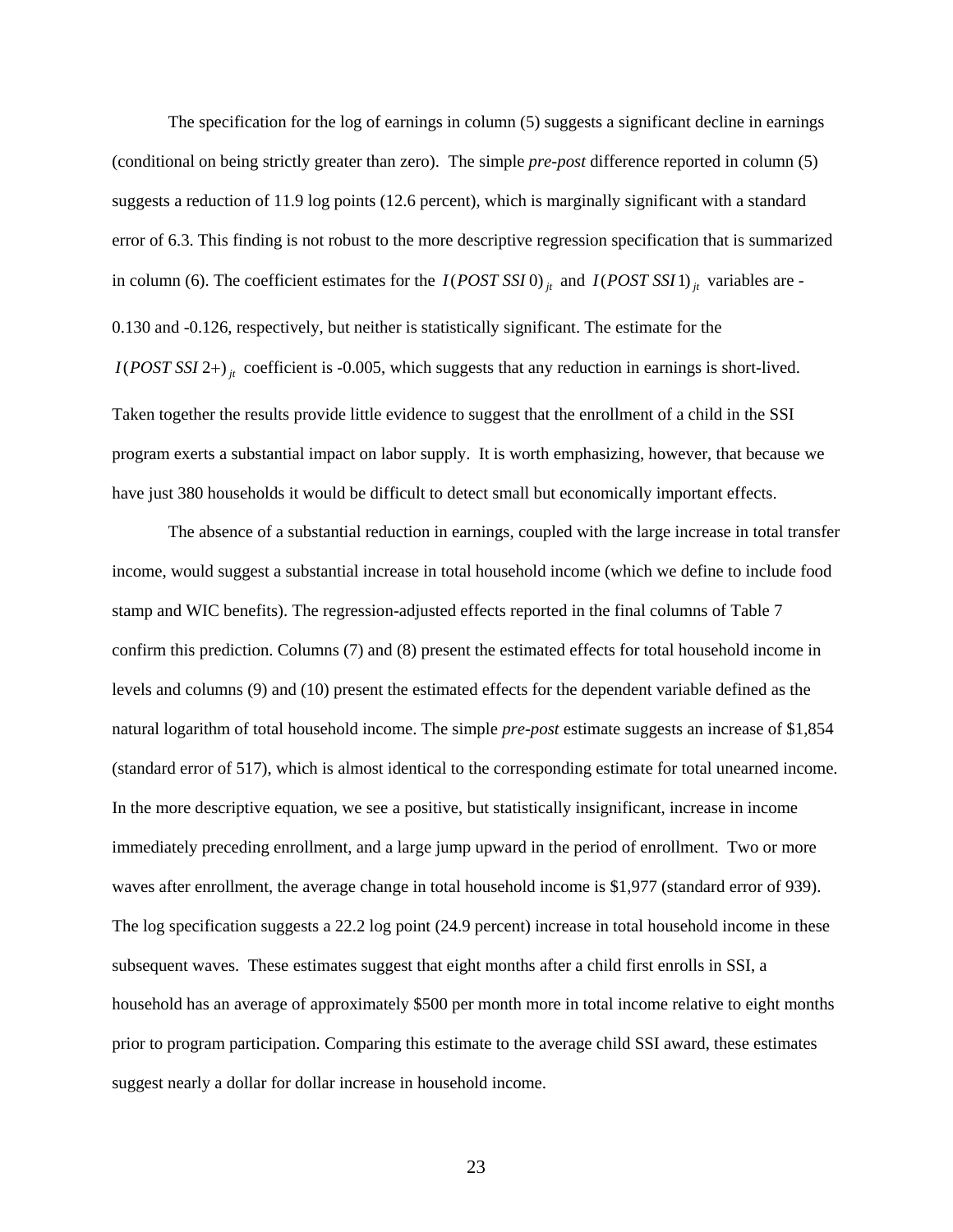#### *C. Child Poverty*

In this section we investigate the effect of child SSI enrollment on economic well-being as measured by poverty status. The findings from the preceding two sections suggest that SSI benefits increased household income nearly dollar for dollar. Despite this, it is possible that the program did little to reduce poverty. First, if children awarded SSI benefits were not initially in poverty then they could not be lifted out of it. Second, if children awarded SSI lived in households with very little income, then the increase in transfer income might not be sufficient to lift them out of poverty.

In Table 8 we report the results for estimation of equation (2) for several different measures of poverty. We first define  $Y_{it}$  as the likelihood that household *j*'s total income in wave *t* is below the poverty threshold; then as the likelihood that household *j*'s total income in wave *t* is below 50 percent of the poverty threshold; then as the number of children in household *j* living below 100 and 50 percent of the poverty threshold; and finally as the number of people in household *j* living below 50 percent of the poverty threshold. The poverty threshold is the census poverty threshold in the particular year (adjusted given that the time period is just four months) and varies by household size. We define the number of children (people) in poverty as the number of children (people) in the household, times an indicator for whether total household income is below the relevant poverty threshold.

The point estimates in column (1) and (2) demonstrate that program participation does substantially lower poverty. Specifically, the regression-adjusted *pre-post* comparison suggests that the probability that a household's income is below the poverty line falls by 11.4 percentage points (standard error of 2.4) following the child's enrollment in SSI. This effect is persistent, as the coefficient estimates from the more descriptive specification reveal. The likelihood that a household is in poverty two waves after child SSI enrollment is 13.5 percentage points lower than it is three waves prior to enrollment (standard error of 4.9). The next two columns explore whether the effect is driven by a reduction in deep poverty, defined as less than 50 percent of the poverty line. The estimates in columns (3) and (4) reveal that it is, with deep poverty falling by almost ten percentage points following the first receipt of child SSI benefits. Again, the effect appears to be persistent.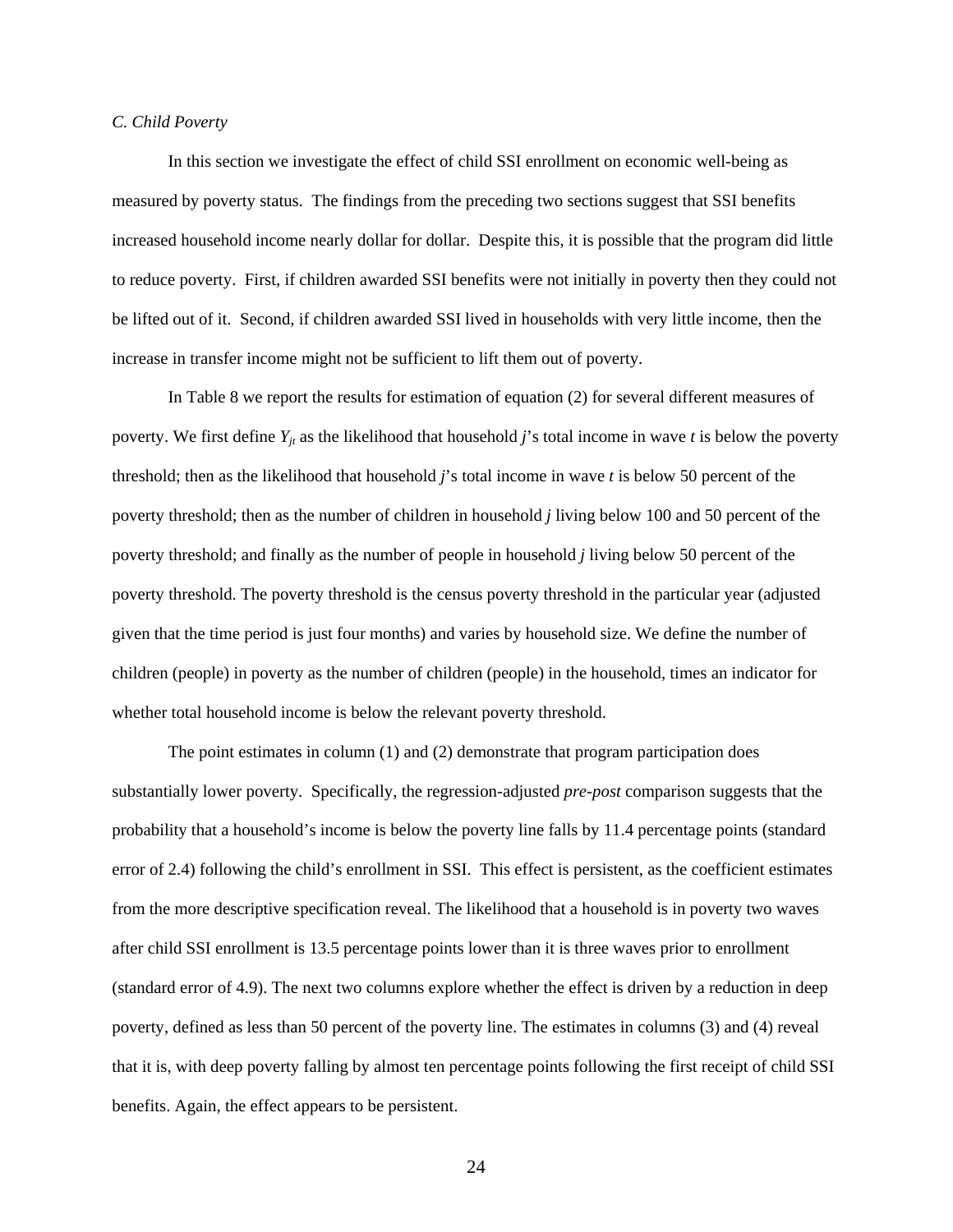In the next four columns we explore the effect of SSI enrollment on the number of children in poverty. This may differ substantially from the household estimates because many child SSI recipients have one or more siblings who are not on the program. Specifications (7) and (8) focus specifically on children who are in deep poverty and reveal that the estimates there are more than three times larger than the corresponding estimates at the household level. Thus for every ten children who are awarded SSI benefits, three children are removed from deep poverty. As before, these effects are persistent, with the point estimate for  $I(POST SSI 2+)_{it}$  just slightly lower than the estimate for  $I(POST SSI 0)_{it}$ .

Taken together, the findings from this section suggest that the increase in child SSI enrollment since the *Zebley* decision has substantially lowered poverty rates for households with disabled children. Aggregating our estimates to the national level, our findings suggest that there are 232,000 fewer children in deep poverty than there would have been absent the increase since 1989.**<sup>29</sup>** The increases in household income at other points in the income distribution have also been substantial and thus the ratio of income to poverty has increased substantially for a much larger number of children.

# *D. Health Insurance Coverage*

 $\overline{a}$ 

 When a child enrolls in the SSI program, he is automatically eligible for Medicaid. It might therefore be the case that child SSI enrollment increases health insurance coverage. Consider a child who was previously not covered by health insurance. When he enrolls in SSI, and hence Medicaid, there should be a one-for-one increase in both Medicaid and health insurance coverage.<sup>30</sup> However, if a child who enrolls in SSI was already insured through Medicaid then we would see no impact on either Medicaid or on health insurance. Or, he might have previously been covered through private health insurance or through another government program, in which case his enrollment in Medicaid would have no effect on the probability of health insurance coverage. This latter example would provide a possible

that case, we could observe an increase in Medicaid and health insurance coverage of greater than one-for-one.

<sup>&</sup>lt;sup>29</sup> The number of children on SSI increased by 755,000, from .265 million in 1990 to 1.03 million in June of 2005.<br>We multiply this change by the point estimate of -0.303 to arrive at the estimated reduction in child pov  $30$  If that child has siblings who were eligible for Medicaid but not covered, his enrollment in SSI could potentially lead the family to learn of their Medicaid eligibility and enroll the other children in the household in Medicaid. In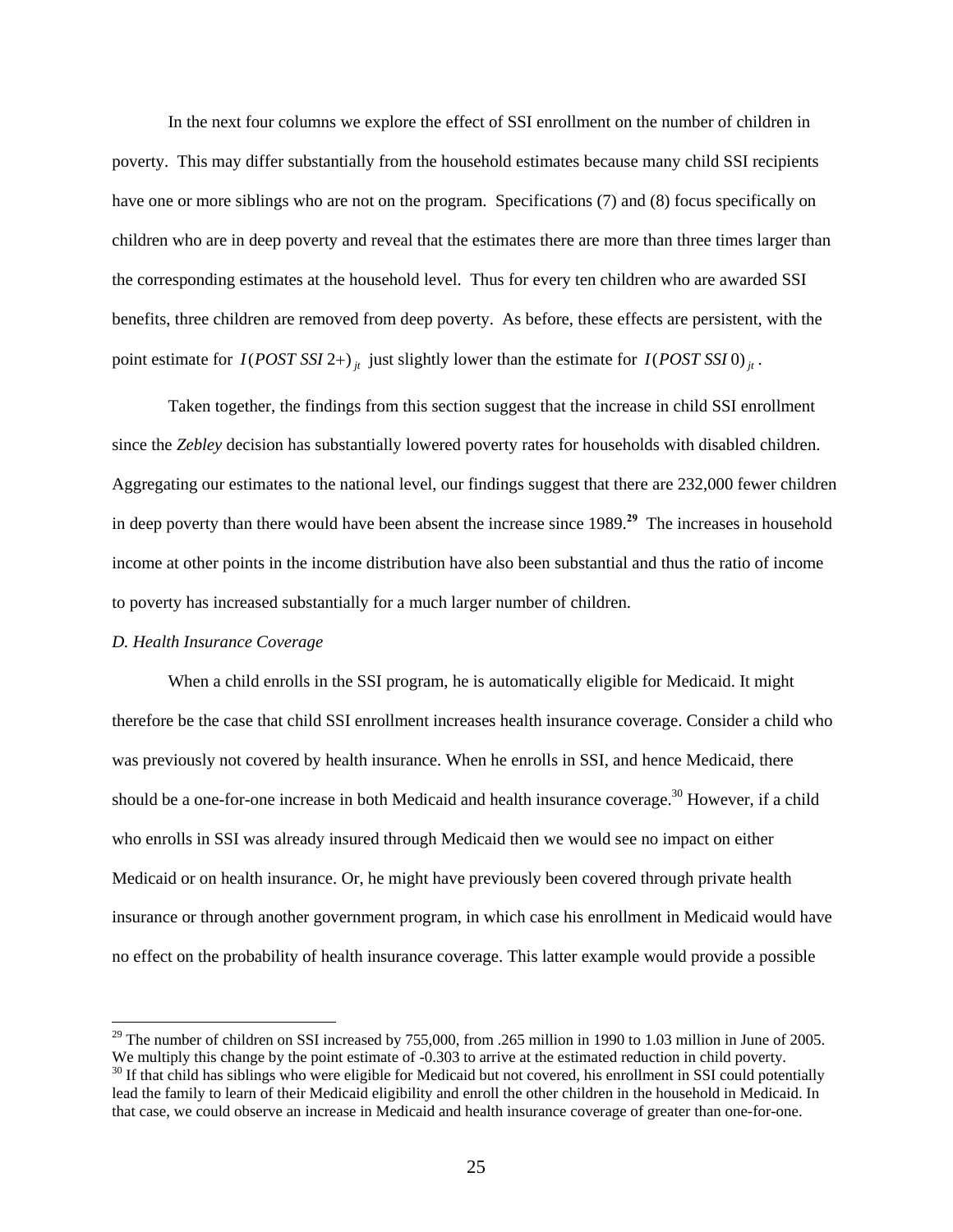mechanism through which Medicaid enrollment could crowd out other health insurance coverage.<sup>31</sup>

Table 9 presents the results of estimating equation (2) with the dependent variable defined as the number of children on Medicaid, in columns (1) and (2), and the number of children with health insurance, in columns (3) and (4). The simple pre-post comparisons presented in columns (1) and (3) suggest that SSI participation has a statistically significant impact on the number of children covered through the Medicaid program, but not on the number of children with health insurance. The data suggest that for every 100 children who enroll in SSI, an additional 18.5 children enroll in Medicaid. The point estimate for the change in the number of children with health insurance is half as large and not statistically significant. The results from the more descriptive regression model tell a similar story. In the period of enrollment, the point estimate of the change in the number of children on Medicaid is 0.291 (standard error of 0.108), compared to a point estimate of 0.079 in the period prior to enrollment. However, the point estimates decrease in subsequent periods and are not statistically significant. Interestingly, the analogous point estimates for the equation describing health insurance coverage are again roughly half as large and none are statistically significant.

 These results suggest that child SSI participation increases the number of children covered by the federal Medicaid program, but only by approximately three children for every ten new SSI recipients. In the wave before child SSI benefits are first received by the households in our sample, 60 percent of children are covered by Medicaid and 82 percent have some form of health insurance. Therefore, the largest impact one might plausibly expect on the number of children with Medicaid coverage is an additional 4 children for every 10 who enroll in SSI. The largest plausible effect on the number of children with health insurance coverage is even smaller, less than 2 children for every 10 who enroll. It is therefore not surprising that SSI's effect on Medicaid enrollment specifically and health insurance

<sup>&</sup>lt;sup>31</sup> In the seminal paper on the topic, Cutler and Gruber (1996) evaluated the impact of the Medicaid program expansions of the late 1980s and early 1990s and estimated take-up rates among the newly eligible of 24 percent and crowd-out propensities of about 7 percent. Subsequent papers have found smaller rates of both take-up and crowdout. Shore-Sheppard (2005) revisits the Cutler and Gruber approach and finds crowd-out propensities of close to zero. It is worth noting that the take-up and crowd-out rates associated with the SSI expansion need not be similar to those associated with the Medicaid expansions as different populations are affected.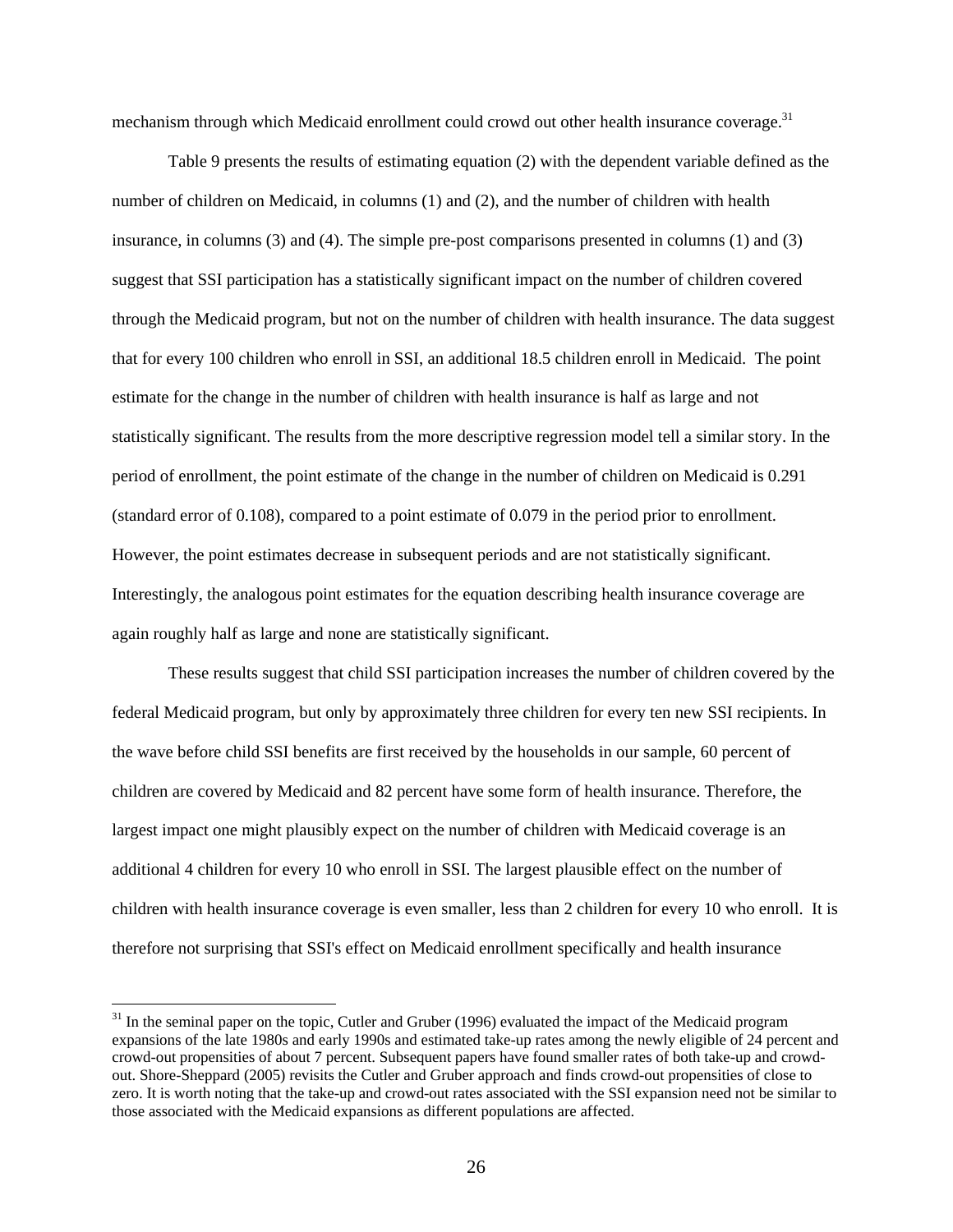coverage more generally is much less than one for one.

#### *E. Family Structure*

The final outcomes we consider are the presence of the mother and the presence of the father in the household. There has been much previous work looking at the impact of the AFDC program on family structure. For most of its history, AFDC program eligibility was contingent on the mother being single, and hence the program was widely recognized as implicitly encouraging female-headed households. However, the vast empirical research on the topic has generally found little evidence of an effect of AFDC on family structure (see Moffitt, 1998). An explicit goal of the design of the TANF program was to remove the disincentives to marriage implicit in AFDC and encourage the continuation or formation of two-parent families. $32$ 

SSI program rules are not explicitly linked to family structure in any way. However, as we have already demonstrated, child SSI participation leads to a large inflow of cash. This could potentially alter family composition. For example, the inflow of cash benefits might make staying in the home more attractive to a father who would otherwise leave the household. Alternatively, it might enable a woman to live without the child's father if she so desired. It is an empirical question as to whether SSI participation increases, decreases, or has no effect on the likelihood that a child lives with either parent. As shown in columns (5) through (8) of Table 9, the data provide little evidence to suggest that enrollment of a child in SSI has a substantial effect on the likelihood of living with either parent. In a companion set of results not summarized in the table, we found little evidence to suggest that the enrollment of a child in SSI influenced the probability that a child lived with neither parent or with both parents.

# *F. Differential Effects by Previous AFDC/TANF Enrollment*

 $\overline{a}$ 

Our final set of analyses compare the effect of child SSI enrollment for families that were

<sup>&</sup>lt;sup>32</sup> Bitler, Hoynes, and Gelbach (2005) investigate the impact of TANF on the living arrangements of children. This study finds that for black inner-city children welfare reform led to a large reduction in the likelihood of living with an unmarried parent, a large increase in the probability of living with a married parent, and a large increase in the probability of living with neither parent. For Hispanic children, the authors find an increase in the number of adult men in the household and in the probability of living with married parents. Sample size limitations preclude us from conducting a similar investigation of racial and ethnic heterogeneity.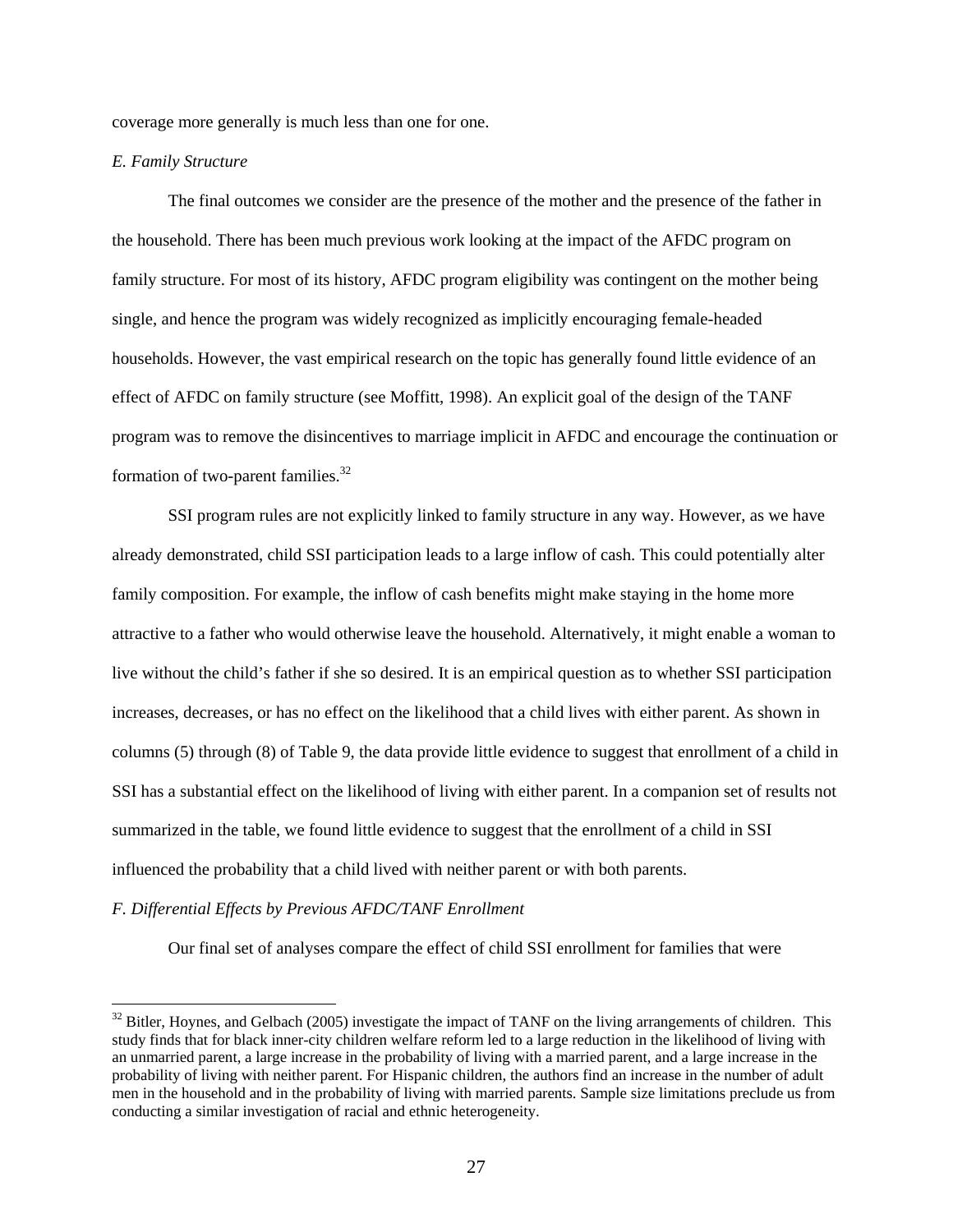receiving income from the AFDC / TANF program with those who were not. Of the 380 households in our sample, 92 were receiving some AFDC / TANF income in the wave before the first wave of child SSI enrollment. We estimate the more parsimonious specification summarized in the odd-numbered columns of the preceding tables though also interact the *POST* indicator with an indicator for AFDC/TANF receipt in the wave before the first wave of SSI enrollment.<sup>33</sup> Each row in Table 10 represents the results from a different specification. All of the outcome variables that we considered in Tables 8 through 10 are included in this table. Several striking differences are apparent from this table.

First, the coefficient estimates reported in row (3) suggest that households who were not previously on welfare see a reduction in earnings (conditional on positive earnings), while households who were previously on welfare see an increase in earnings (conditional on positive earnings). This finding is potentially very interesting, though not surprising in light of the traditional labor supply model. For households who were previously receiving welfare, the more generous treatment of earnings under the SSI program (compared to AFDC and TANF) would have a positive substitution effect. For those households not previously receiving welfare, both the substitution effect and the income effect would lead to a reduction in labor supply.

Second, the proportional increase in household income following child SSI enrollment is statistically significantly greater for households previously receiving welfare, as reported in column (5). This no doubt partly reflects the fact that households receiving welfare benefits at the time of the SSI enrollment are likely to have much lower incomes. Third, there are particularly striking differences in the estimated effects on child poverty, reported in rows (6) and (7). The data suggest that the percentage point reduction in poverty is three times larger for AFDC/TANF households than for households not previously receiving welfare income (23.4 percentage points compared to 7.6 percentage points). The differences for the number of children or individuals in deep poverty is even more striking, with the implied effect four times greater for the AFDC/TANF sample. Presumably some of this reflects the larger

<sup>&</sup>lt;sup>33</sup> We do not separately include this AFDC/TANF indicator because it does not vary within a household and will therefore be subsumed in our household fixed effects. If household j is receiving AFDC/TANF in the wave before the first wave of child SSI enrollment then we set this indicator equal to one for all of that household's observations.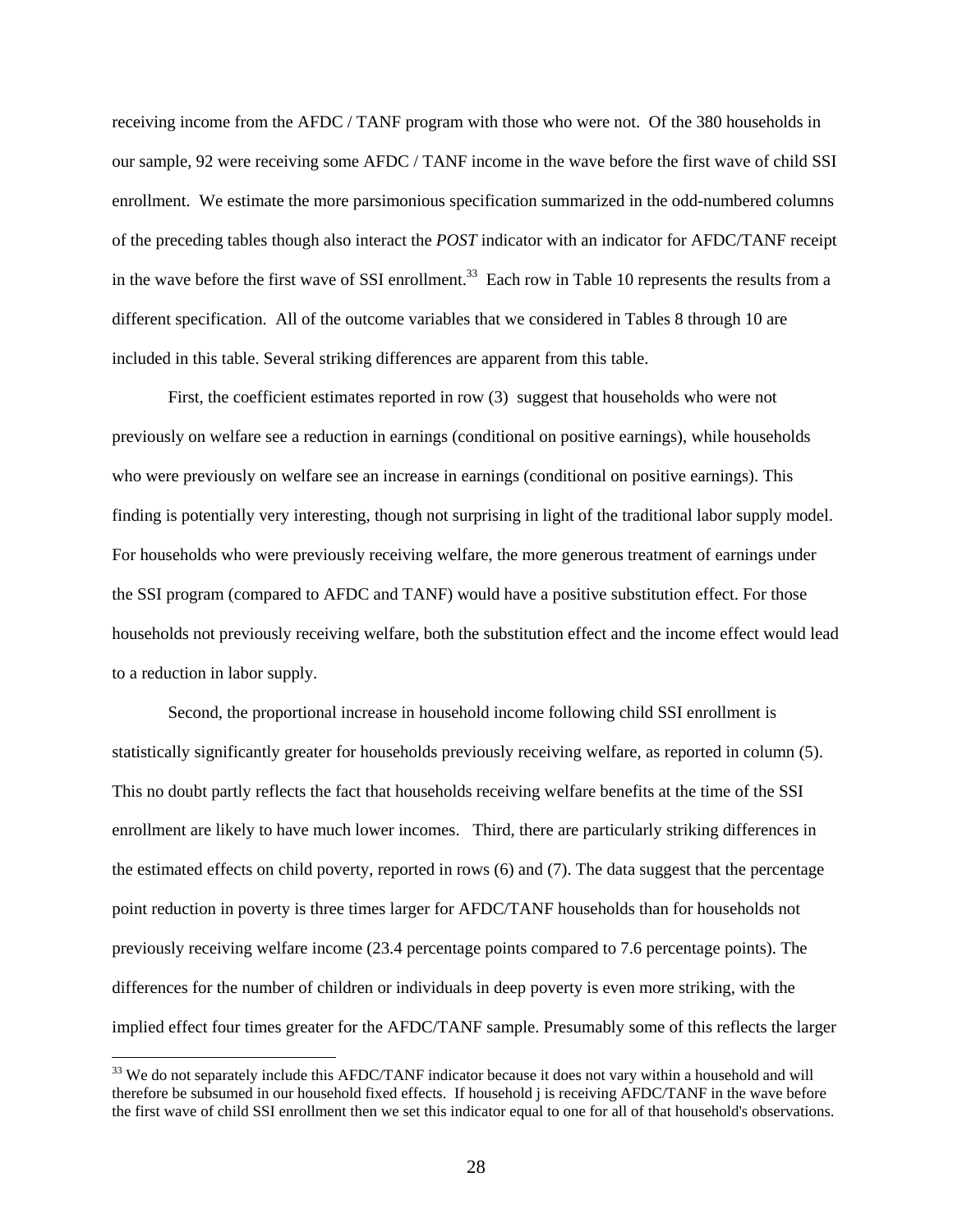family sizes of households with AFDC/TANF income.

And finally, there is a statistically significant increase in the probability of Medicaid coverage (row (11)) and health insurance coverage in general (row (12)) for households not previously enrolled in AFDC/TANF. This is not true for households who were previously on welfare. The results presented in row (13) potentially suggest heterogeneous effects for family structure, with the probability that AFDC/TANF children live with their mother falling by approximately 5 percentage points after the first wave of SSI enrollment, though this estimate is only marginally significant.

#### **VI. Discussion**

In this paper, we have documented the growing importance of the federal SSI program as a source of cash assistance for low-income families with children. Our investigation of the impact of SSI on household outcomes suggests that this rise in child SSI participation may have played an important role in maintaining the material well-being of low-income families with children over the 1990s. Our analysis of household-level SIPP data finds that child SSI participation increases total household income by an average of approximately \$500 per month, or 25 percent. This is accomplished by an increase in total transfer income that does not appear to reduce average earnings by a substantial amount.

Furthermore, the data suggest that SSI participation is targeted at families such that there is a substantial decrease in poverty. Our analysis suggests that the probability that a household lives in poverty falls by 11.4 percentage points when a child enrolls in SSI and that this reduction in poverty is driven by a reduction in severe poverty, defined as having household income of less than 50 percent of the census poverty threshold. The data suggest that for every 100 children who enroll in SSI, 45 people are lifted out of severe poverty. Furthermore, the data suggest that the increase in household income and reduction in poverty are most pronounced for households that were previously receiving welfare income.

The data do not indicate a significant effect of SSI participation on health insurance coverage, though there is some evidence of a significant increase in the number of children receiving Medicaid. This set of findings has two important implications. First, though SSI participation entitles a child to Medicaid coverage, it does not appear to be an effective way to increase health insurance coverage among

29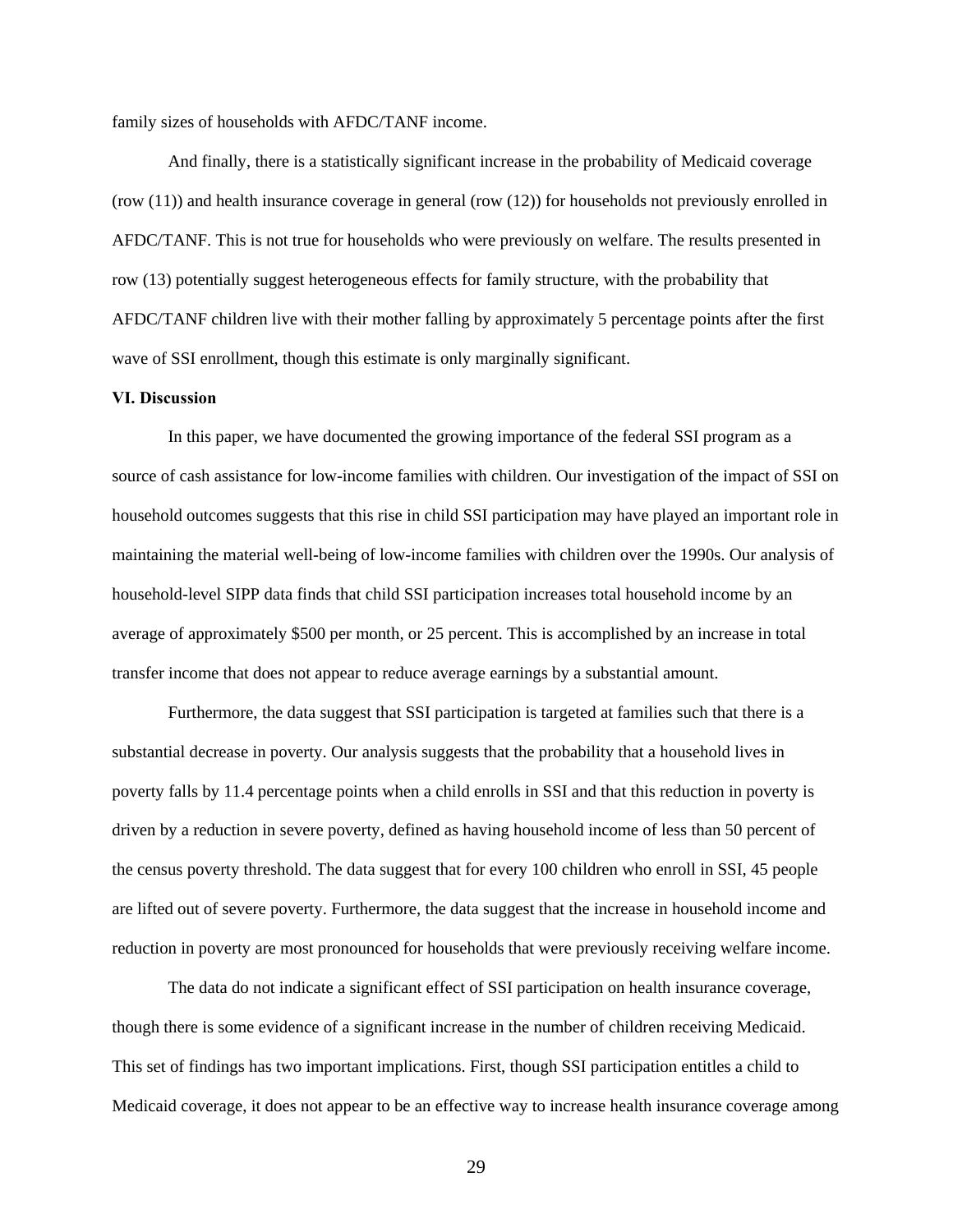low-income children. Second, the SIPP data indicate that the majority of children who enrolled in SSI were already receiving Medicaid. This suggests that the average cost of enrolling a child on SSI is much lower than the sum of cash benefits plus Medicaid expenditures would imply. Given that Medicaid expenditures for SSI recipients are substantially larger than cash benefits paid, this is an important fact.<sup>34</sup>

There are two important limitations to this paper that deserve mention. First, our empirical results shed light on the impact of child SSI enrollment for those families with children who are awarded benefits. To the extent that those whose applications are denied or those who do not apply for the program are different from the households who do enroll a child in the program, the results here may not generalize. That is, instead of representing the average treatment effect of child SSI receipt, our estimates capture the average effect on those who receive this treatment. Second, because the SIPP includes only 3- 4 years of longitudinal data for our analysis sample, our estimates will not capture the long run impact of child SSI receipt. Future work should investigate the long-run effects of the program, in particular because the average duration on SSI is longer than on traditional welfare. Future work should also investigate additional measures of family well-being, including how families use the additional income that they receive from the SSI program. Recent work has explored the effect of changes in income resulting from welfare reform and changes in tax policy on measures of well-being such as consumption and educational attainment (Meyer and Sullivan, 2004; Dahl and Lochner, 2005). But there has been very little work of this type for SSI despite the growing importance of this program.

Current trends suggest that the significance of the SSI program for disadvantaged children will continue to grow while the receipt of TANF benefits declines, with the number of children on TANF falling by 13.1percent from 2000 to 2004 while SSI receipt among children increased by 17.3 percent during the same period. Thus more work to understand the effect of the Supplemental Security Income program is clearly warranted.

<sup>&</sup>lt;sup>34</sup> Total Medicaid spending for SSI recipients was greater than \$150 billion in 2003. Thus average Medicaid spending for individuals on SSI is approximately four times greater than average cash benefits.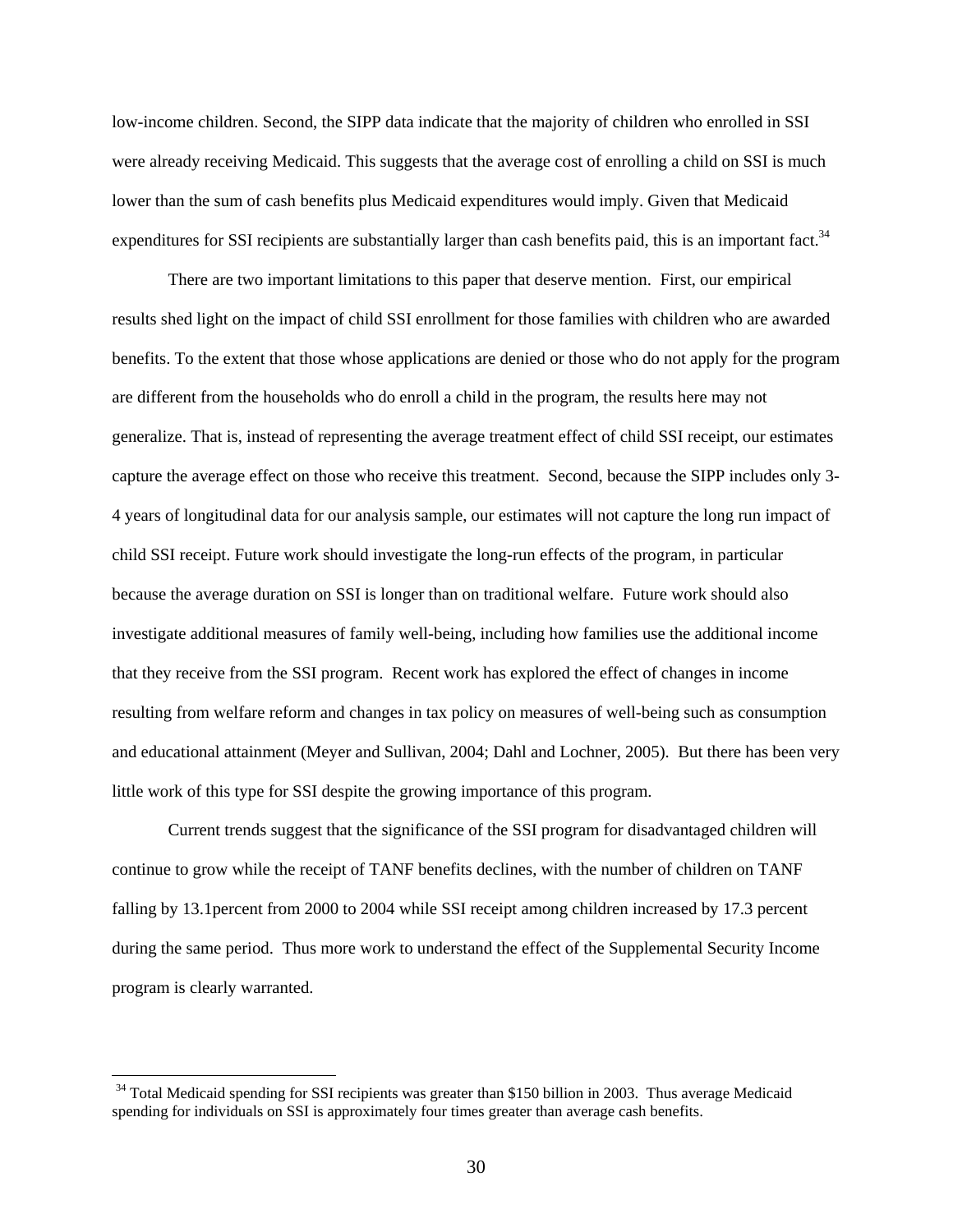#### **References**

- Bitler, Marianne P., Jonah B. Gelbach, and Hilary W. Hoynes. 2005. "Welfare Reform and Health." *Journal of Human Resources* 40(2): 309-334.
- Blank, Rebecca. 2002. "Evaluating Welfare Reform in the United States.," *Journal of Economic Literature* 40(4): 1105-1166.
- Bound, John, Sherrie Kossoudji, and Gema Ricart-Moes. 1998. "The Ending of General Assistance and SSI Disability Growth in Michigan." In *Growth in Disability Benefits: Explanations and Policy Implications*, ed. Kalman Rupp and David Stapleton, 223-248. Kalamazoo, MI: W.E. Upjohn Institute for Employment Research.
- Cutler, David and Jonathan Gruber. 1996. "Does Public Insurance Crowd out Private Insurance?" *Quarterly Journal of Economics* 111(2): 391-430.
- Dahl, Gordon and Lance Lochner. 2005. "The Effect of Family Income on Child Achievement: Evidence from the Earned Income Tax Credit." University of Rochester mimeo.
- Daly, Mary and Richard Burkhauser. 2003. "The Supplemental Security Income Program." In *Means-Tested Transfer Programs in the United States,* ed. Robert A. Moffitt, 79-139 Chicago: The University Press.
- Garrett, Bowen, and Sherry Glied. 2000. "Does state AFDC generosity affect child SSI participation?" *Journal of Policy Analysis and Management* 19(2): 275-95.
- Ham, John and Lara Shore-Shepard. 2005. "The Effect of Medicaid Expansions for Low-Income Children on Medicaid Participation and Private Insurance Coverage: Evidence from the SIPP." *Journal of Public Economics* 89(1): 57-83.
- Heckman, James, Justin Tobias, and Edward Vytlacil. 2001. "Four Parameters of Interest in the Evaluation of Social Programs." *Southern Economic Journal* 68(2): 211-223.
- Kubik, Jeffrey. 1999. "Incentives for the identification and treatment of children with disabilities: The Supplemental Security Income program." *Journal of Public Economics* 73(2): 187-215.
- Kubik, Jeffrey. 2003. "Fiscal Federalism and Welfare Policy: The Role of States in the Growth of Child SSI." *National Tax Journal* 56(1): 61-79.
- Meyer, Bruce and James Sullivan. 2004. "The effects of welfare and tax reform: the material well-being of single mothers in the 1980s and 1990s." *Journal of Public Economics* 88(7-8): 1387-1420.
- Moffitt, Robert. 2002. "Welfare Programs and Labor Supply." In *Handbook of Public Economics Volume 4*, ed. Alan Auerbach and Martin Feldstein, 2393-2430. Amsterdam: Elsevier.
- Moffitt, Robert. 1999. "The Effect of Welfare on Marriage and Fertility." In *Welfare, the Family, and Reproductive Behavior: Research Perspectives*, ed. Robert A. Moffit, 50-97. Washington, DC: National Academy Press.
- Moffitt, Robert. 1992. "Incentive Effects of the U.S. Welfare System: A Review." *Journal of Economic Literature* 30(1): 1-61.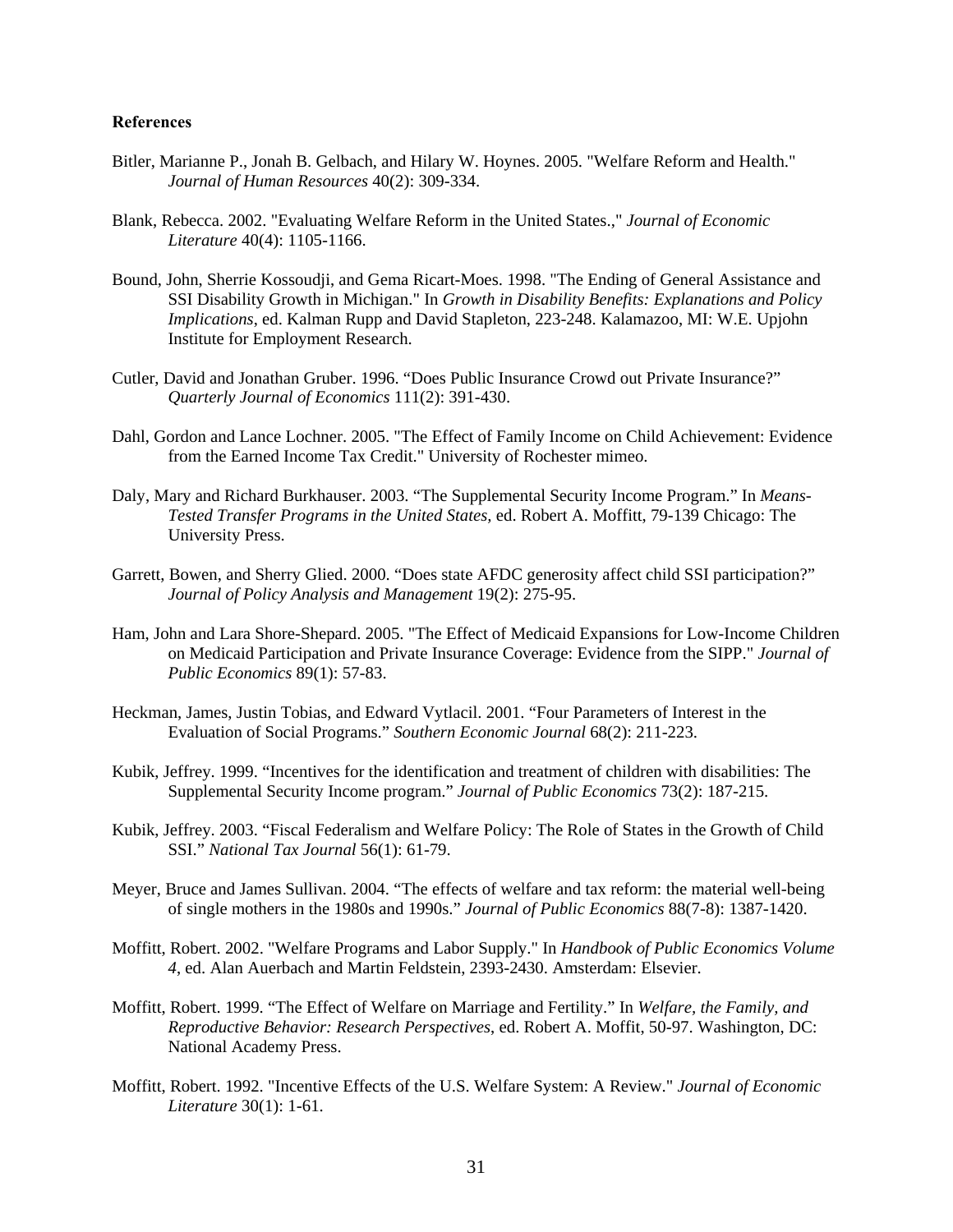- Neumark, David, and Elizabeth Powers. 2005. "The Effect of the SSI Program on Labor Supply: Improved Evidence from Social Security Administrative Files." *Social Security Bulletin* 65(3): 45-60.
- Powers, Elizabeth. 2003. "Children's Health and Maternal Work Activity: Estimates under Alternative Disability." *Journal of Human Resources* 38(3): 522-556.
- Schmidt, Lucie and Purvi Sevak. 2004. "AFDC, SSI, and Welfare Reform Aggressiveness: Caseload Reductions vs. Caseload Shifting." *Journal of Human Resources* 39(3): 792-812*.*
- Shore-Sheppard, Lara. 2005. "Stemming the Tide? The Effect of Expanding Medicaid Eligibility on Health Insurance." *NBER Working Paper 11091*.
- U.S. Social Security Administration. 2002. *SSI Annual Statistical Report*. http://www.ssa.gov/policy/docs/statcomps/ssi\_asr/2002
- U.S. Social Security Administration, various years. *Annual Statistical Supplement.* Washington, D.C.: SSA, Office of Research, Evaluation, and Statistics.
- U.S. Social Security Administration, various years *Children Receiving Supplemental Security Income*, Washington, D.C.: SSA, Office of Research, Evaluation, and Statistics.
- U.S. Social Security Administration, various years *State Assistance Programs for Supplemental Security Income Recipients*, Washington, D.C.: SSA, Office of Research, Evaluation, and Statistics.
- U.S. Social Security Administration, various years *Supplemental Security Income Recipients by State and Country*, Washington, D.C.: SSA, Office of Research, Evaluation, and Statistics.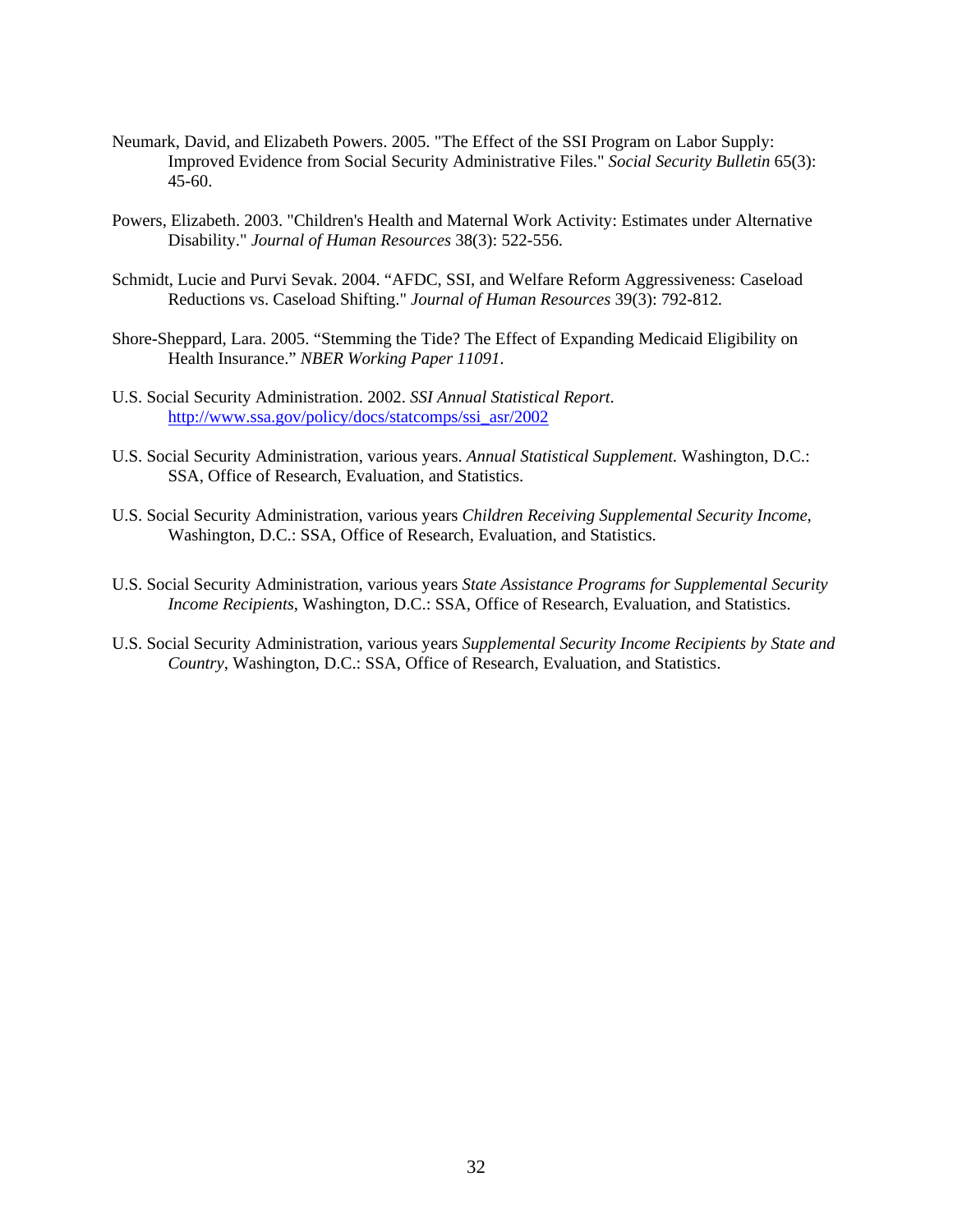

**Figure 1: Percentage of Children Ages 0-17 Enrolled in SSI: 1985-2004**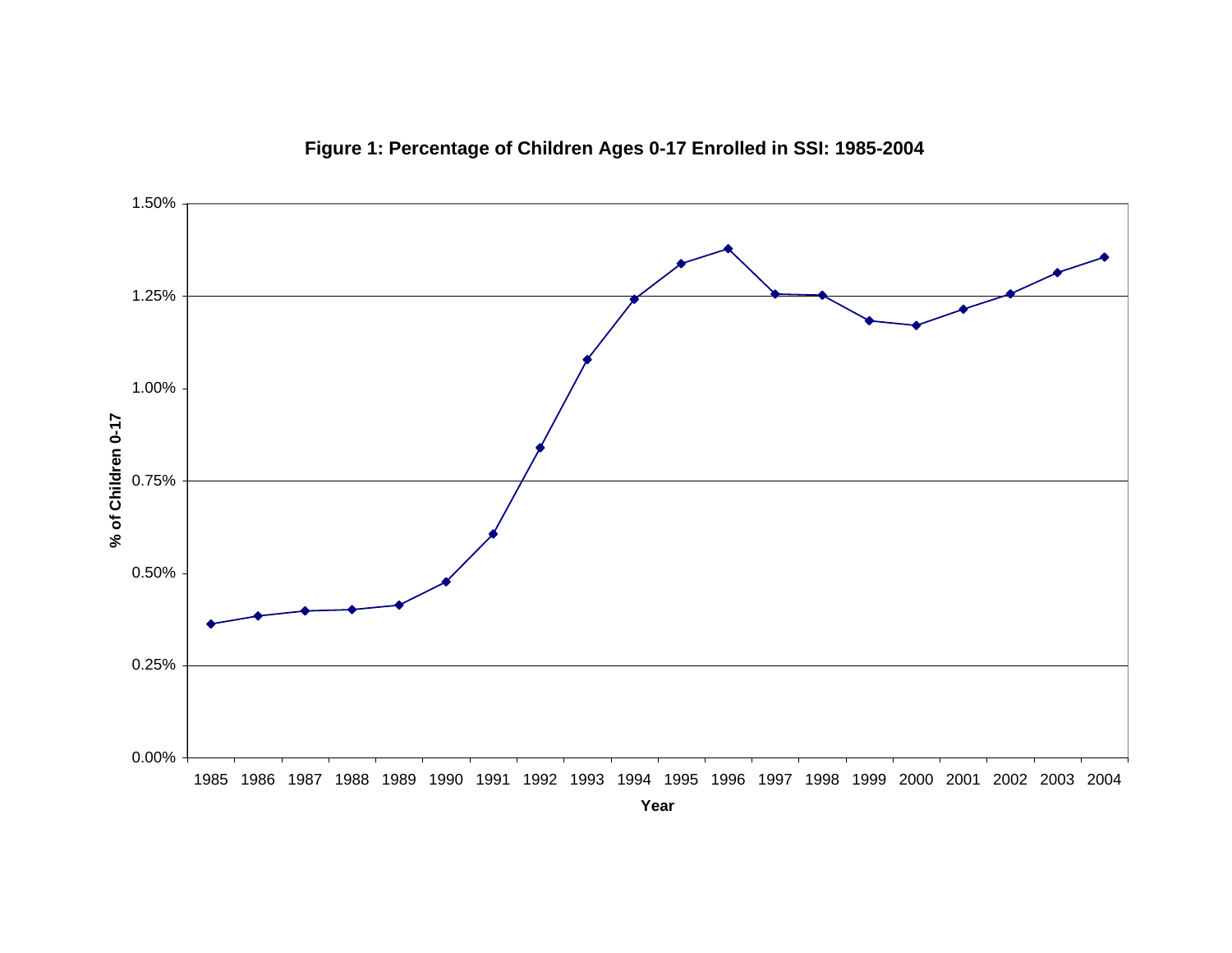

**Figure 2: Percentage of Children Applying for or Awarded SSI 1985-2003**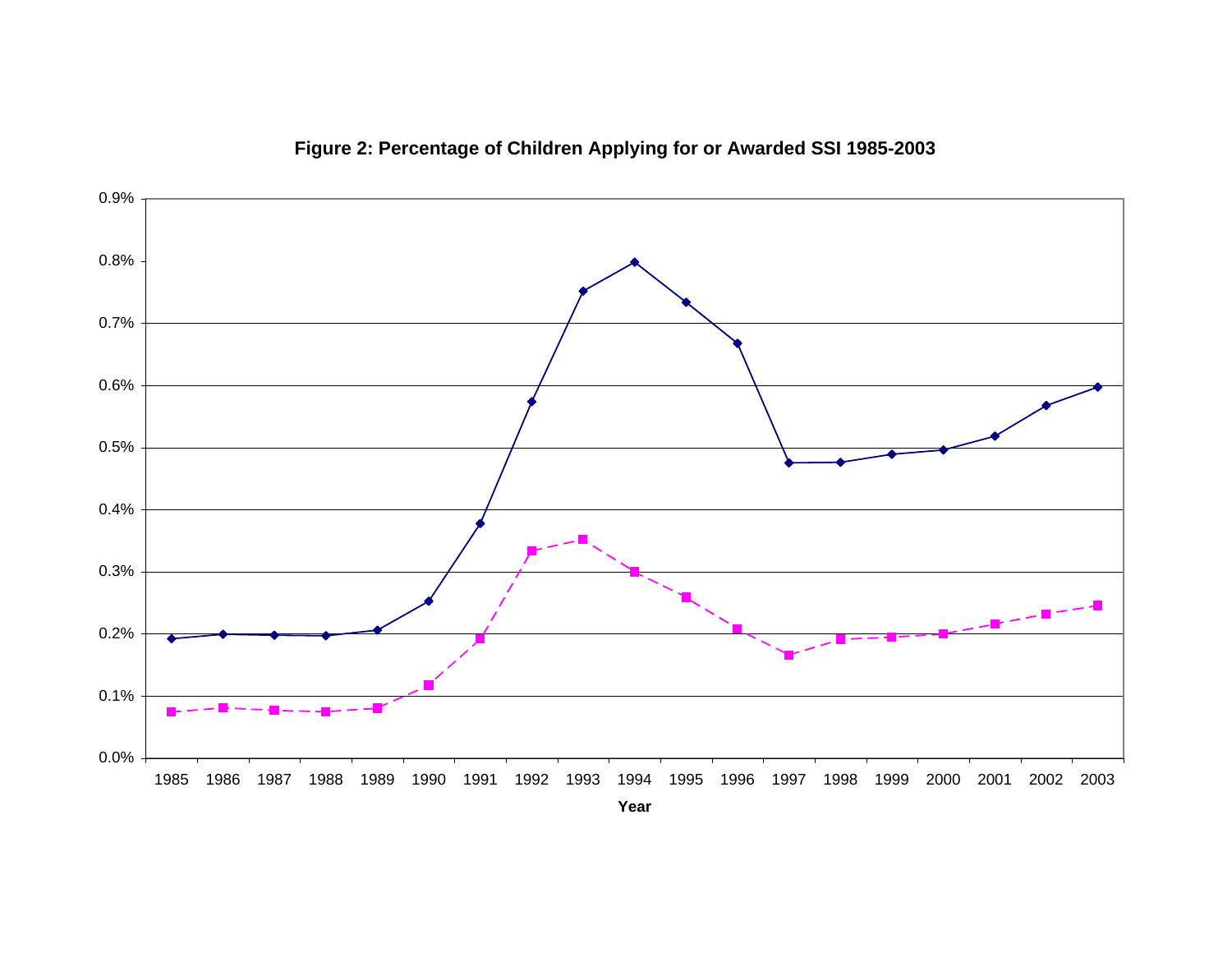# **Table 1: AFDC and SSI Receipt among Households with Children: 1990 and 2001 SIPP Wave 1**

|                          | 1990 SIPP   |         |          | 2001 SIPP   |          |          |
|--------------------------|-------------|---------|----------|-------------|----------|----------|
|                          | <b>AFDC</b> | SSI     | None     | <b>TANF</b> | SSI      | None     |
| # Households             | 808         | 217     | 7583     | 546         | 612      | 11878    |
| Weighted % of Households | 8.6%        | 2.5%    | 89.9%    | 3.9%        | 4.4%     | 92.6%    |
| Weighted % of Children   | 10.8%       | 2.8%    | 87.7%    | 4.9%        | 4.8%     | 91.4%    |
| Avg # Kids 0-17          | 2.36        | 2.15    | 1.84     | 2.40        | 2.06     | 1.87     |
| Avg # Adults 18-64       | 1.66        | 2.27    | 2.06     | 1.78        | 2.15     | 2.03     |
| Avg # Adults $65+$       | 0.06        | 0.24    | 0.03     | 0.07        | 0.18     | 0.04     |
| Avg H-Hold Earnings      | \$2.389     | \$5,559 | \$16,657 | \$3,238     | \$6.866  | \$19,392 |
| Avg Total H-Hold Income  | \$5,301     | \$9,951 | \$18,222 | \$5,716     | \$10,996 | \$20,684 |
| % with Any SSI           | 11.4%       | 100.0%  | 0.0%     | 22.2%       | 100.0%   | 0.0%     |
| % with Any AFDC / TANF   | 100.0%      | 39.5%   | 0.0%     | 100.0%      | 19.4%    | $0.0\%$  |
| Avg SSI Income           | \$237       | \$1,866 | \$0      | \$520       | \$2,216  | \$0      |
| Avg AFDC / TANF Income   | \$2,047     | \$816   | \$0      | \$1,202     | \$204    | \$0      |
| Poverty Ratio 0-49%      | 35.9%       | 6.1%    | 3.1%     | 34.0%       | 9.2%     | 4.2%     |
| Poverty Ratio 50-99%     | 40.6%       | 36.2%   | 6.3%     | 34.1%       | 26.2%    | 7.5%     |

Table summarizes information for all households with one or more children in the first wave of the 1990 and 2001 Survey of Income and Program Participation. SSI and AFDC columns include data for families with some benefits from the SSI and AFDC/TANF programs, respectively, during the four-month period of interest. The third column for each year summarizes information for families with benefits from neither program. Dollar figures are adjusted to 2001 dollars using the CPI-U. Household data is weighted using the SIPP household weights to account for non-random sampling.

|                                |       | <b>SSI Child</b><br>AFDC/TANF |      | Total |       |       |
|--------------------------------|-------|-------------------------------|------|-------|-------|-------|
| <b>Rank Generosity of AFDC</b> | 1989  | 2003                          | 1989 | 2003  | 1989  | 2003  |
| Quintile 1                     | \$183 | \$78                          | \$39 | \$125 | \$222 | \$203 |
| Quintile 2                     | \$192 | \$64                          | \$23 | \$79  | \$215 | \$143 |
| Quintile 3                     | \$249 | \$68                          | \$20 | \$54  | \$269 | \$122 |
| Quintile 4                     | \$389 | \$167                         | \$21 | \$77  | \$411 | \$244 |
| Quintile 5                     | \$591 | \$199                         | \$23 | \$70  | \$614 | \$269 |

### **Table 2: AFDC/TANF and SSI Child Expenditures per Resident Child**

Figures represent annual spending on AFDC/TANF and SSI child benefits per resident child between the ages of 0 and 17 in each year. States are sorted by the generosity of their welfare benefits for a family of three in 1990, with quintile 1 being the least generous. Expenditures are inflation-adjusted to 2003 dollars using the CPI-U.

Source: Social Security Administration *Annual Statistical Supplement*, 1990 and 2004; *Green Book: Overview of Entitlement Programs.* 1996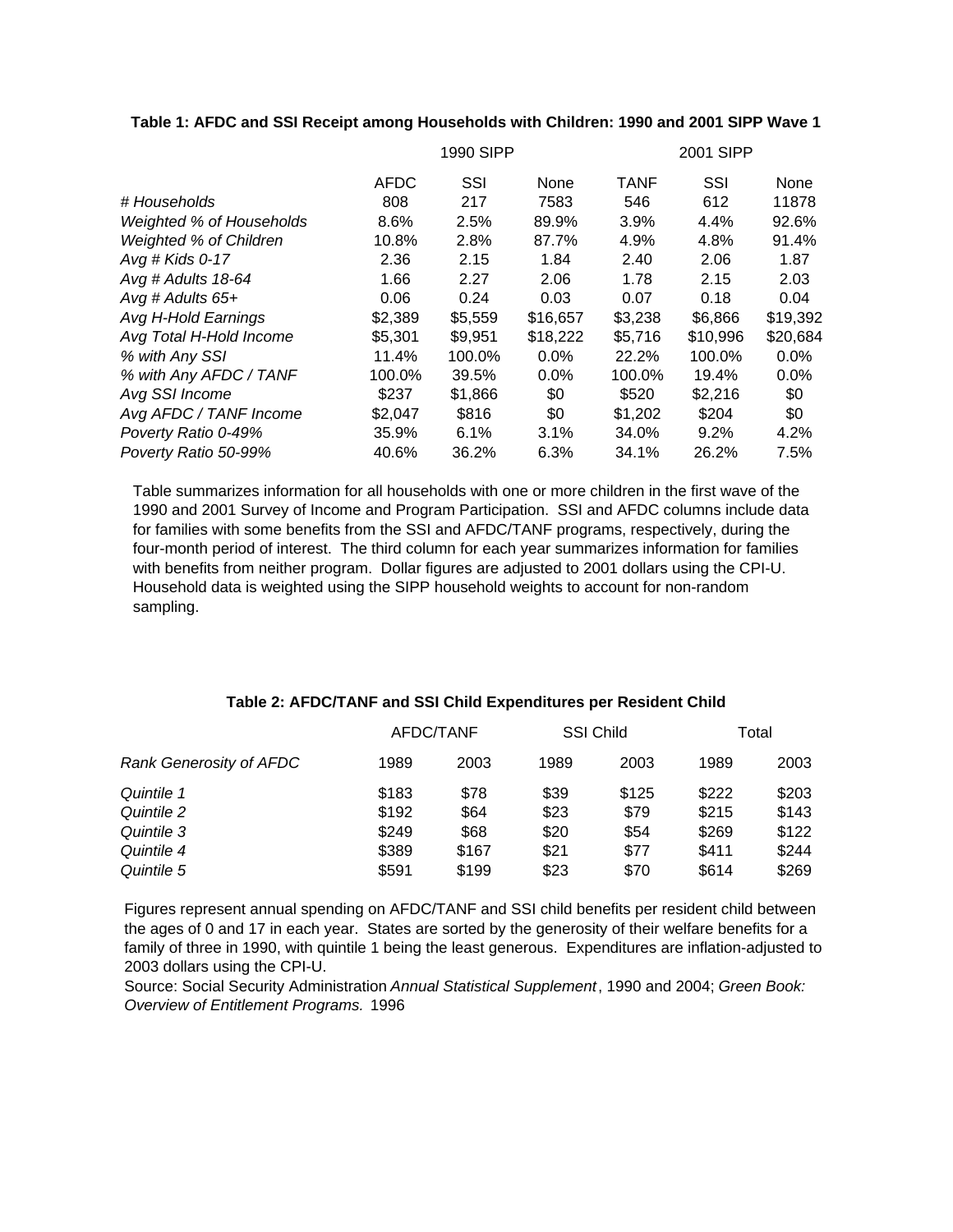#### **Table 3: Determinants of SSI & AFDC / TANF Receipt among Families with Children**

|                                        | (1)             | (2)                    | (3)                   | (4)                    |
|----------------------------------------|-----------------|------------------------|-----------------------|------------------------|
|                                        | Mean            | Child SSI              | <b>Adult SSI</b>      | AFDC / TANF            |
| Number of Children 0-17                | 1.92            | $0.0034***$            | 0.0011                | $0.0136***$            |
|                                        | (1.02)          | (.0006)                | (.0007)               | (.0010)                |
| Number of Boys 0-17                    | 0.98            | $0.0013*$              | $-0.0006$             | 0.0003                 |
|                                        | (0.87)          | (.0007)                | (.0010)               | (.0013)                |
| <b>Mom Only Present</b>                | 0.239<br>(.422) | $0.0090***$<br>(.0014) | (.0015)               | $0.0750***$<br>(.0055) |
| Dad Only Present                       | 0.034           | $0.0067**$             | $0.0107***$           | $0.0220***$            |
|                                        | (.177)          | (.0030)                | (.0027)               | (.0044)                |
| <b>Neither Mom nor Dad Present</b>     | 0.038           | 0.0096***              | $0.0264***$           | $0.0541***$            |
|                                        | (.179)          | (.0022)                | (.0024)               | (.0057)                |
| Less than High School Graduate         | 0.102           | $0.0094***$            | $0.0222***$           | $0.0465***$            |
|                                        | (.302)          | (.0019)                | (.0034)               | (.0048)                |
| Some College                           | 0.319           | $-0.0036***$           | $-0.0104***$          | $-0.0160***$           |
|                                        | (.466)          | (.0009)                | (.0015)               | (.0024)                |
| College Graduate                       | 0.289           | $-0.0088***$           | $-0.0160***$          | $-0.0455***$           |
|                                        | (.453)          | (.0014)                | (.0013)               | (.0040)                |
| AFDC / TANF Rank 1-51                  | 25.5            | $-1.7E - 4***$         | $-4.7E-5$             | 8.4E-4***              |
|                                        | (15.7)          | $(5.6E-5)$             | $(1.2E-4)$            | $(1.6E-4)$             |
| State SSI Supplement for Kids          | 0.368<br>(.482) | $0.0034**$<br>(.0016)  |                       | $-0.0006$<br>(.0054)   |
| <b>State SSI Supplement for Adults</b> | 0.453<br>(.498) |                        | $0.0067**$<br>(.0033) |                        |
| Black                                  | 0.156           | .0075***               | $0.0159***$           | 0.0295***              |
|                                        | (.362)          | (.0009)                | (.0024)               | (.0034)                |
| Hispanic                               | 0.122           | $-0.0013$              | 0.0004                | 0.0053                 |
|                                        | (.326)          | (.0021)                | (.0038)               | (.0066)                |
| Year = $1993$                          | 0.241           | 0.0022                 | 0.0020                | 0.0017                 |
|                                        | (.427)          | (.0015)                | (.0028)               | (.0025)                |
| Year = $1996$                          | 0.245           | $0.0070***$            | $0.0108***$           | $-0.0022$              |
|                                        | (.429)          | (.0020)                | (.0026)               | (.0028)                |
| Year = $2001$                          | 0.251           | $0.0071***$            | $0.0120***$           | $-0.0308***$           |
|                                        | (.433)          | (.0022)                | (.0030)               | (.0027)                |
| Sample size                            | 42,170          | 41,355                 | 41,355                | 41,355                 |
| Mean of Dep Var                        |                 | 0.0156                 | 0.0258                | 0.0849                 |
| Pseudo R-squared                       |                 | 0.1134                 | 0.0984                | 0.3186                 |

Sample consists of all 42,170 households from wave one of the 1992, 1993, 1996, and 2001 versions of the SIPP with one or more children under the age of 18. Column (1) reports the mean and standard deviation for each of the explanatory variables. Columns (2), (3), and (4) report the coefficient estimates from a probit specification characterizing the probability of receipt of child SSI, adult SSI, and AFDC/TANF benefits, respectively. The numbers reported represent marginal effects. Standard errors adjusted for clustering by state are included in parentheses. All specifications are weighted by the household weight in wave one of the SIPP. Approximately 2 percent of observations are not included in the specifications because the state of residence variable is missing.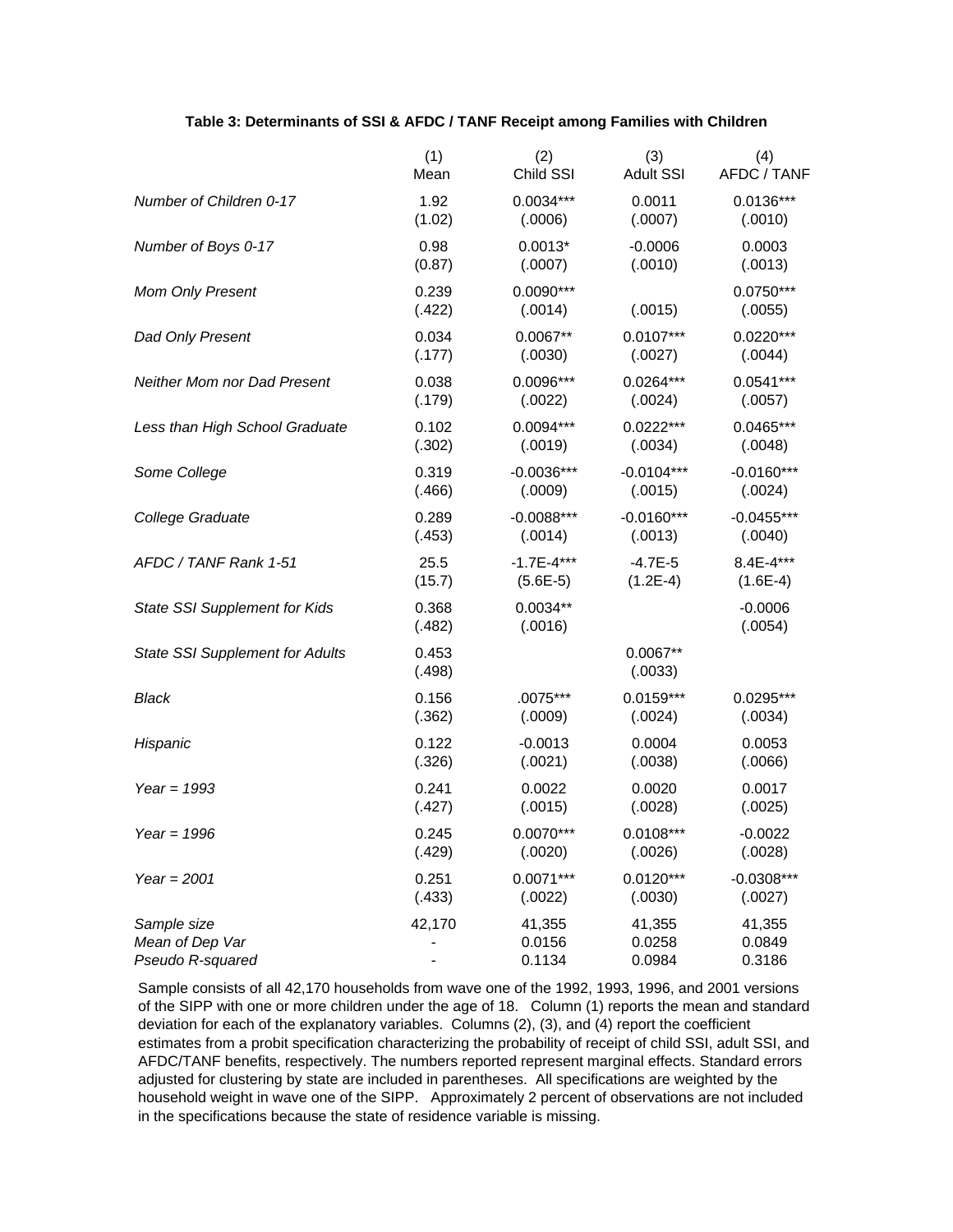# **Table 4: Households w/Children and with AFDC/TANF, SSI Child, and/or SSI Adult Benefits**

|                             |                  | 1996 SIPP        |             |                  | 2001 SIPP        |             |  |  |
|-----------------------------|------------------|------------------|-------------|------------------|------------------|-------------|--|--|
|                             | <b>SSI Child</b> | <b>SSI Adult</b> | <b>AFDC</b> | <b>SSI Child</b> | <b>SSI Adult</b> | <b>TANF</b> |  |  |
| # Households                | 299              | 458              | 1453        | 252              | 435              | 546         |  |  |
| Weighted % of Households    | 1.9%             | 2.9%             | 9.2%        | 1.8%             | 3.1%             | 3.9%        |  |  |
| Avg # Kids 0-17             | 2.58             | 2.06             | 2.38        | 2.25             | 1.97             | 2.40        |  |  |
| Avg # Adults 18-64          | 1.77             | 2.33             | 1.75        | 1.85             | 2.33             | 1.71        |  |  |
| Avg # Adults $65+$          | 0.07             | 0.28             | 0.05        | 0.07             | 0.22             | 0.07        |  |  |
| % with Both Parents         | 37.1%            | 42.5%            | 22.3%       | 34.8%            | 38.6%            | 20.1%       |  |  |
| % with Mom Only             | 50.7%            | 38.1%            | 66.0%       | 48.8%            | 42.1%            | 65.2%       |  |  |
| % with Dad Only             | 2.1%             | 6.0%             | 2.1%        | 5.2%             | 2.5%             | 2.6%        |  |  |
| % with Neither              | 10.1%            | 13.4%            | 9.5%        | 11.2%            | 16.8%            | 12.1%       |  |  |
| Avg H-Hold Earnings         | \$4,558          | \$6,565          | \$3,568     | \$6,031          | \$7,141          | \$3,238     |  |  |
| Avg Total H-Hold Income     | \$8,732          | \$11,077         | \$6,363     | \$10,254         | \$11,573         | \$5,716     |  |  |
| % with Any SSI Kid          | 100.0%           | 14.3%            | 7.0%        | 100.0%           | 17.3%            | 6.9%        |  |  |
| % with Any SSI Adult        | 22.3%            | 100.0%           | 10.7%       | 29.5%            | 100.0%           | 17.3%       |  |  |
| % with Any AFDC/TANF        | 34.3%            | 33.6%            | 100.0%      | 14.5%            | 21.4%            | 100.0%      |  |  |
| % with Any Food Stamp       | 47.1%            | 52.1%            | 88.4%       | 31.0%            | 45.3%            | 82.4%       |  |  |
| Avg SSI Income              | \$2,588          | \$2,276          | \$370       | \$2,632          | \$2,347          | \$520       |  |  |
| Avg AFDC / TANF Income      | \$506            | \$480            | \$1,617     | \$136            | \$228            | \$1,202     |  |  |
| Avg Food Stamp Income       | \$428            | \$459            | \$979       | \$232            | \$329            | \$774       |  |  |
| Avg Social Security - Adult | \$384            | \$832            | \$235       | \$455            | \$771            | \$276       |  |  |
| Avg Social Security - Kid   | \$180            | \$174            | \$64        | \$239            | \$152            | \$62        |  |  |
| All Other Income            | \$516            | \$750            | \$509       | \$761            | \$934            | \$418       |  |  |
| Poverty Ratio 0-49%         | 6.0%             | 8.2%             | 33.9%       | 7.1%             | 9.1%             | 34.0%       |  |  |
| Poverty Ratio 50-99%        | 34.4%            | 32.6%            | 34.3%       | 21.5%            | 27.5%            | 34.1%       |  |  |

Table summarizes information for households with one or more children under the age of 18 in the first wave of the 1996 and 2001 Survey of Income and Program Participation and with income from either the SSI or AFDC/TANF programs. SSI Child and SSI Adult columns summarize information for households with one or more children (0-17) and with one or more adults (18+), respectively, receiving SSI benefits. The AFDC and TANF columns summarize information for households with some AFDC or TANF income in 1996 or 2001. Dollar figures are adjusted to 2001 dollars using the CPI-U. Household data is weighted using the SIPP household weights to account for non-random sampling.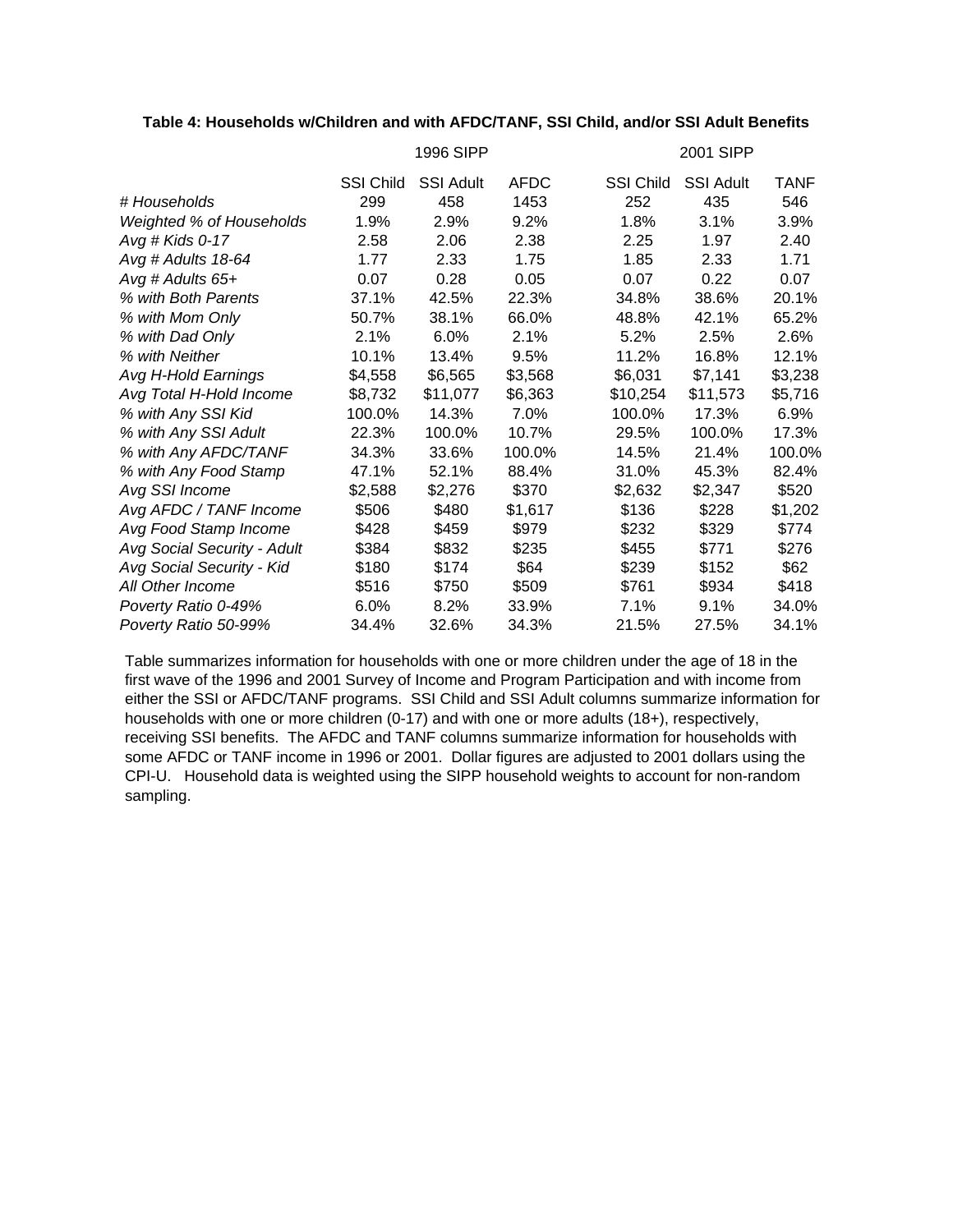| Table 5: The Impact of Child SSI Enrollment on Household SSI Income |  |
|---------------------------------------------------------------------|--|
|---------------------------------------------------------------------|--|

|                              | Any Child SSI        |                      |                      | Any SSI              | <b>Total Household SSI</b> |                     |
|------------------------------|----------------------|----------------------|----------------------|----------------------|----------------------------|---------------------|
|                              | (1)                  | (2)                  | (3)                  | (4)                  | (5)                        | (6)                 |
| POST SSI                     | $0.919***$<br>(.019) |                      | $0.746***$<br>(.029) |                      | 2081***<br>(116)           |                     |
| PRE SSI 2                    |                      | $0.086***$<br>(.018) |                      | $0.118***$<br>(.027) |                            | 293***<br>(97)      |
| PRE SSI 1                    |                      | $0.086***$<br>(.024) |                      | $0.152***$<br>(.031) |                            | 331***<br>(98)      |
| POST SSI0                    |                      | $1.101***$<br>(.029) |                      | $0.928***$<br>(.038) |                            | 2511***<br>(165)    |
| POST SSI 1                   |                      | $0.908***$<br>(.042) |                      | $0.818***$<br>(.046) |                            | 2280***<br>(182)    |
| POST SSI 2+                  |                      | $0.752***$<br>(.051) |                      | $0.693***$<br>(.058) |                            | 1815***<br>(192)    |
| R-Squared<br>Mean, Std. Dev. | 0.633                | 0.669<br>.388, .487  | 0.601                | 0.625<br>.531, .499  | 0.596                      | 0.610<br>1313, 1797 |

Sample consists of all 380 households from the 1996 and 2001 versions of the SIPP with a child first eligible for SSI benefits in wave 2 or later. Unit of observation is a household-wave and there are 3843 observations in all cases. All specifications include 380 household and 21 wave\*year fixed effects. The explanatory variable in the odd-numbered columns is equal to one in the first wave that the child is eligible for SSI and in all subsequent waves and is zero otherwise. The even-numbered columns have indicators for the wave of the first SSI enrollment along with two pre and post variables. The dependent variable in columns 1 and 2 equals one if there is a child receiving SSI in that wave in the household and zero otherwise. The variable in the next two columns is defined similarly except it is equal to one if there is any SSI recipient. The last explanatory variable is (inflation-adjusted) SSI income for the household in the wave. Standard errors are clustered by household and included in parentheses.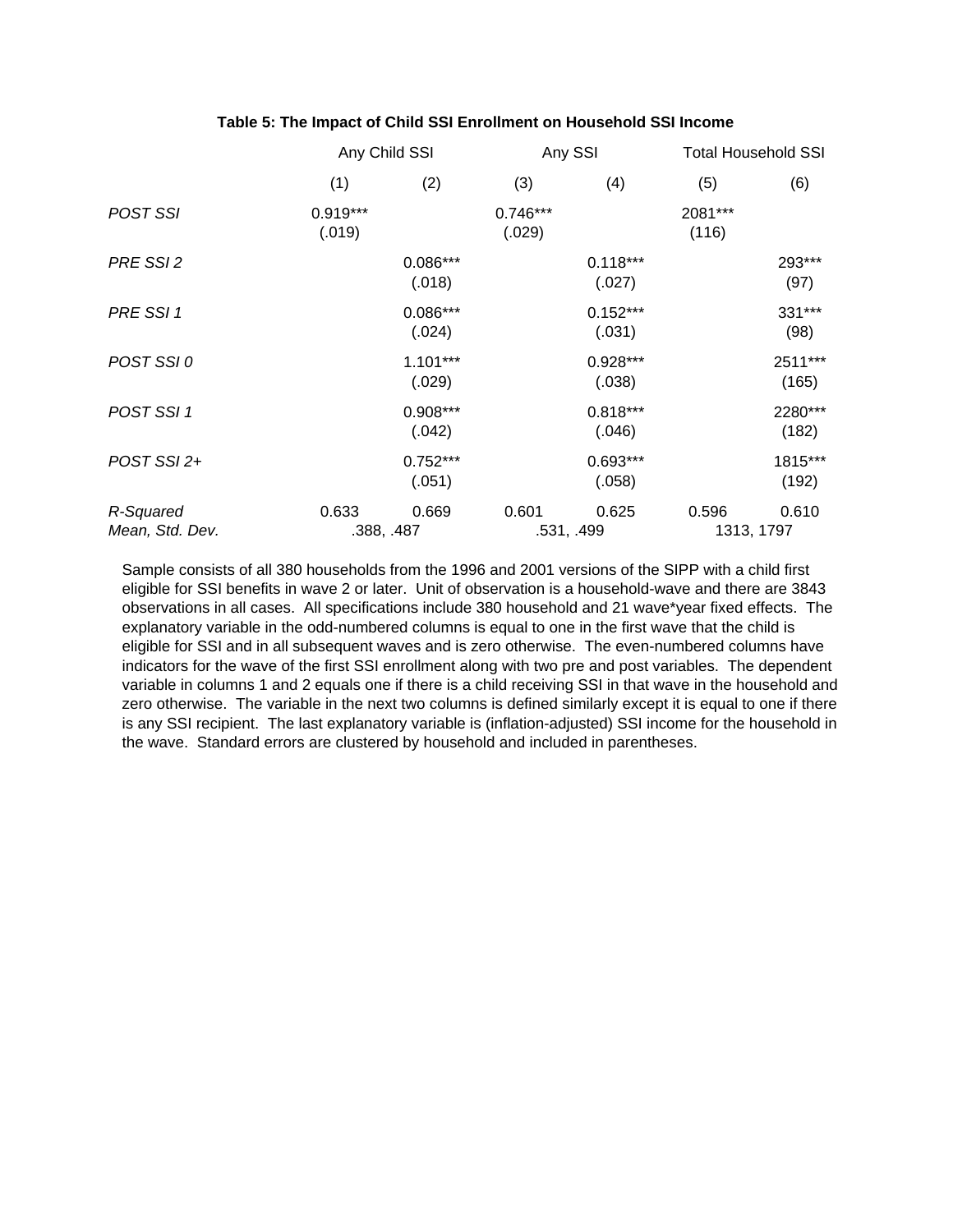|                              |               | <b>Total Welfare Income</b> |                    | Any Welfare Income   |                 | Food Stamps + WIC |                    | Any FS or WIC       | <b>Total Unearned Income</b> |                     |
|------------------------------|---------------|-----------------------------|--------------------|----------------------|-----------------|-------------------|--------------------|---------------------|------------------------------|---------------------|
|                              | (1)           | (2)                         | (3)                | (4)                  | (5)             | (6)               | (7)                | (8)                 | (9)                          | (10)                |
| POST SSI                     | $-35$<br>(37) |                             | $-0.030$<br>(.023) |                      | $-87**$<br>(35) |                   | $-0.019$<br>(.026) |                     | 1872***<br>(237)             |                     |
| PRE SSI 2                    |               | $-21$<br>(48)               |                    | $-0.005$<br>(.026)   |                 | $-7$<br>(40)      |                    | 0.043<br>(.027)     |                              | 223<br>(244)        |
| PRE SSI 1                    |               | $-86$<br>(64)               |                    | $-0.031$<br>(.032)   |                 | $-56$<br>(47)     |                    | 0.053<br>(.034)     |                              | 527**<br>(243)      |
| POST SSI0                    |               | $-58$<br>(60)               |                    | $-0.027$<br>(.036)   |                 | $-72$<br>(56)     |                    | 0.049<br>(.040)     |                              | 2489***<br>(339)    |
| POST SSI 1                   |               | $-89$<br>(90)               |                    | $-0.054$<br>(.044)   |                 | $-154**$<br>(60)  |                    | 0.003<br>(.046)     |                              | 2058***<br>(388)    |
| POST SSI 2+                  |               | $-190*$<br>(110)            |                    | $-0.118**$<br>(.050) |                 | $-205***$<br>(70) |                    | $-0.042$<br>(.053)  |                              | 1467***<br>(443)    |
| R-Squared<br>Mean, Std. Dev. | 0.618         | 0.620<br>303, 765           | 0.612              | 0.615<br>.212, .409  | 0.623           | 0.625<br>439, 644 | 0.655              | 0.658<br>.490, .500 | 0.630                        | 0.635<br>4267, 4033 |

# **Table 6: The Impact of Child SSI Enrollment on Other Sources of Unearned Income**

Sample consists of all 380 households from the 1996 and 2001 versions of the SIPP with a child first eligible for SSI benefits in wave 2 or later. Unit of observation is a household-wave and there are 3843 observations in all cases. All specifications include 380 household and 21 wave\*year fixed effects. The explanatory variable in the odd-numbered columns is equal to one in the first wave that the child is eligible for SSI and in all subsequent waves and is zero otherwise. The even-numbered columns have indicators for the wave of the first SSI enrollment along with two pre and post variables. The dependent variables are total AFDC/TANF income (specifications 1 and 2), an indicator for any AFDC/TANF income (3 and 4), total food stamp and WIC benefits (5 and 6), any food stamp or WIC benefits (7 and 8), and total unearned income (9 and 10). Standard errors are clustered by household and included in parentheses.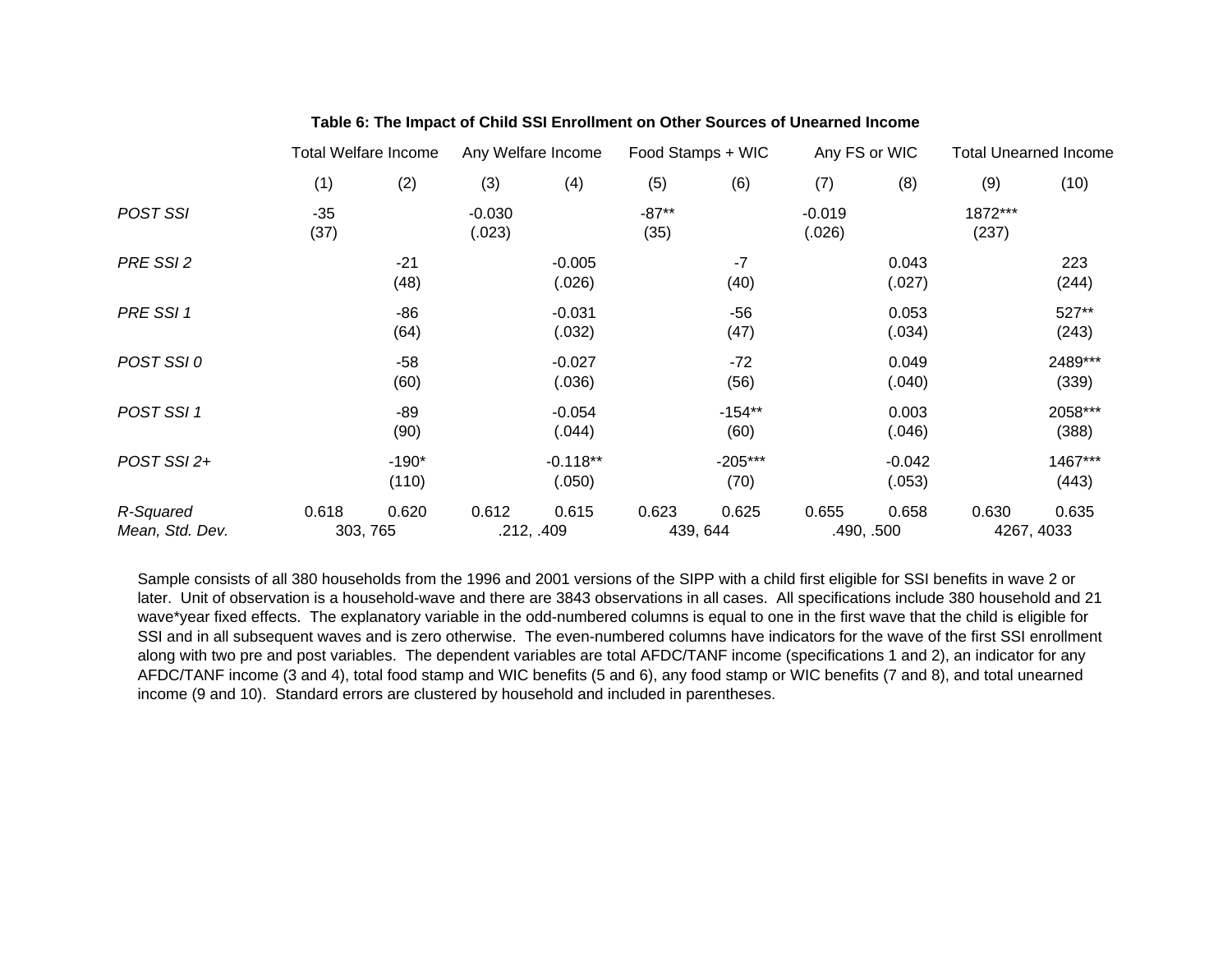|                                             |                | <b>Household Earnings</b> |                 | Any Earnings       | Log(Earnings)       |                                | <b>Total H-Hold Income</b> |                  | Log(Total H-Hold Income) |                      |
|---------------------------------------------|----------------|---------------------------|-----------------|--------------------|---------------------|--------------------------------|----------------------------|------------------|--------------------------|----------------------|
|                                             | (1)            | (2)                       | (3)             | (4)                | (5)                 | (6)                            | (7)                        | (8)              | (9)                      | (10)                 |
| POST SSI                                    | $-18$<br>(455) |                           | 0.012<br>(.021) |                    | $-0.119*$<br>(.063) |                                | 1854***<br>(517)           |                  | $0.212***$<br>(.041)     |                      |
| PRE SSI 2                                   |                | 97<br>(523)               |                 | $-0.012$<br>(.022) |                     | 0.047<br>(.064)                |                            | 320<br>(559)     |                          | 0.049<br>(.042)      |
| PRE SSI 1                                   |                | $\overline{7}$<br>(476)   |                 | $-0.017$<br>(.025) |                     | $-0.018$<br>(.071)             |                            | 534<br>(527)     |                          | 0.011<br>(.050)      |
| POST SSI0                                   |                | $-381$<br>(594)           |                 | $-0.009$<br>(.031) |                     | $-0.130$<br>(.088)             |                            | 2108***<br>(676) |                          | $0.239***$<br>(.054) |
| POST SSI 1                                  |                | 454<br>(845)              |                 | 0.003<br>(.035)    |                     | $-0.126$<br>(.112)             |                            | 2512***<br>(912) |                          | $0.228***$<br>(.062) |
| POST SSI 2+                                 |                | 509<br>(860)              |                 | 0.028<br>(.041)    |                     | $-0.005$<br>(.113)             |                            | 1977**<br>(939)  |                          | $0.222***$<br>(.071) |
| R-Squared<br>Sample size<br>Mean, Std. Dev. | 0.720<br>3,843 | 0.720<br>3,843            | 0.683<br>3,843  | 0.683<br>3,843     | 0.661<br>2,850      | 0.662<br>2,850<br>8.884, 1.061 | 0.699<br>3,843             | 0.699<br>3,843   | 0.662<br>3,830           | 0.662<br>3,830       |
|                                             | 8327, 10656    |                           |                 | .746, .436         |                     |                                | 12594, 11126               |                  | 9.149, 0.789             |                      |

# **Table 7: The Impact of Child SSI Enrollment on Earnings and Household Income**

Sample consists of all 380 households from the 1996 and 2001 versions of the SIPP with a child first eligible for SSI benefits in wave 2 or later. Unit of observation is a household-wave and there are 3843 observations in all cases. All specifications include 380 household and 21 wave\*year fixed effects. The explanatory variable in the odd-numbered columns is equal to one in the first wave that the child is eligible for SSI and in all subsequent waves and is zero otherwise. The even-numbered columns have indicators for the wave of the first SSI enrollment along with two pre and post variables. The dependent variables are total household earnings (specifications 1 and 2), an indicator for any household earnings (3 and 4), the log of household earnings (5 and 6), total household income (7 and 8), and the log of total household income (9 and 10). Standard errors are clustered by household and included in parentheses.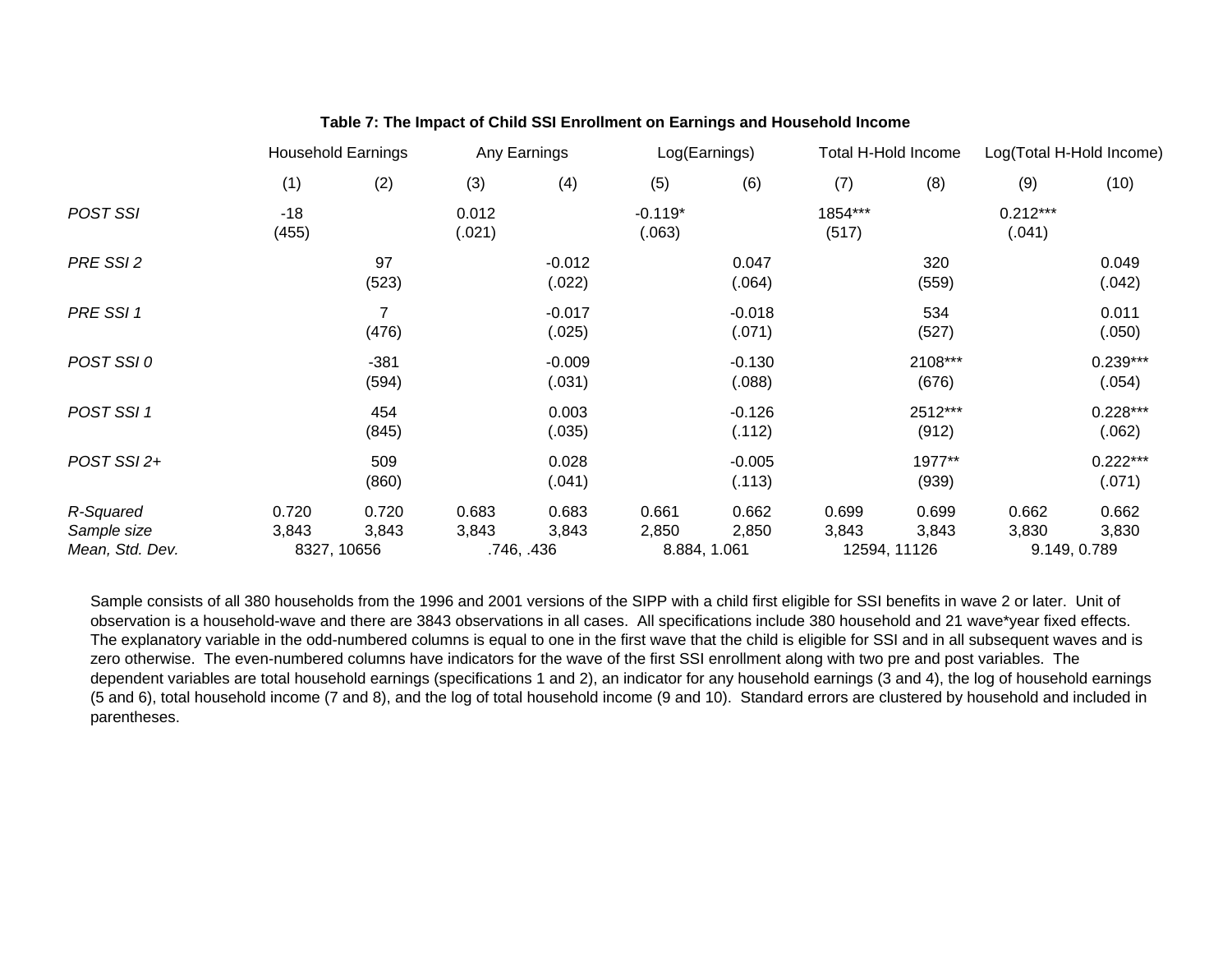|                              | In Poverty            |                       | < 50% of Poverty      |                       | Number of Children in<br>Poverty |                      | Number of Children <<br>50% of Poverty |                       | Number of People < 50%<br>of Poverty |                       |
|------------------------------|-----------------------|-----------------------|-----------------------|-----------------------|----------------------------------|----------------------|----------------------------------------|-----------------------|--------------------------------------|-----------------------|
|                              | (1)                   | (2)                   | (3)                   | (4)                   | (5)                              | (6)                  | (7)                                    | (8)                   | (5)                                  | (6)                   |
| <b>POST SSI</b>              | $-0.114***$<br>(.024) |                       | $-0.098***$<br>(.021) |                       | $-.248***$<br>(.070)             |                      | $-.303***$<br>(.077)                   |                       | $-0.445***$<br>(.108)                |                       |
| PRE SSI 2                    |                       | $-0.025$<br>(.029)    |                       | $-0.030$<br>(.024)    |                                  | 0.012<br>(.085)      |                                        | $-0.100$<br>(.076)    |                                      | $-0.138$<br>(.114)    |
| PRE SSI 1                    |                       | $-0.004$<br>(.031)    |                       | $-0.016$<br>(.026)    |                                  | 0.054<br>(.094)      |                                        | $-0.038$<br>(.088)    |                                      | $-0.066$<br>(.125)    |
| POST SSI0                    |                       | $-0.132***$<br>(.036) |                       | $-0.119***$<br>(.028) |                                  | $-0.239**$<br>(.099) |                                        | $-0.370***$<br>(.108) |                                      | $-0.547***$<br>(.147) |
| POST SSI 1                   |                       | $-0.109***$<br>(.040) |                       | $-0.111***$<br>(.033) |                                  | $-189$<br>(.125)     |                                        | $-.342***$<br>(.124)  |                                      | $-0.506***$<br>(.174) |
| POST SSI 2+                  |                       | $-0.135***$<br>(.049) |                       | $-0.110***$<br>(.037) |                                  | $-0.197$<br>(.150)   |                                        | $-0.321**$<br>(.129)  |                                      | $-0.466**$<br>(.186)  |
| R-Squared<br>Mean, Std. Dev. | 0.556                 | 0.556<br>.345, .475   | 0.391                 | 0.391<br>.118, .322   | 0.679                            | 0.679<br>.964, 1.587 | 0.460                                  | 0.461<br>.341, 1.084  | 0.447                                | 0.448<br>.535, 1.601  |

# **Table 8: The Impact of Child SSI Enrollment on Poverty**

Sample consists of all 380 households from the 1996 and 2001 versions of the SIPP with a child first eligible for SSI benefits in wave 2 or later. Unit of observation is a household-wave and there are 3843 observations in all cases. All specifications include 380 household and 21 wave\*year fixed effects. The explanatory variable in the odd-numbered columns is equal to one in the first wave that the child is eligible for SSI and in all subsequent waves and is zero otherwise. The even-numbered columns have indicators for the wave of the first SSI enrollment along with two pre and post variables. The dependent variables are an indicator for whether the household is below the poverty line in the wave (specifications 1 and 2), an indicator for being less than 50 percent of the poverty line (3 and 4), the number of children in poverty (5 and 6), the number of children less than 50 percent of poverty (7 and 8), and the number of people less than 50 percent of poverty in the household (9 and 10). Standard errors are clustered by household and included in parentheses.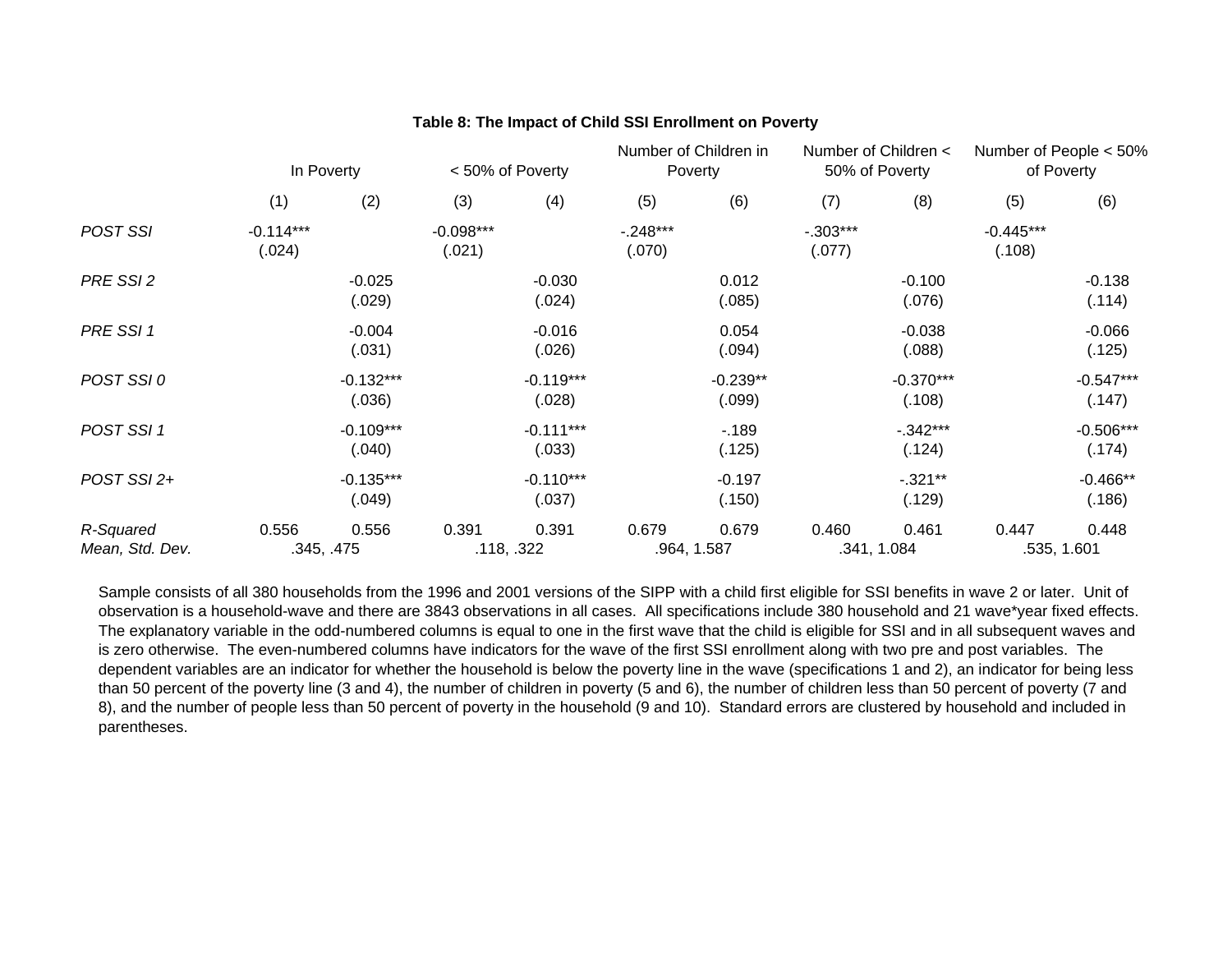|                              | Number of Children on<br>Medicaid |                      |                 | Number of Children with<br>Health Insurance |                    | Living with Mother  | Living with Father |                     |
|------------------------------|-----------------------------------|----------------------|-----------------|---------------------------------------------|--------------------|---------------------|--------------------|---------------------|
|                              | (1)                               | (2)                  | (3)             | (4)                                         | (5)                | (6)                 | (7)                | (8)                 |
| POST SSI                     | $0.185**$<br>(.073)               |                      | 0.089<br>(.064) |                                             | $-0.005$<br>(.014) |                     | $-0.004$<br>(.014) |                     |
| PRE SSI 2                    |                                   | 0.035<br>(.083)      |                 | 0.014<br>(.077)                             |                    | 0.013<br>(.011)     |                    | $-0.003$<br>(.020)  |
| PRE SSI 1                    |                                   | 0.079<br>(.094)      |                 | 0.040<br>(.083)                             |                    | 0.006<br>(.017)     |                    | $-0.022$<br>(.025)  |
| POST SSI 0                   |                                   | $0.291***$<br>(.108) |                 | 0.145<br>(.095)                             |                    | 0.001<br>(.019)     |                    | $-0.019$<br>(.027)  |
| POST SSI 1                   |                                   | 0.183<br>(.129)      |                 | 0.072<br>(.115)                             |                    | 0.005<br>(.024)     |                    | $-0.014$<br>(.030)  |
| POST SSI 2+                  |                                   | 0.143<br>(.134)      |                 | 0.092<br>(.117)                             |                    | 0.003<br>(.028)     |                    | $-0.010$<br>(.035)  |
| R-Squared<br>Mean, Std. Dev. | 0.684<br>1.48, 1.48               | 0.685                | 0.714           | 0.714<br>2.04, 1.40                         | 0.844              | 0.844<br>.845, .322 | 0.855              | 0.855<br>.432, .470 |

# **Table 9: The Impact of Child SSI Enrollment on Health Insurance Coverage and Family Structure**

Sample consists of all 380 households from the 1996 and 2001 versions of the SIPP with a child first eligible for SSI benefits in wave 2 or later. Unit of observation is a household-wave and there are 3843 observations in the first four specifications and 3781 in the next four (because the fraction is missing if the number of children is zero). All specifications include 380 household and 21 wave\*year fixed effects. The explanatory variable in the odd-numbered columns is equal to one in the first wave that the child is eligible for SSI and in all subsequent waves and is zero otherwise. The even-numbered columns have indicators for the wave of the first SSI enrollment along with two pre and post variables. The dependent variables are the number of children ages 0-17 on Medicaid in the wave (specifications 1 and 2), the number of children with health insurance (3 and 4), the fraction of children in the household living with their mother (5 and 6), and the fraction of children in the household living with their father (7 and 8). Standard errors are clustered by household and included in parentheses.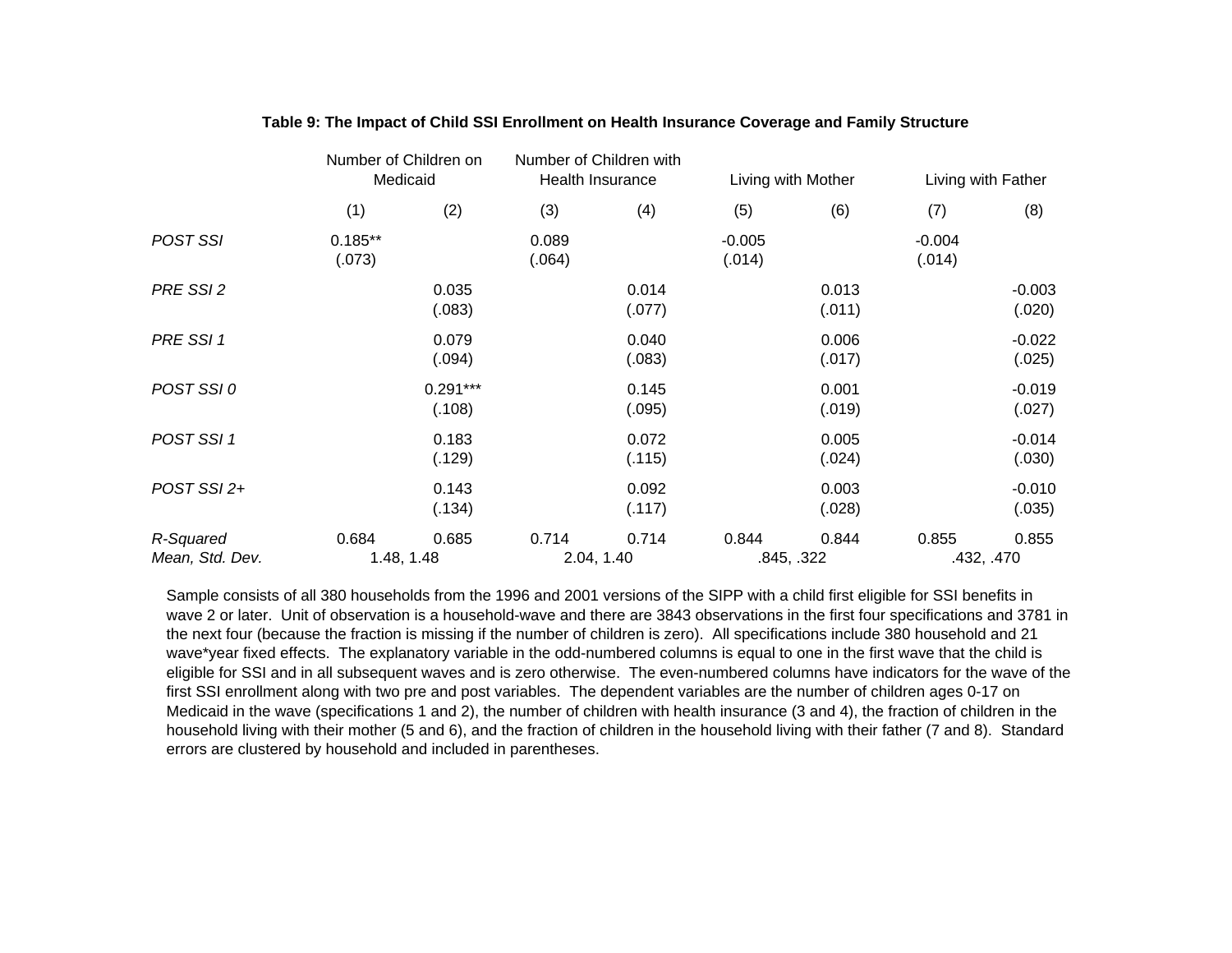# **Table 10: The Effect of SSI Enrollment by AFDC/TANF Status**

|      |                                          | POST SSI             | POST SSI *<br>AFDC/TANF | R-squared |
|------|------------------------------------------|----------------------|-------------------------|-----------|
| (1)  | <b>Household Earnings</b>                | $-131$<br>(519)      | 465<br>(637)            | 0.720     |
| (2)  | <b>Any Earnings</b>                      | 0.008<br>(.022)      | 0.016<br>(.043)         | 0.683     |
| (3)  | Log(Household Earnings)                  | $-0.171**$<br>(.066) | $.356***$<br>(.132)     | 0.663     |
| (4)  | <b>Total Household Income</b>            | 1800<br>(587)        | 223<br>(655)            | 0.699     |
| (5)  | Log(Total Household Income)              | $.184***$<br>(.045)  | $.115*$<br>(.061)       | 0.662     |
| (6)  | In Poverty                               | $-.076***$<br>(.025) | $-158***$<br>(.047)     | 0.559     |
| (7)  | < 50% of Poverty                         | $-.065***$<br>(.022) | $-0.136***$<br>(.049)   | 0.396     |
| (8)  | Number of Children in Poverty            | $-180**$<br>(.075)   | $-.284**$<br>(.144)     | 0.680     |
| (9)  | Number of Children < 50% of Poverty      | $-0.180**$<br>(.074) | $-.510**$<br>(.201)     | 0.467     |
| (10) | Number of People < 50% of Poverty        | $-.264**$<br>(.106)  | $-.753***$<br>(.271)    | 0.453     |
| (11) | Number of Children on Medicaid           | $.259***$<br>(.078)  | $-.323**$<br>(.144)     | 0.690     |
| (12) | Number of Children with Health Insurance | $.153**$<br>(.070)   | $-.299***$<br>(.111)    | 0.717     |
| (13) | Fraction of Children Living with Mother  | 0.005<br>(.012)      | $-.050*$<br>(.030)      | 0.851     |
| (14) | Fraction of Children Living with Father  | $-0.007$<br>(.017)   | 0.013<br>(.030)         | 0.854     |
|      |                                          |                      |                         |           |

Sample consists of all 380 households from the 1996 and 2001 versions of the SIPP with a child first eligible for SSI benefits in wave 2 or later. Unit of observation is a household-wave and there are 3,843 observations in all specifications except for (13) and (14), which have 3,781. Each row presents coefficient estimates on the two explanatory variables of interest from estimation of the analysis regression for the particular dependent variable listed. All regression specifications include 380 household and 21 wave\*year fixed effects. Standard errors are adjusted for clustering at the household level and are included in parentheses.